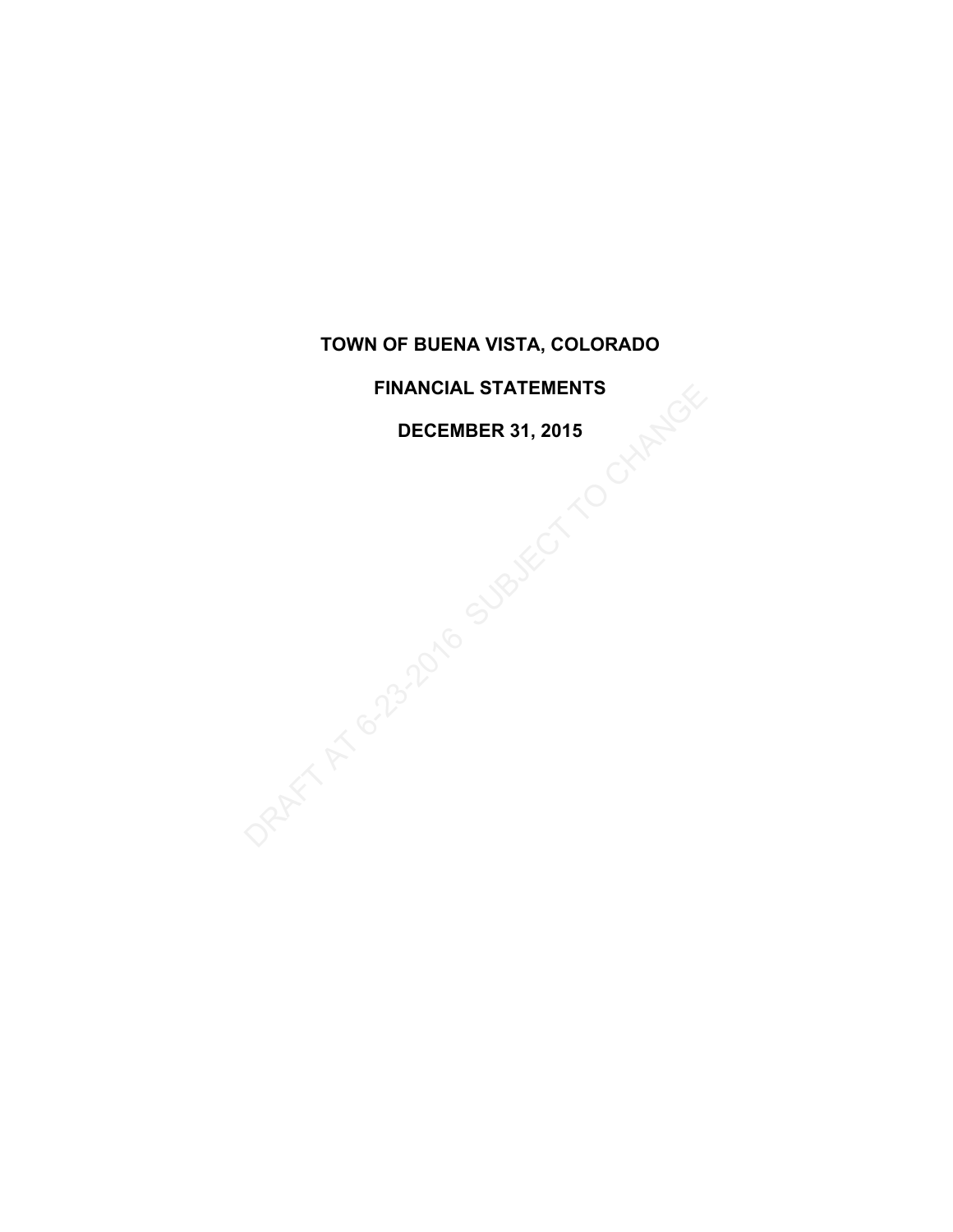### **TOWN OF BUENA VISTA, COLORADO DIRECTORY OF OFFICIALS December 31, 2015**

Joel Benson, Mayor Duff Lacy, Mayor Pro Tem

Keith Baker, Trustee Carrie Carey, Trustee Eric Gibb, Trustee Phillip Puckett, Trustee David Volpe, Trustee

# **Key Employees**

Brandy Reitter, Town Administrator Mary Jo Bennetts, Town Clerk Michael J. Hickman, Town Treasurer/Finance Director Jeff Parker, Town Attorney RAFT AT 6-23-2016 SU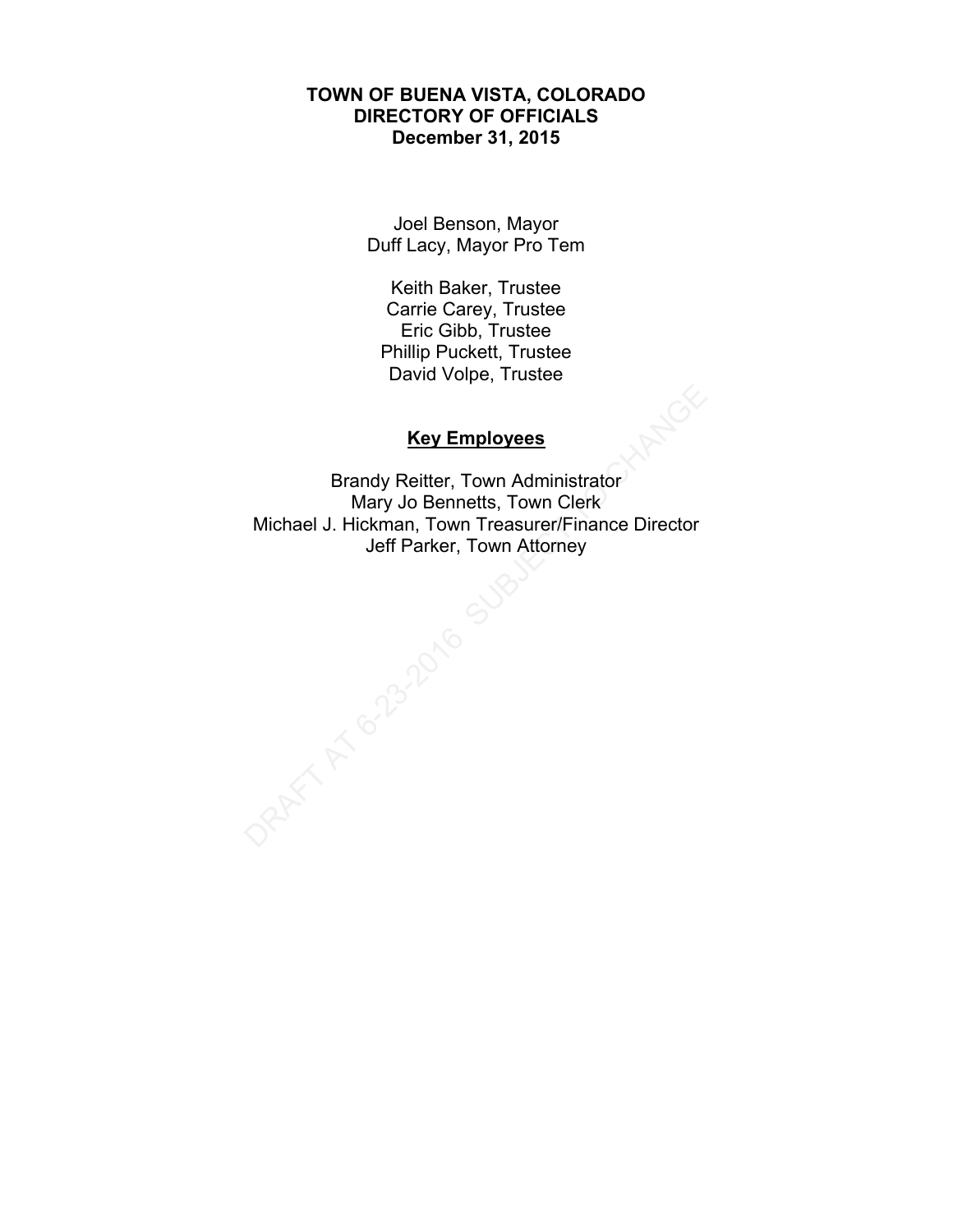# **TOWN OF BUENA VISTA, COLORADO TABLE OF CONTENTS December 31, 2015**

| Directory of Officials<br><b>Table of Contents</b>                                                                                                                                                                                                                                                                                                                                               | <b>PAGE</b>                  |
|--------------------------------------------------------------------------------------------------------------------------------------------------------------------------------------------------------------------------------------------------------------------------------------------------------------------------------------------------------------------------------------------------|------------------------------|
| <b>FINANCIAL SECTION</b>                                                                                                                                                                                                                                                                                                                                                                         |                              |
| <b>Management's Discussion and Analysis</b><br><b>Independent Auditors' Report</b>                                                                                                                                                                                                                                                                                                               | $I - VIII$<br>$1 - 2$        |
| <b>BASIC FINANCIAL STATEMENTS</b>                                                                                                                                                                                                                                                                                                                                                                |                              |
| Government-Wide Financial Statements<br><b>Statement of Net Position</b><br><b>Statement of Activities</b>                                                                                                                                                                                                                                                                                       | 3<br>$\overline{4}$          |
| <b>Fund Financial Statements</b><br><b>Balance Sheet - Governmental Funds</b><br>Statement of Revenues, Expenditures and Changes in Fund Balances -<br><b>Governmental Funds</b><br><b>Statement of Net Position - Proprietary Funds</b><br>Statement of Revenues, Expenses and Changes in Fund Net Position -<br><b>Proprietary Funds</b><br><b>Statement of Cash Flows - Proprietary Funds</b> | 5<br>$6 - 7$<br>8<br>9<br>10 |
| Notes to the Financial Statements                                                                                                                                                                                                                                                                                                                                                                | $11 - 47$                    |
| <b>Required Supplementary Information</b><br>Schedule of Revenues, Expenditures and Changes in<br>Fund Balances - Budget and Actual<br><b>General Fund</b><br><b>Conservation Trust Fund</b><br><b>Pension Statements</b>                                                                                                                                                                        | $48 - 49$<br>50<br>$51 - 56$ |
| <b>Other Supplementary Information</b><br>Schedule of Revenues, Expenditures and Changes in<br>Fund Balances - Budget and Actual - Capital Improvement Fund<br>Schedule of Revenues, Expenditures and Changes in<br>Net Position - Budget and Actual - Water Fund<br>Schedule of Revenues, Expenditures and Changes in<br>Net Position - Budget and Actual - Airport Enterprise Fund             | 57<br>58<br>59               |
| <b>STATE REQUIRED REPORT SECTION</b>                                                                                                                                                                                                                                                                                                                                                             | $60 - 61$                    |
| Local Highway Finance Report                                                                                                                                                                                                                                                                                                                                                                     |                              |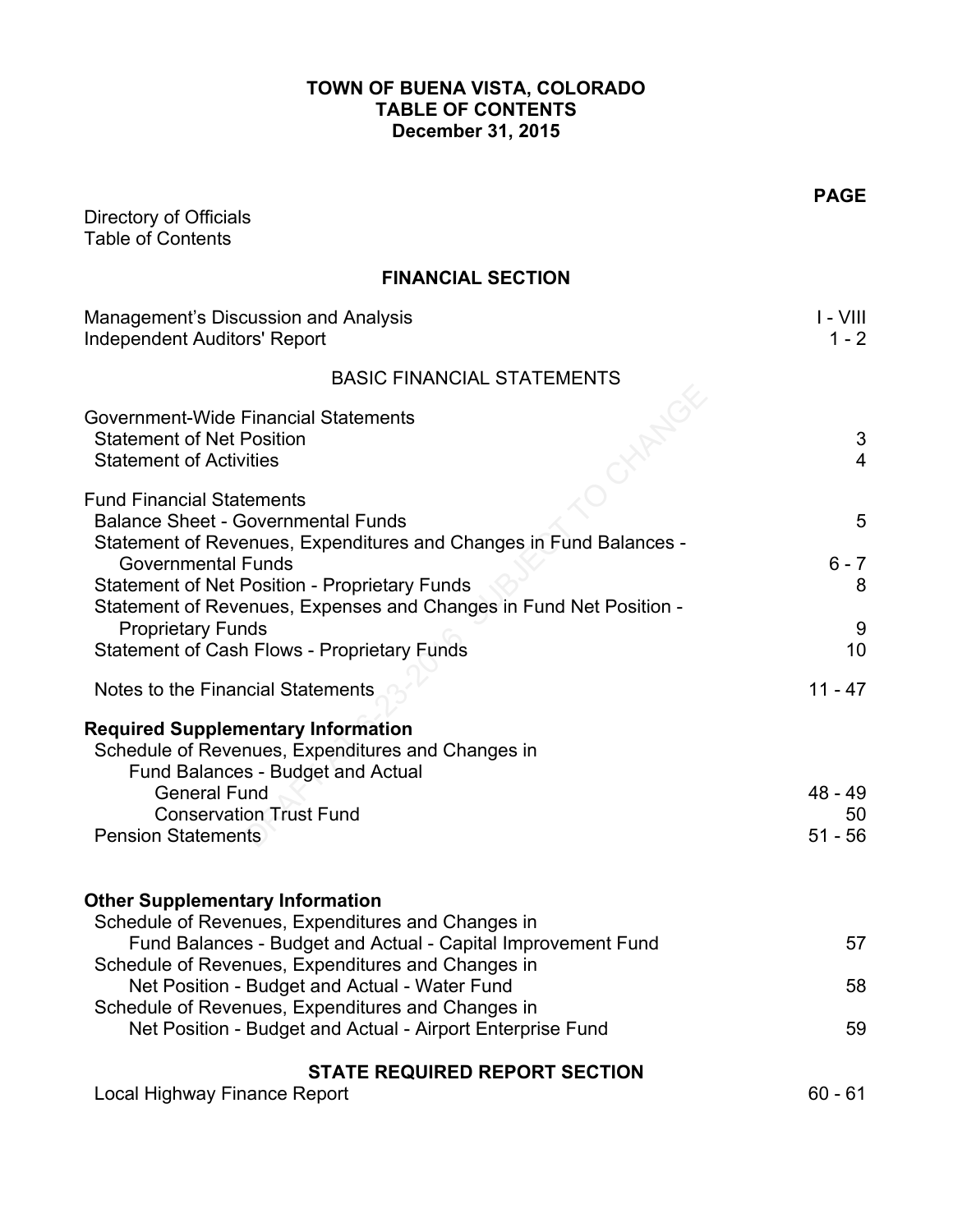**FINANCIAL SECTION**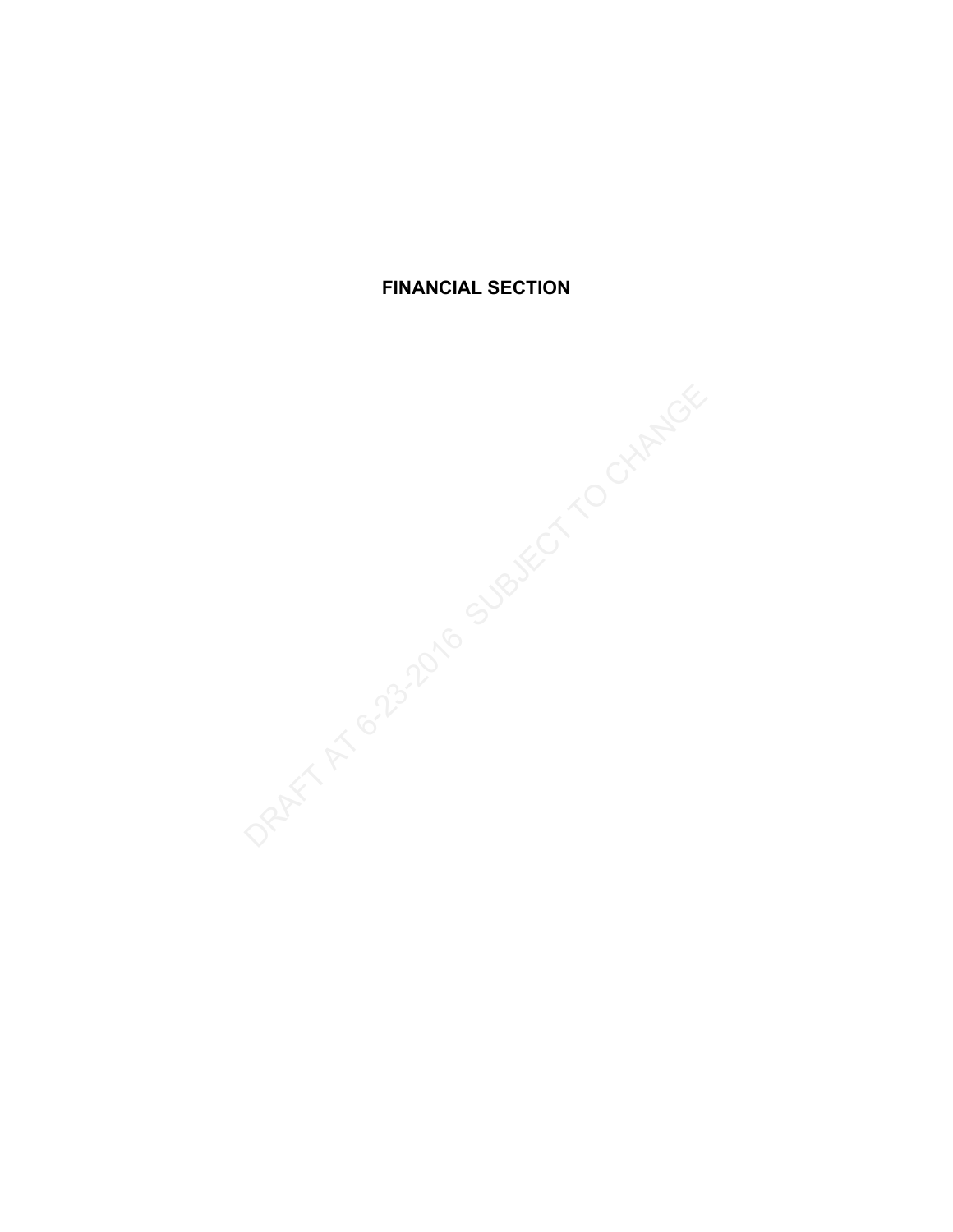# Hamblin and Associates, LLC

**Certified Public Accountants** 

**Member of the American Institute of Certified Public Accountants** 

3082 Evergreen Parkway, Suite 2 Evergreen, CO 80439 (303) 694-2727

### **Independent Auditors' Report**

Town Council Town of Buena Vista Buena Vista, Colorado

We have audited the accompanying financial statements of the governmental activities, the business-type activities, and each major fund of the Town of Buena Vista, Colorado as of and for the year ended December 31, 2015, and the related notes to the financial statements, which collectively comprise the Town's basic financial statements as listed in the table of contents.

### *Management's Responsibility for the Financial Statements*

Management is responsible for the preparation and fair presentation of these financial statements in accordance with accounting principles generally accepted in the United States of America; this includes the design, implementation, and maintenance of internal control relevant to the preparation and fair presentation of financial statements that are free from material misstatement, whether due to fraud or error. the accompanying financial statements of the governm<br>ties, and each major fund of the Town of Buena Vista, Co<br>cember 31, 2015, and the related notes to the financia<br>the Town's basic financial statements as listed in the ta

### *Auditor's Responsibility*

Our responsibility is to express opinions on these financial statements based on our audit. We conducted our audit in accordance with auditing standards generally accepted in the United States of America. Those standards require that we plan and perform the audit to obtain reasonable assurance about whether the financial statements are free from material misstatement.

An audit involves performing procedures to obtain audit evidence about the amounts and disclosures in the financial statements. The procedures selected depend on the auditor's judgment, including the assessment of the risks of material misstatement of the financial statements, whether due to fraud or error. In making those risk assessments, the auditor considers internal control relevant to the entity's preparation and fair presentation of the financial statements in order to design audit procedures that are appropriate in the circumstances, but not for the purpose of expressing an opinion on the effectiveness of the entity's internal control. Accordingly, we express no such opinion. An audit also includes evaluating the appropriateness of accounting policies used and the reasonableness of significant accounting estimates made by management, as well as evaluating the overall presentation of the financial statements.

We believe that the audit evidence we have obtained is sufficient and appropriate to provide a basis for our audit opinions.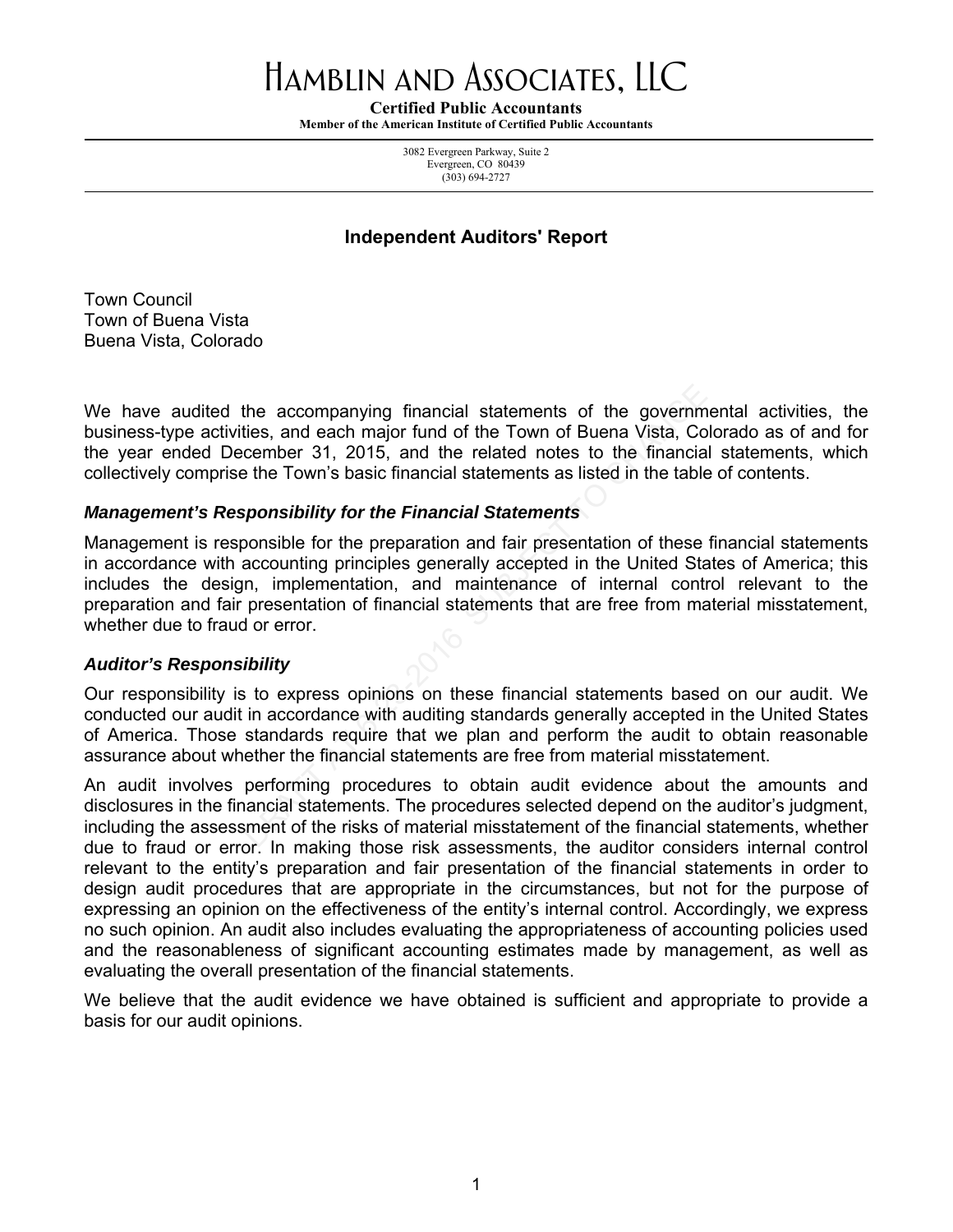# *Opinions*

In our opinion, the financial statements referred to above present fairly, in all material respects, the respective financial position of the governmental activities, the business-type activities, and each major fund of the Town of Buena Vista, Colorado, as of December 31, 2015, and the respective changes in financial position and, where applicable, cash flows thereof for the year then ended in accordance with accounting principles generally accepted in the United States of America.

### *Other-Matters*

### *Required Supplementary Information*

Accounting principles generally accepted in the United States of America require that the management's discussion and analysis on pages I-VIII, budgetary comparison information of the General Fund and Conservation Trust Fund, and Pension schedules be presented to supplement the basic financial statements. Such information, although not a part of the basic financial statements, is required by the Governmental Accounting Standards Board, who considers it to be an essential part of financial reporting for placing the basic financial statements in an appropriate operational, economic, or historical context. We have applied certain limited procedures to the required supplementary information in accordance with auditing standards generally accepted in the United States of America, which consisted of inquiries of management about the methods of preparing the information and comparing the information for consistency with management's responses to our inquiries, the basic financial statements, and other knowledge we obtained during our audit of the basic financial statements. We do not express an opinion or provide any assurance on the information because the limited procedures do not provide us with sufficient evidence to express an opinion or provide any assurance. statements. Such information, attrough not a part or<br>red by the Governmental Accounting Standards Board, wh<br>financial reporting or placing the basic financial statementic, or historical context. We have applied certain lim

### *Other Information*

Our audit was conducted for the purpose of forming opinions on the financial statements that collectively comprise the Town of Buena Vista, Colorado's financial statements as a whole. The Capital Improvement Fund, Water Fund and Airport fund budgetary comparison schedules and the Local Highway Finance Report are supplementary information for purposes of additional analysis and are not a required part of the financial statements.

The Capital Improvement Fund, Water Fund and Airport fund budgetary comparison schedules and the Local Highway Finance Report are the responsibility of management and were derived from and relate directly to the underlying accounting and other records used to prepare the financial statements. The information has been subjected to the auditing procedures applied in the audit of the financial statements and certain additional procedures, including comparing and reconciling such information directly to the underlying accounting and other records used to prepare the financial statements or to the financial statements themselves, and other additional procedures in accordance with auditing standards generally accepted in the United States of America. In our opinion, the information is fairly stated in all material respects in relation to the financial statements as a whole.

Hamblin and Associates

Evergreen, Colorado June 5, 2016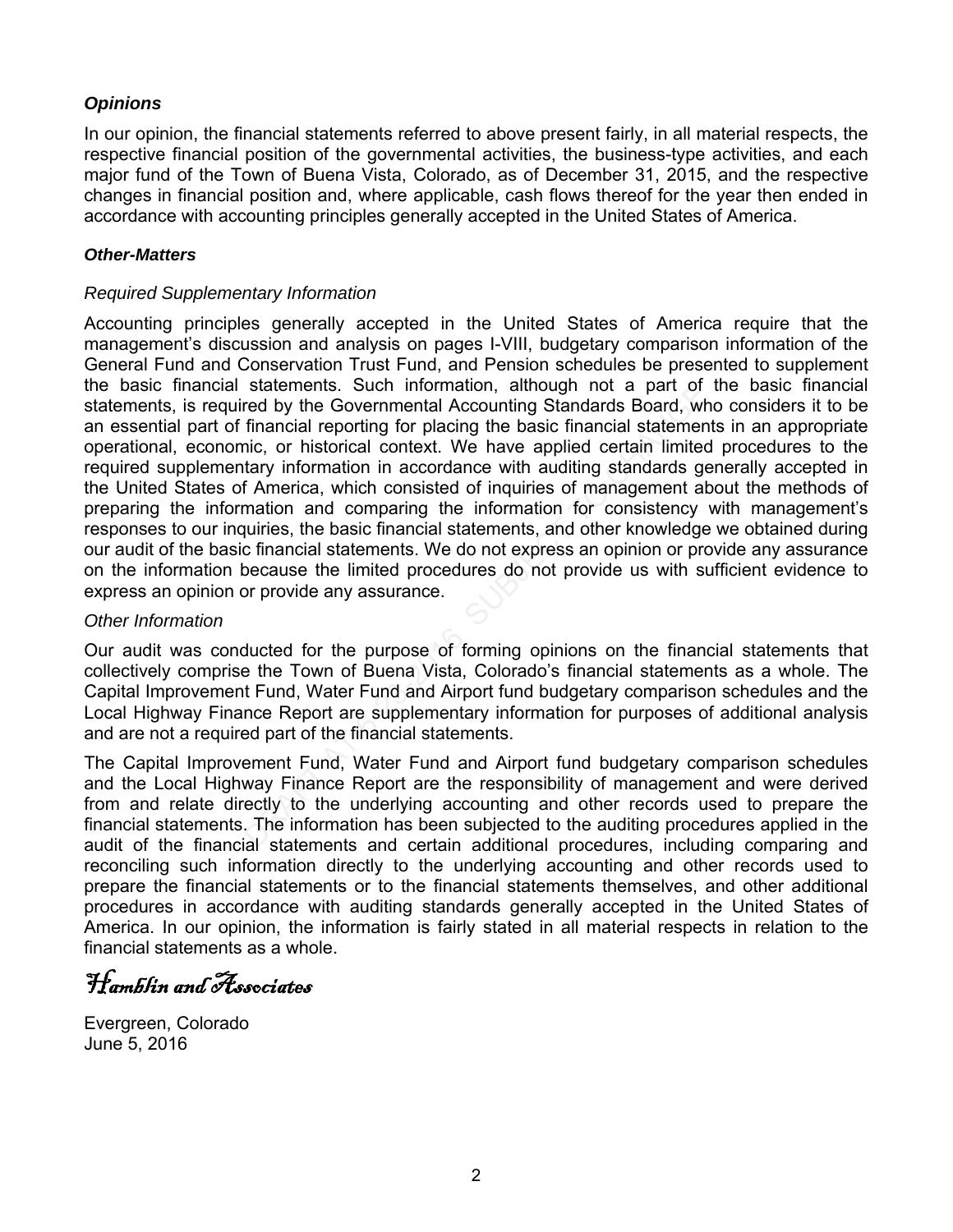BASIC FINANCIAL STATEMENTS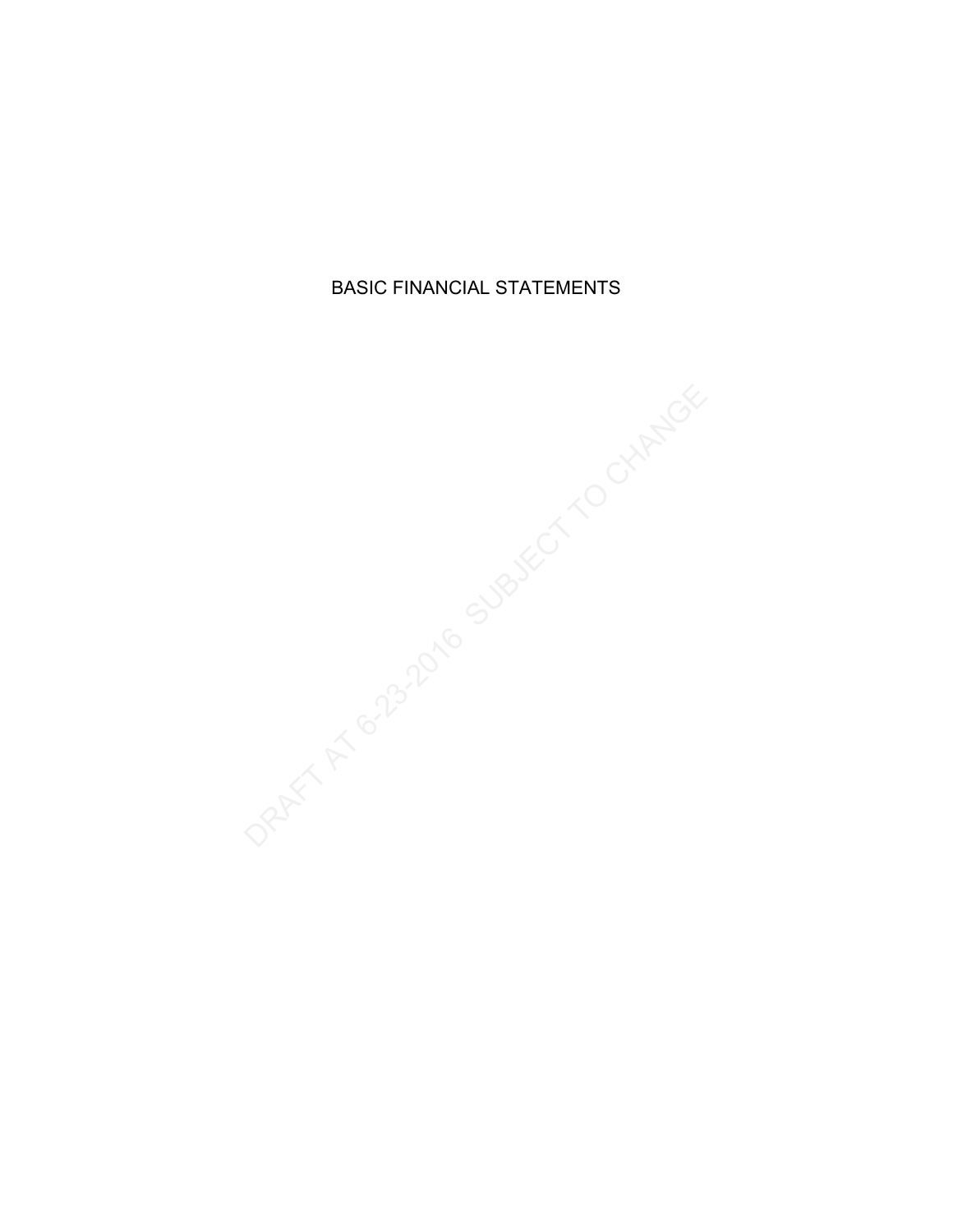### **STATEMENT OF NET POSITION December 31, 2015**

|                                           |                 | Business -      |                  |
|-------------------------------------------|-----------------|-----------------|------------------|
|                                           | Governmental    | <b>Type</b>     |                  |
|                                           | Activities      | Activities      | Total            |
| <b>ASSETS</b>                             |                 |                 |                  |
| Cash and cash equivalents                 | 1,472,822<br>\$ | 1,734,310<br>\$ | 3,207,132<br>\$  |
| Cash and cash equivalents - restricted    |                 | 600,945         | 600,945          |
| Investments - restricted                  | 986,589         | 12,091          | 998,680          |
| Accounts receivable                       | 39,297          | 250,561         | 289,858          |
| Intergovernmental receivable              | 563,163         |                 | 563,163          |
| Property taxes receivable                 | 371,691         |                 | 371,691          |
| Prepaid expenses                          | 38,736          | 175             | 38,911           |
| Net pension asset                         | 18,963          |                 | 18,963           |
| Inventories, net                          |                 | 85,401          | 85,401           |
| Capital assets, net                       | 8,124,107       | 7,556,640       | 15,680,747       |
| <b>Total Assets</b>                       | 11,615,368      | 10,240,123      | 21,855,491       |
| DEFERRED OUTFLOWS OF RESOURCES            |                 |                 |                  |
| Deferred outflows due to pensions         | 51,122          |                 | 51,122           |
|                                           |                 |                 |                  |
| <b>LIABILITIES</b>                        |                 |                 |                  |
| Accounts payable                          | 96,079          | 123,726         | 219,805          |
| Accrued interest payable                  |                 | 4,611           | 4,611            |
| Accrued compensated absences              | 68,098          | 14,031          | 82,129           |
| Deposits/escrow accounts                  | 162,209         |                 | 162,209          |
| Unearned revenue                          |                 | 7,077           | 7,077            |
| Premium on bond payable                   | 26,358          |                 | 26,358           |
| Notes payable - due within one year       | 178,188         | 77,240          | 255,428          |
| Notes payable - due in more than one year | 2,551,812       | 172,185         | 2,723,997        |
| <b>Total Liabilities</b>                  | 3,082,744       | 398,870         | 3,481,614        |
| DEFERRED INFLOWS OF RESOURCES             |                 |                 |                  |
|                                           |                 |                 |                  |
| Unavailable revenue - property taxes      | 371,691         |                 | 371,691          |
| <b>NET POSITION</b>                       |                 |                 |                  |
| Net investment in capital assets          | 5,394,107       | 7,307,215       | 12,701,322       |
| Restricted for emergencies (TABOR)        | 93,100          |                 | 93,100           |
| Restricted for debt service               | 178,188         | 600,945         | 779,133          |
| Unrestricted                              | 2,546,660       | 1,933,093       | 4,479,753        |
| <b>Total Net Position</b>                 | 8,212,055<br>\$ | 9,841,253<br>\$ | 18,053,308<br>\$ |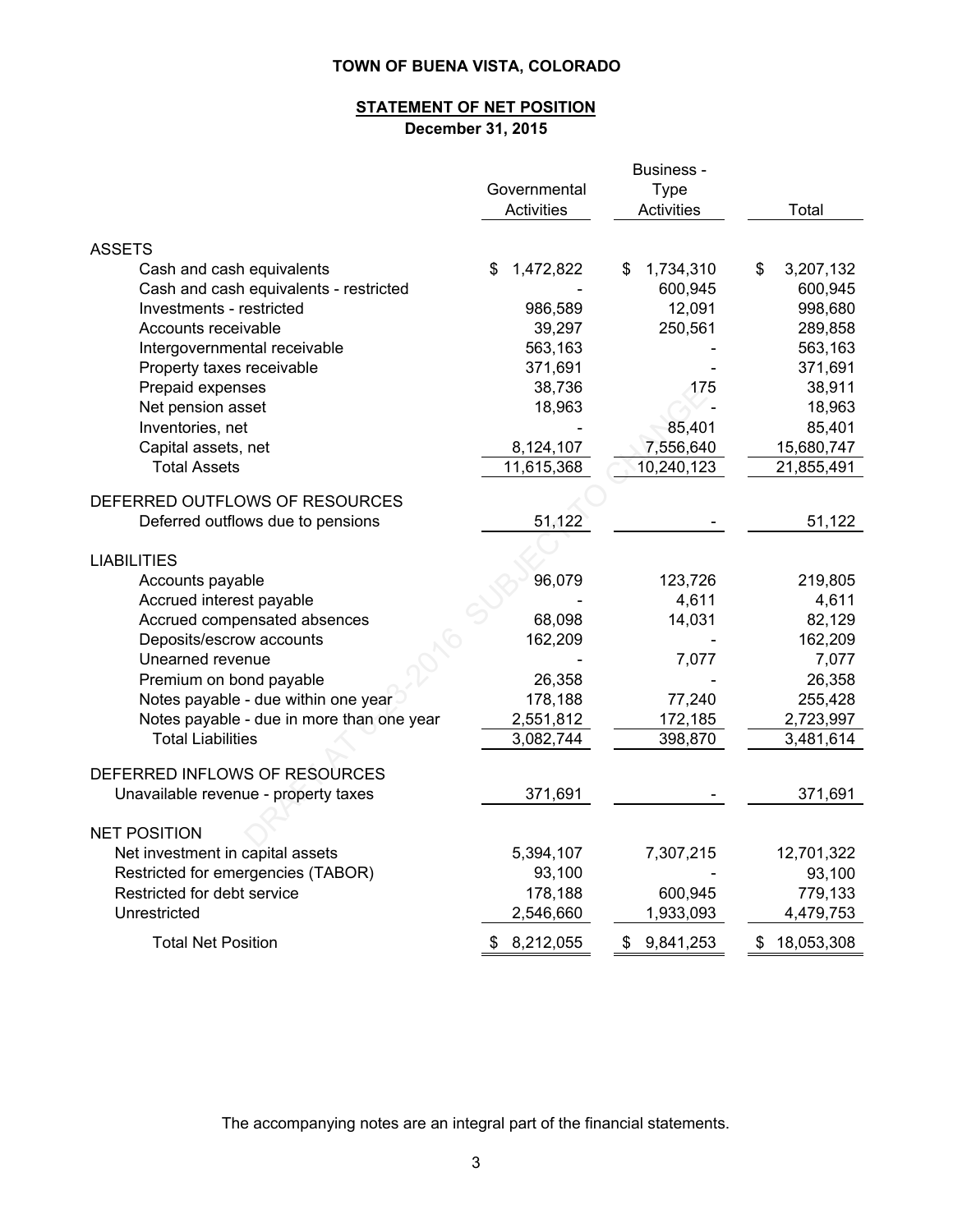#### **STATEMENT OF ACTIVITIES For the Year Ended December 31, 2015**

|                                             |                        | PROGRAM REVENUES                               |    |                      |    |                      |    | NET (EXPENSE) REVENUE AND |                         |           |                          |
|---------------------------------------------|------------------------|------------------------------------------------|----|----------------------|----|----------------------|----|---------------------------|-------------------------|-----------|--------------------------|
|                                             |                        |                                                |    | <b>OPERATING</b>     |    | CAPITAL              |    |                           | CHANGES IN NET POSITION |           |                          |
|                                             |                        | <b>CHARGES FOR</b>                             |    | <b>GRANTS AND</b>    |    | <b>GRANTS AND</b>    |    | <b>GOVERNMENTAL</b>       | <b>BUSINESS-</b>        |           |                          |
|                                             | <b>EXPENSES</b>        | <b>SERVICES</b>                                |    | <b>CONTRIBUTIONS</b> |    | <b>CONTRIBUTIONS</b> |    | <b>ACTIVITIES</b>         | <b>TYPE ACTIVITES</b>   |           | <b>TOTAL</b>             |
| <b>FUNCTIONS/PROGRAMS</b>                   |                        |                                                |    |                      |    |                      |    |                           |                         |           |                          |
| <b>Governmental Activities</b>              |                        |                                                |    |                      |    |                      |    |                           |                         |           |                          |
| Current:                                    |                        |                                                |    |                      |    |                      |    |                           |                         |           |                          |
| General government                          | \$1,049,740<br>986,234 | \$<br>26,971<br>60,760                         | \$ | 41,397               | \$ |                      | £. | (981, 372)                | \$                      |           | \$<br>(981, 372)         |
| Public safety<br>Community services         | 396,034                |                                                |    |                      |    |                      |    | (925, 474)<br>(396, 034)  |                         |           | (925, 474)<br>(396, 034) |
| Public works                                | 769,910                | 64,754                                         |    |                      |    | 23,105               |    | (682, 051)                |                         |           | (682, 051)               |
| Culture and recreation                      | 615,484                | 47,966                                         |    | 68,141               |    |                      |    | (499, 377)                |                         |           | (499, 377)               |
|                                             |                        |                                                |    |                      |    |                      |    |                           |                         |           |                          |
| TOTAL GOVERNMENTAL ACTIVITIES               | 3,817,402              | 200,451                                        |    | 109,538              |    | 23,105               |    | (3,484,308)               |                         |           | (3,484,308)              |
|                                             |                        |                                                |    |                      |    |                      |    |                           |                         |           |                          |
| <b>Business-Type Activities</b><br>Current: |                        |                                                |    |                      |    |                      |    |                           |                         |           |                          |
| Water operations                            | 636.536                | 913,944                                        |    | 149.013              |    |                      |    |                           |                         | 426.421   | 426.421                  |
| Airport operations                          | 721,464                | 401,274                                        |    | 1,323,117            |    |                      |    |                           |                         | 1,002,927 | 1,002,927                |
|                                             |                        |                                                |    |                      |    |                      |    |                           |                         |           |                          |
| TOTAL BUSINESS - TYPE ACTIVITIES            | 1,358,000              | 1,315,218                                      |    | 1,472,130            |    |                      |    |                           |                         | 1,429,348 | 1,429,348                |
| <b>TOTAL GOVERNMENT</b>                     | \$5,175,402            | 1,515,669                                      |    | 1,581,668            |    | 23,105               |    | (3,484,308)               |                         | 1,429,348 | (2,054,960)              |
|                                             |                        | <b>GENERAL REVENUES</b>                        |    |                      |    |                      |    |                           |                         |           |                          |
|                                             |                        | Taxes                                          |    |                      |    |                      |    |                           |                         |           |                          |
|                                             |                        | Property                                       |    |                      |    |                      |    | 347,377                   |                         |           | 347,377                  |
|                                             |                        | Specific ownership                             |    |                      |    |                      |    | 38,737                    |                         |           | 38,737                   |
|                                             |                        | General sales                                  |    |                      |    |                      |    | 2,840,356                 |                         |           | 2,840,356                |
|                                             |                        | Franchise                                      |    |                      |    |                      |    | 61,355                    |                         |           | 61,355                   |
|                                             |                        | Other                                          |    |                      |    |                      |    | 190,280                   |                         | 1,868     | 192,148                  |
|                                             |                        | Investment income                              |    |                      |    |                      |    | 4,388                     |                         | 2,294     | 6,682                    |
|                                             |                        | Transfers                                      |    |                      |    |                      |    | (350,000)                 |                         | 350,000   |                          |
|                                             |                        | Miscellaneous                                  |    |                      |    |                      |    | 72,234                    |                         |           | 72,234                   |
|                                             |                        | TOTAL GENERAL REVENUES AND TRANSFERS           |    |                      |    |                      |    | 3,204,727                 |                         | 354,162   | 3,558,889                |
|                                             |                        | CHANGE IN NET POSITION                         |    |                      |    |                      |    | (279, 581)                |                         | 1,783,510 | 1,503,929                |
|                                             |                        | NET POSITION - Beginning of Year               |    |                      |    |                      |    | 8,421,551                 |                         | 8,057,743 | 16,479,294               |
|                                             |                        | PRIOR PERIOD ADJUSTMENT (Note 11)              |    |                      |    |                      |    | 70,085                    |                         |           | 70,085                   |
|                                             |                        | NET POSITION - Beginning of Year (As Restated) |    |                      |    |                      |    | 8,491,636                 |                         | 8,057,743 | 16,549,379               |
|                                             |                        | NET POSITION - End of Year                     |    |                      |    |                      | \$ | 8,212,055                 | \$                      | 9,841,253 | \$<br>18,053,308         |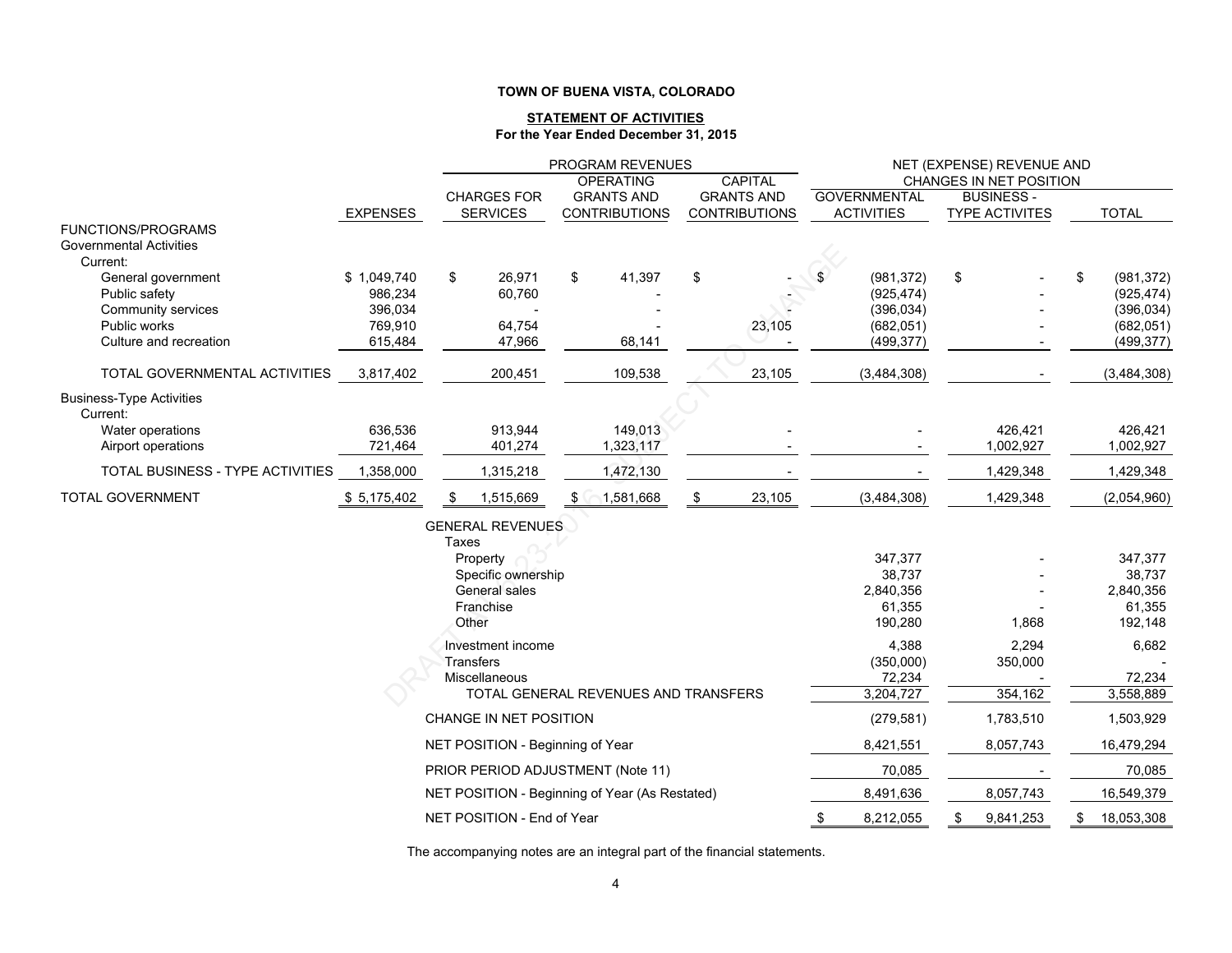#### **BALANCE SHEET - GOVERNMENTAL FUNDS**

**December 31, 2015**

|                                                                                                            |                | <b>CONSERVATION</b> | <b>CAPITAL</b>     |                 |
|------------------------------------------------------------------------------------------------------------|----------------|---------------------|--------------------|-----------------|
|                                                                                                            | <b>GENERAL</b> | <b>TRUST</b>        | <b>IMPROVEMENT</b> | <b>TOTAL</b>    |
|                                                                                                            |                |                     |                    |                 |
| <b>ASSETS</b>                                                                                              |                |                     |                    |                 |
| Cash and cash equivalents                                                                                  | \$1,472,822    | \$                  | \$                 | 1,472,822       |
| Investments                                                                                                | 223,423        | 58,769              | 704,397            | 986,589         |
| Accounts receivable                                                                                        | 24,451         | 14,846              |                    | 39,297          |
| Taxes receivable                                                                                           | 317,245        |                     | 245,918            | 563,163         |
| Property taxes receivable                                                                                  | 371,691        |                     |                    | 371,691         |
| Prepaid expenses                                                                                           | 2,637          |                     | 36,099             | 38,736          |
| <b>TOTAL ASSETS</b>                                                                                        | \$2,412,269    | \$<br>73,615        | \$<br>986,414      | \$<br>3,472,298 |
| <b>LIABILITIES</b>                                                                                         |                |                     |                    |                 |
| Accounts payable                                                                                           | \$<br>82,718   | \$                  | \$<br>13,361       | \$<br>96,079    |
| Developer deposits                                                                                         | 162,209        |                     |                    | 162,209         |
| <b>TOTAL LIABILITIES</b>                                                                                   | 244,927        |                     | 13,361             | 258,288         |
|                                                                                                            |                |                     |                    |                 |
| DEFERRED INFLOWS OF RESOURCES                                                                              |                |                     |                    |                 |
| Unavailable revenue - property taxes                                                                       | 371,691        |                     |                    | 371,691         |
|                                                                                                            |                |                     |                    |                 |
| <b>FUND BALANCES</b>                                                                                       |                |                     |                    |                 |
| Restricted                                                                                                 | 93,100         |                     | 178,188            | 271,288         |
| Committed                                                                                                  |                |                     | 794,865            | 794,865         |
| Assigned                                                                                                   | 186,730        | 73,615              |                    | 260,345         |
| Unassigned                                                                                                 | 1,515,821      |                     |                    | 1,515,821       |
| TOTAL FUND BALANCE                                                                                         | 1,795,651      | 73,615              | 973,053            | 2,842,319       |
| TOTAL LIABILITIES, DEFERRED INFLOWS OF                                                                     |                |                     |                    |                 |
| RESOURCES AND FUND BALANCE                                                                                 | \$2,412,269    | \$<br>73,615        | \$<br>986,414      | \$<br>3,472,298 |
|                                                                                                            |                |                     |                    |                 |
|                                                                                                            |                |                     |                    |                 |
| TOTAL FUND BALANCE - GOVERNMENTAL FUNDS                                                                    |                |                     |                    | \$<br>2,842,319 |
| Capital assets used in governmental activities are not resources                                           |                |                     |                    |                 |
| and are not reported in the funds:                                                                         |                |                     |                    |                 |
| <b>Capital Assets</b>                                                                                      |                |                     |                    | 12,842,325      |
| <b>Accumulated Depreciation</b>                                                                            |                |                     |                    | (4,718,218)     |
|                                                                                                            |                |                     |                    |                 |
| Pension assets and deferred outflows are not current, therefore are not reported in the funds:             |                |                     |                    |                 |
| <b>Net Pension Asset</b>                                                                                   |                |                     |                    | 18,963          |
| Deferred Outflows Because of Pensions                                                                      |                |                     |                    | 51,122          |
|                                                                                                            |                |                     |                    |                 |
| Earned but unpaid accumulated leave balances are not reported in the funds:<br><b>Compensated Absences</b> |                |                     |                    | (68,098)        |
|                                                                                                            |                |                     |                    |                 |
| Long-term liabilities are not due and payable in the current period                                        |                |                     |                    |                 |
| <b>Bonds Payable</b>                                                                                       |                |                     |                    | (2,730,000)     |
| Premium on Bond Payable                                                                                    |                |                     |                    | (26, 358)       |
|                                                                                                            |                |                     |                    |                 |
| TOTAL NET POSITION - GOVERNMENTAL ACTIVITIES                                                               |                |                     |                    | 8,212,055       |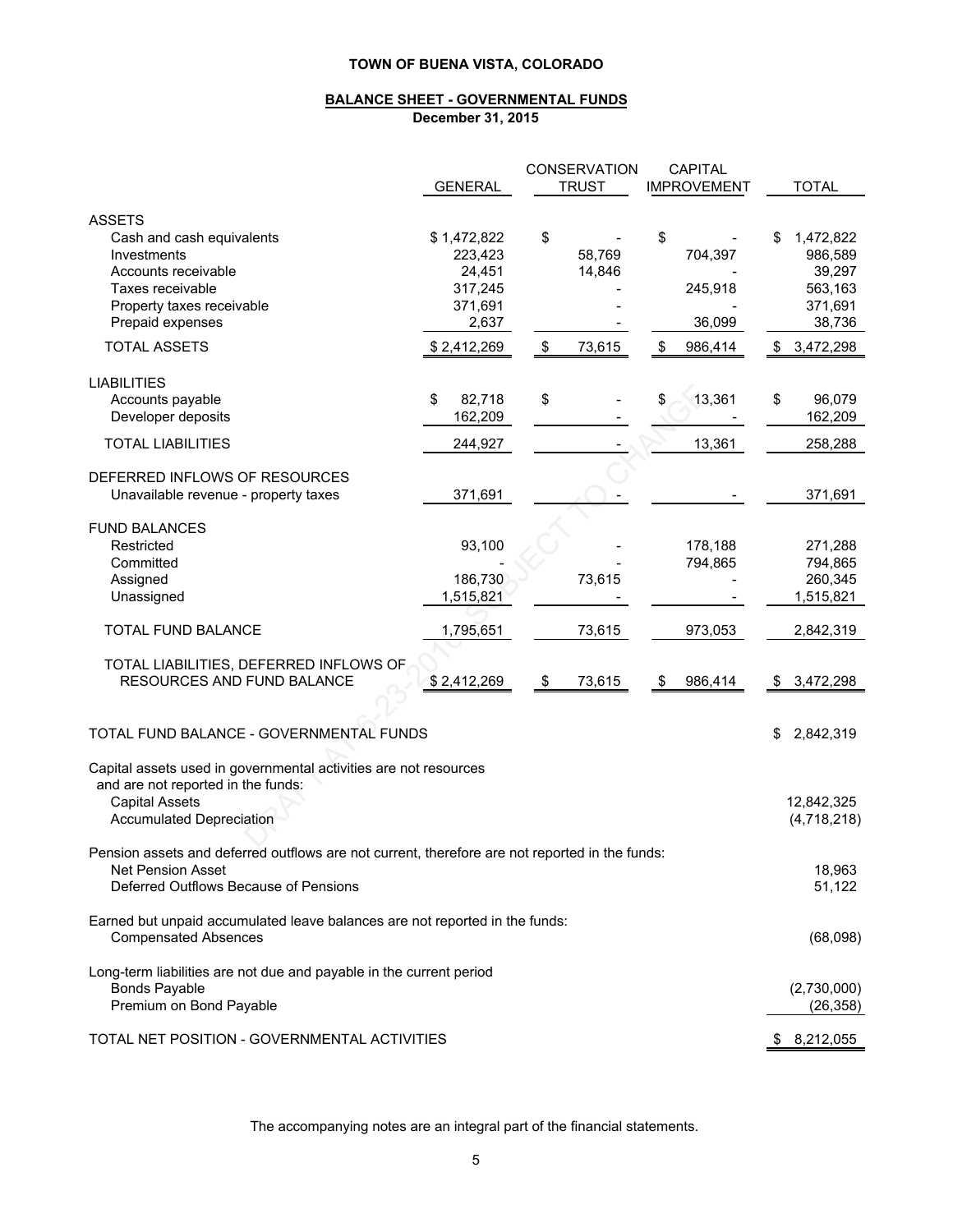#### **STATEMENT OF REVENUES, EXPENDITURES AND CHANGES IN FUND BALANCES - GOVERNMENTAL FUNDS For the Year Ended December 31, 2015**

|                                                                                            | <b>GENERAL</b> | <b>CONSERVATION</b><br><b>TRUST</b> | <b>CAPITAL</b><br><b>IMPROVEMENT</b> | <b>TOTAL</b> |
|--------------------------------------------------------------------------------------------|----------------|-------------------------------------|--------------------------------------|--------------|
| <b>REVENUES</b>                                                                            |                |                                     |                                      |              |
| <b>Taxes</b>                                                                               | \$2,975,577    | \$                                  | \$<br>378,340                        | \$3,353,917  |
| Licenses and permits                                                                       | 132,921        |                                     |                                      | 132,921      |
| Fines                                                                                      | 53,706         |                                     |                                      | 53,706       |
| Rental income                                                                              | 6,770          |                                     |                                      | 6,770        |
| Intergovernmental                                                                          | 172,639        | 40,902                              | 23,105                               | 236,646      |
| Contributions                                                                              | 17,688         |                                     | 9,551                                | 27,239       |
| Interest income                                                                            | 2,861          | 216                                 | 1,311                                | 4,388        |
| Other                                                                                      | 65,634         | 6,600                               |                                      | 72,234       |
| <b>TOTAL REVENUES</b>                                                                      | 3,427,796      | 47,718                              | 412,307                              | 3,887,821    |
| <b>EXPENDITURES</b>                                                                        |                |                                     |                                      |              |
| General government                                                                         | 948,037        |                                     | 16,960                               | 964,997      |
| Public safety                                                                              | 1,010,964      |                                     | 70,714                               | 1,081,678    |
| Community services                                                                         | 382,724        |                                     | 78,385                               | 461,109      |
| Public works                                                                               | 385,102        |                                     | 398,532                              | 783,634      |
| Culture and recreation                                                                     | 331,780        | 16,614                              | 220,616                              | 569,010      |
| <b>TOTAL EXPENDITURES</b>                                                                  | 3,058,607      | 16,614                              | 785,207                              | 3,860,428    |
| <b>EXCESS OF REVENUES OVER</b><br>(UNDER) EXPENDITURES                                     | 369,189        | 31,104                              | (372,900)                            | 27,393       |
| OTHER FINANCING SOURCES (USES)<br>Transfers in (out)                                       | (570,000)      |                                     | 220,000                              | (350,000)    |
| TOTAL OTHER FINANCING SOURCES (USES)                                                       | (570,000)      |                                     | 220,000                              | (350,000)    |
| EXCESS OF REVENUES AND OTHER SOURCES<br>OVER (UNDER) EXPENDITURES AND<br><b>OTHER USES</b> | (200, 811)     | 31,104                              | (152,900)                            | (322, 607)   |
| FUND BALANCES - Beginning                                                                  | 1,996,462      | 42,511                              | 1,125,953                            | 3,164,926    |
| FUND BALANCES - Ending                                                                     | \$1,795,651    | 73,615<br>\$                        | 973,053<br>\$                        | \$2,842,319  |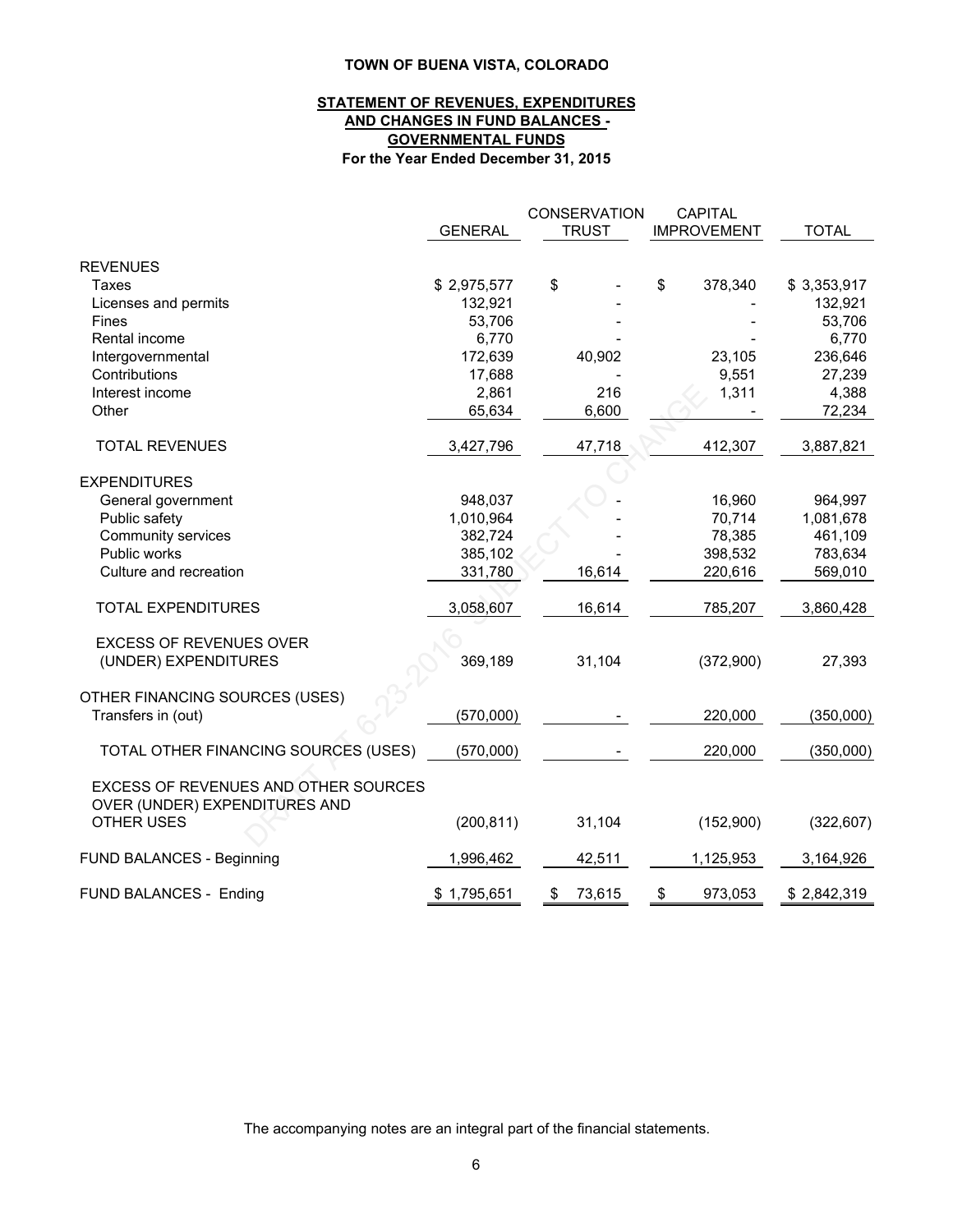### **STATEMENT OF REVENUES, EXPENDITURES AND CHANGES IN FUND BALANCES - GOVERNMENTAL FUNDS (Continued) For the Year Ended December 31, 2015**

| NET CHANGE IN FUND BALANCES - ALL GOVERNMENTAL FUNDS                                                                                                                                    | \$<br>(322, 607)     |
|-----------------------------------------------------------------------------------------------------------------------------------------------------------------------------------------|----------------------|
| Principal payments on debt are reported as expenditures in the funds and<br>debt proceeds are shown as revenues:<br>Principal Payments on Bonds Payable<br>Amortization of Bond Premium | 90,000<br>1,200      |
| Earned but unpaid accumulated leave balances are not reported in the funds:<br>Change in Accrued Compensated Absences                                                                   | (3,617)              |
| Purchases of capital assets are expensed in governmental funds and<br>depreciated on the statement of activities:<br>Net Change Capitalized Assets<br><b>Depreciation Expense</b>       | 545,668<br>(590,225) |
| CHANGE IN NET POSITION - GOVERNMENTAL ACTIVITIES                                                                                                                                        | \$<br>(279, 581)     |
|                                                                                                                                                                                         |                      |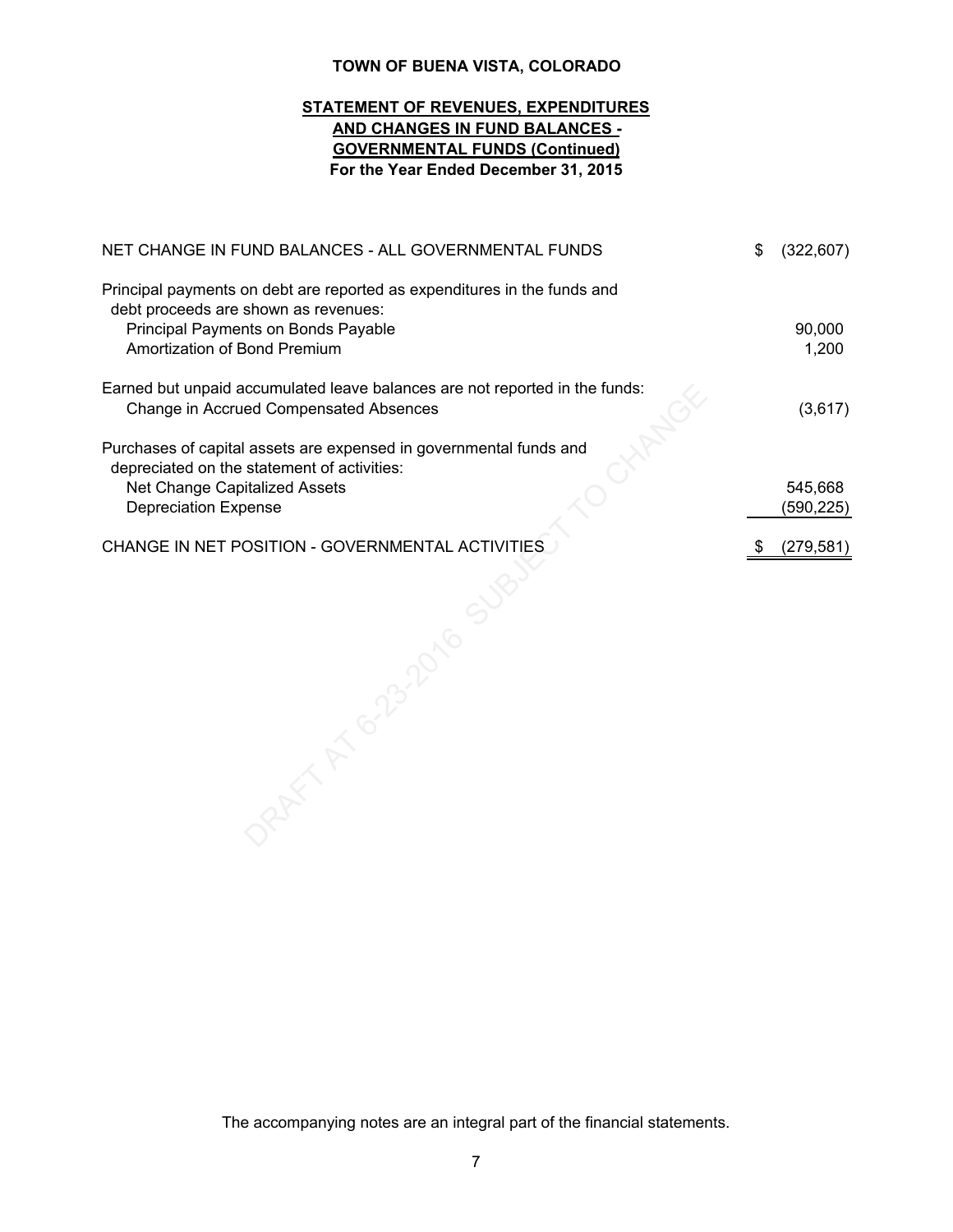### **December 31, 2015 STATEMENT OF NET POSITION-PROPRIETARY FUNDS**

|                                              | <b>WATER</b>    | <b>AIRPORT</b>   | <b>TOTAL</b>    |
|----------------------------------------------|-----------------|------------------|-----------------|
| <b>ASSETS</b>                                |                 |                  |                 |
| <b>Current Assets</b>                        |                 |                  |                 |
| Cash and cash equivalents                    | \$<br>1,926,246 | (191, 936)<br>\$ | 1,734,310<br>\$ |
| Cash and cash equivalents - restricted       | 600,945         |                  | 600,945         |
| Investments                                  | 12,091          |                  | 12,091          |
| Accounts receivable                          | 73,707          | 176,854          | 250,561         |
| Prepaids                                     | 175             |                  | 175             |
| Inventory, net of allowance for obsolescence | 50,134          | 35,267           | 85,401          |
| <b>Total Current Assets</b>                  | 2,663,298       | 20,185           | 2,683,483       |
|                                              |                 |                  |                 |
| <b>Non-current Assets</b>                    |                 |                  |                 |
| Capital assets                               |                 |                  |                 |
| Property, plant and equipment                | 8,089,281       | 9,396,686        | 17,485,967      |
| Accumulated depreciation                     | (3,688,553)     | (6, 240, 774)    | (9,929,327)     |
| <b>Total Non-current Assets</b>              | 4,400,728       | 3,155,912        | 7,556,640       |
| <b>TOTAL ASSETS</b>                          | 7,064,026       | 3,176,097        | 10,240,123      |
| <b>LIABILITIES</b>                           |                 |                  |                 |
| <b>Current Liabilities</b>                   |                 |                  |                 |
| Accounts payable                             | 72,088          | 51,638           | 123,726         |
| Accrued interest                             | 4,611           |                  | 4,611           |
| Unearned revenue                             | 7,077           |                  | 7,077           |
| Current portion of long-term debt            | 77,240          |                  | 77,240          |
| <b>Total Current Liabilities</b>             | 161,016         | 51,638           | 212,654         |
|                                              |                 |                  |                 |
|                                              |                 |                  |                 |
| Long-Term Liabilities                        |                 |                  |                 |
| Notes and loans payable                      | 172,185         |                  | 172,185         |
| Accrued compensated absences                 | 11,403          | 2,628            | 14,031          |
| <b>Total Long-Term Liabilities</b>           | 183,588         | 2,628            | 186,216         |
| <b>TOTAL LIABILITIES</b>                     | 344,604         | 54,266           | 398,870         |
| <b>NET POSITION</b>                          |                 |                  |                 |
| Net investment in capital assets             | 4,151,303       | 3,155,912        | 7,307,215       |
| Restricted, special purposes                 | 600,945         |                  | 600,945         |
| Unrestricted                                 | 1,967,174       | (34,081)         | 1,933,093       |
|                                              |                 |                  |                 |
| TOTAL NET POSITION                           | 6,719,422<br>\$ | \$3,121,831      | 9,841,253<br>\$ |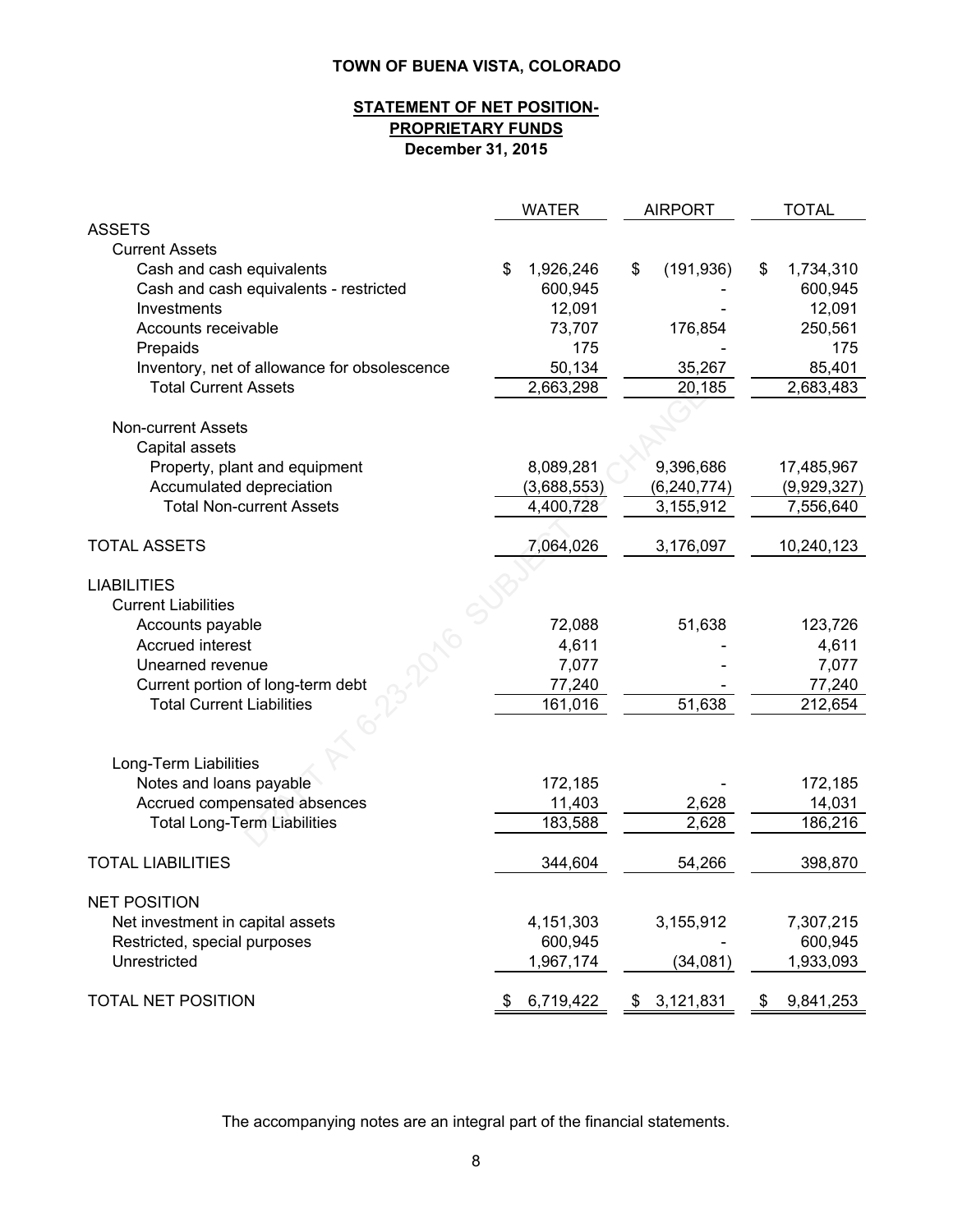### **For the Year Ended December 31, 2015 STATEMENT OF REVENUES, EXPENSES AND CHANGES IN FUND NET POSITION - PROPRIETARY FUNDS**

|                                    | <b>WATER</b>    | <b>AIRPORT</b>  | <b>TOTAL</b>    |
|------------------------------------|-----------------|-----------------|-----------------|
| <b>OPERATING REVENUES</b>          |                 |                 |                 |
| <b>Water sales</b>                 | \$<br>803,469   | \$              | \$<br>803,469   |
| Water meter sales                  | 5,041           |                 | 5,041           |
| Finance charges                    | 8,820           |                 | 8,820           |
| Fuel sales                         |                 | 358,100         | 358,100         |
| Rental revenue                     |                 | 12,859          | 12,859          |
| Other revenues                     | 95,914          |                 | 95,914          |
| Other fees                         | 700             | 30,315          | 31,015          |
| <b>TOTAL OPERATING REVENUES</b>    | 913,944         | 401,274         | 1,315,218       |
| <b>OPERATING EXPENSES</b>          |                 |                 |                 |
| Salaries and benefits              | 259,919         | 146,812         | 406,731         |
| Fuel for resale                    |                 | 235,271         | 235,271         |
| Professional services              | 85,379          | 14,707          | 100,086         |
| Meters, materials, and freight     | 9,682           |                 | 9,682           |
| Insurance                          | 9,133           | 15,870          | 25,003          |
| Other general and administrative   | 32,686          | 15,660          | 48,346          |
| <b>Utilities</b>                   | 14,547          | 25,193          | 39,740          |
| Repairs and maintenance            | 11,170          | 13,294          | 24,464          |
| Plant and building operations      | 30,533          | 868             | 31,401          |
| Capital outlay                     | (587)           | 22,640          | 22,053          |
| Depreciation                       | 169,436         | 231,149         | 400,585         |
| <b>TOTAL OPERATING EXPENSES</b>    | 621,898         | 721,464         | 1,343,362       |
| <b>OPERATING INCOME (LOSS)</b>     | 292,046         | (320, 190)      | (28, 144)       |
| NON-OPERATING REVENUE (EXPENSE)    |                 |                 |                 |
| Investment income                  | 1,451           | 843             | 2,294           |
| Operating grants and contributions |                 | 1,323,117       | 1,323,117       |
| Other taxes                        |                 | 1,868           | 1,868           |
| Interest and fiscal charges        | (14, 638)       |                 | (14, 638)       |
| Transfers in (out)                 |                 | 350,000         | 350,000         |
| Cash capital contributions         | 149,013         |                 | 149,013         |
| TOTAL NON-OPERATING REVENUE        | 135,826         | 1,675,828       | 1,811,654       |
| CHANGE IN NET POSITION             | 427,872         | 1,355,638       | 1,783,510       |
| <b>NET POSITION - Beginning</b>    | 6,291,550       | 1,766,193       | 8,057,743       |
| <b>NET POSITION - Ending</b>       | \$<br>6,719,422 | \$<br>3,121,831 | \$<br>9,841,253 |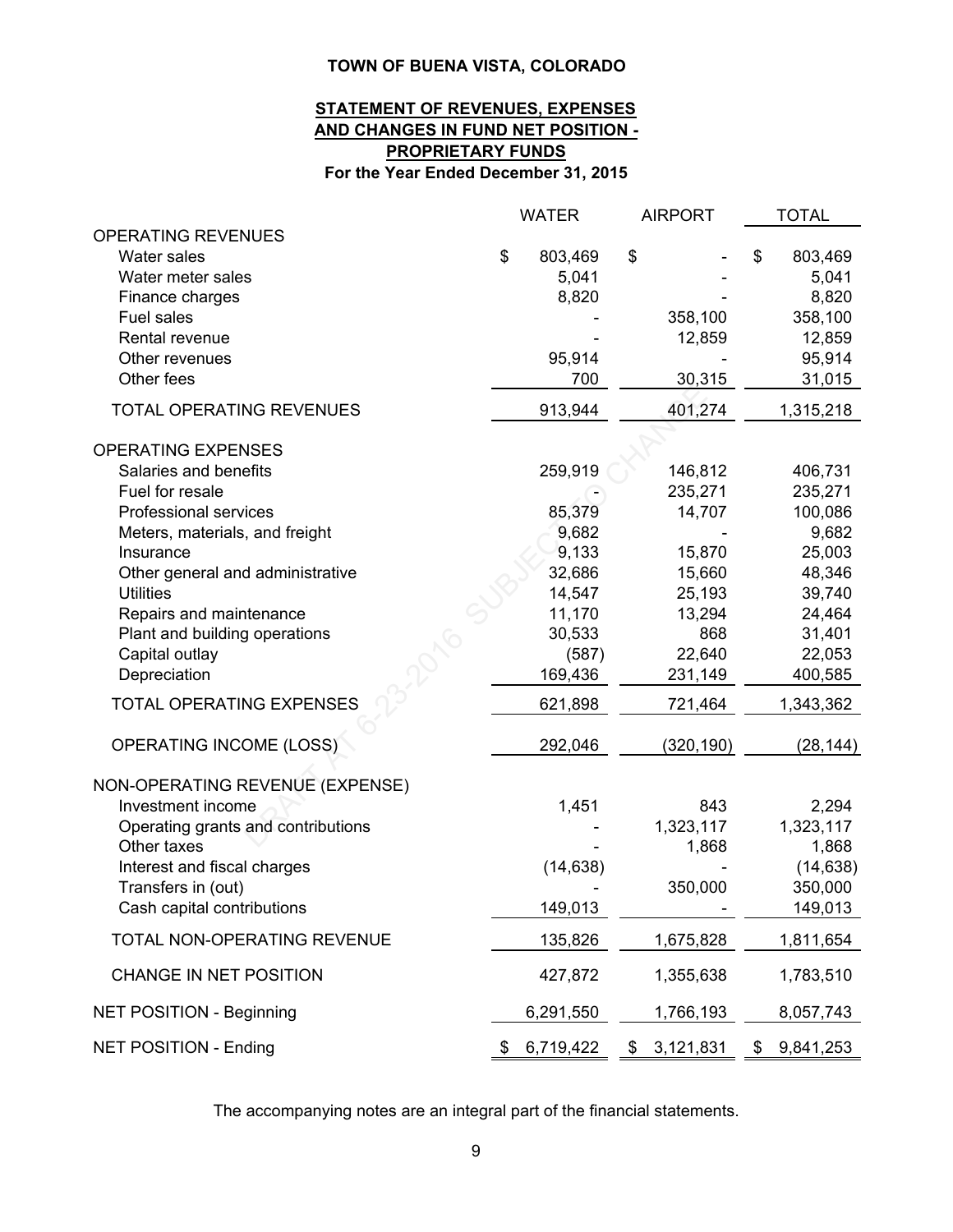#### **STATEMENT OF CASH FLOWS - PROPRIETARY FUNDS For the Year Ended December 31, 2015**

|                                                                   | <b>WATER</b>    | <b>AIRPORT</b>   |    | <b>TOTAL</b> |
|-------------------------------------------------------------------|-----------------|------------------|----|--------------|
| Cash Flows From Operating Activities:                             |                 |                  |    |              |
| Cash received from customers                                      | \$<br>919,452   | \$<br>387,750    | S  | 1,307,202    |
| Cash paid to suppliers and employees                              | (416, 536)      | (468, 586)       |    | (885, 122)   |
| Net Cash Provided (Used) by Operating Activities                  | 502,916         | (80, 836)        |    | 422,080      |
| Cash Flows From Non-capital Financing Activities:                 |                 |                  |    |              |
| Transfers (to) from other funds                                   |                 | 350,000          |    | 350,000      |
| Operating grants and contributions received                       |                 | 1,323,117        |    | 1,323,117    |
| Net Cash Provided by Non-capital Financing Activities             |                 | 1,673,117        |    | 1,673,117    |
|                                                                   |                 |                  |    |              |
| Cash Flows From Capital and Related Financing Activities:         |                 |                  |    |              |
| System development/resources fees                                 | 149,013         |                  |    | 149,013      |
| Additions to fixed assets                                         | (441, 151)      | (1,614,835)      |    | (2,055,986)  |
| Loan Principal Payments                                           | (76,088)        |                  |    | (76,088)     |
| Loan and bond interest payments and fiscal charges                | (14, 638)       |                  |    | (14, 638)    |
| Net Cash (Used) by Capital and Related Financing Activities       | (382, 864)      | (1,614,835)      |    | (1,997,699)  |
| Cash Flows From Investing Activities:                             |                 |                  |    |              |
| Interest received                                                 | 1,451           | 843              |    | 2,294        |
| Net Increase in Cash                                              | 121,503         | (21, 711)        |    | 99,792       |
| Cash - Beginning                                                  | 2,417,779       | (170, 225)       |    | 2,247,554    |
| Cash - Ending                                                     | \$<br>2,539,282 | \$<br>(191, 936) | \$ | 2,347,346    |
| Cash and investments                                              | 1,926,246       | \$<br>(191, 936) | \$ | 1,734,310    |
| Restricted cash and investments                                   | 613,036         |                  |    | 613,036      |
|                                                                   |                 |                  |    |              |
| Total Cash - Ending                                               | 2,539,282       | \$<br>(191, 936) | \$ | 2,347,346    |
| Reconciliation of Operating Income (Loss) to Net Cash Provided by |                 |                  |    |              |
| <b>Operating Activities:</b>                                      |                 |                  |    |              |
| Operating Income (Loss)                                           | 292,046         | \$<br>(320, 190) | \$ | (28, 144)    |
| Adjustments to Reconcile Operating Income (Loss)                  |                 |                  |    |              |
| to Net Cash Provided by Operating Activities:                     |                 |                  |    |              |
| Depreciation                                                      | 169,436         | 231,149          |    | 400,585      |
| (Increase) Decrease in:                                           |                 |                  |    |              |
| Accounts receivable                                               | 2,271           | (24, 372)        |    | (22, 101)    |
| Inventory                                                         | 3,951           | 10,848           |    | 14,799       |
| Increase (decrease) in:                                           |                 |                  |    |              |
| Accounts payable                                                  | 44,710          | 24,330           |    | 69,040       |
| Deposits/escrows                                                  | (2,092)         |                  |    | (2,092)      |
| Prepaid water charges                                             | (4, 106)        |                  |    | (4, 106)     |
| Unearned revenue                                                  | 1,378           |                  |    | 1,378        |
| Accrued salaries and benefits                                     | (6, 422)        | (4,042)          |    | (10, 464)    |
| Accrued compensated absences                                      | 1,744           | 1,441            |    | 3,185        |
| <b>Total Adjustments</b>                                          | 210,870         | 239,354          |    | 450,224      |
| Net Cash Provided by Operating Activities                         | \$<br>502,916   | \$<br>(80, 836)  | \$ | 422,080      |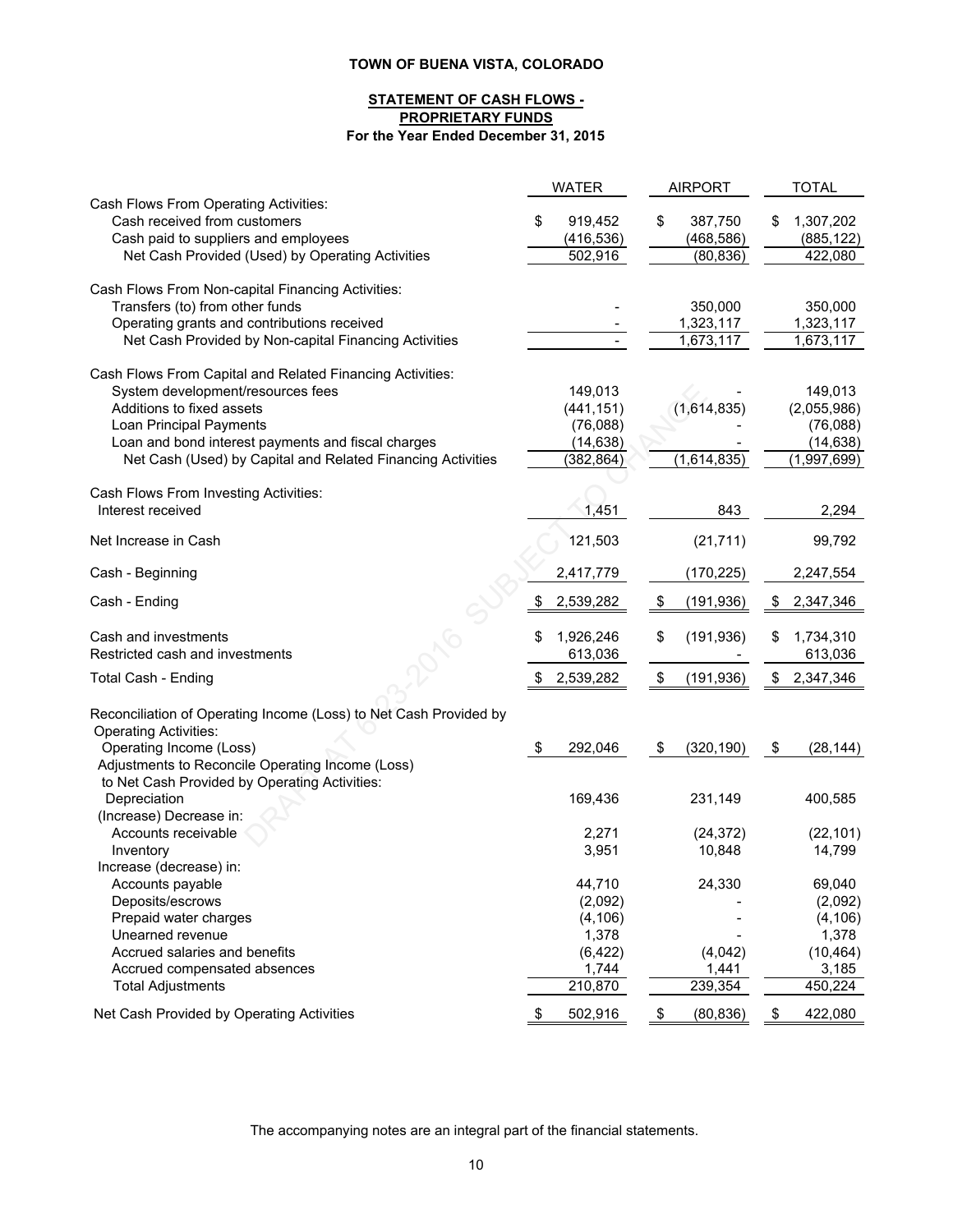### **NOTE 1: SUMMARY OF SIGNIFICANT ACCOUNTING POLICIES**

The Town of Buena Vista (the Town) was incorporated under Colorado statutes in 1879 and provides services related to public safety, highways and streets, airport, water, recreation, planning and zoning, and general administration. The Town is the lowest level of government having oversight responsibility and control over all activities within the geographical area organized as the Town of Buena Vista, Colorado. The Town is located in Chaffee County, Colorado and is governed by an elected Mayor and Board of Trustees (the Town Board), which are responsible for setting policy, appointing administrative personnel and adopting an annual budget.

The Town's financial statements are prepared in conformity with generally accepted accounting principles (GAAP) as applied to government units. The Governmental Accounting Standards Board (GASB) is the accepted standard-setting body for establishing governmental accounting and financial reporting principles. The more significant of the town's accounting policies are described below.

### **A. Reporting Entity**

The financial statements of the reporting entity include those of the Town (the primary government) and its component units. The criteria used in determining the scope of the reporting entity are based on the provisions of GASB Statement No. 14, *The Financial Reporting Entity* (GASB 14), as amended by GASB Statement No. 39, *Determining Whether Certain Organizations are Component Units - an amendment of GASB 14.* The requirements for inclusion as a component unit are based primarily upon whether the Town is considered financially accountable for the potential component unit. The Town is financially accountable if it appoints a voting majority of a potential component unit's governing body and is able to impose its will on that potential component unit, or because the potential component unit will provide specific a financial benefit to or impose a specific financial burden on the Town. The Town does not have any component units. S minicial statements are prepared in Contominy want<br>
principles (GAAP) as applied to government units<br>
grandards Board (GASB) is the accepted standar<br>
gray overnmental accounting and financial reporting prior<br>
of the town

### **Basis of Presentation**

The Town's basic financial statements include both government-wide (reporting the Town as a whole) and fund financial statements (reporting the Town's major funds).

### **Government-Wide and Fund Financial Statements**

The government-wide financial statements (i.e., the statement of net position and the statement of activities) report information on all the activities of the primary government, excluding fiduciary activities. The effect of interfund activity has been removed from these statements, with the exception of interfund services provided and used.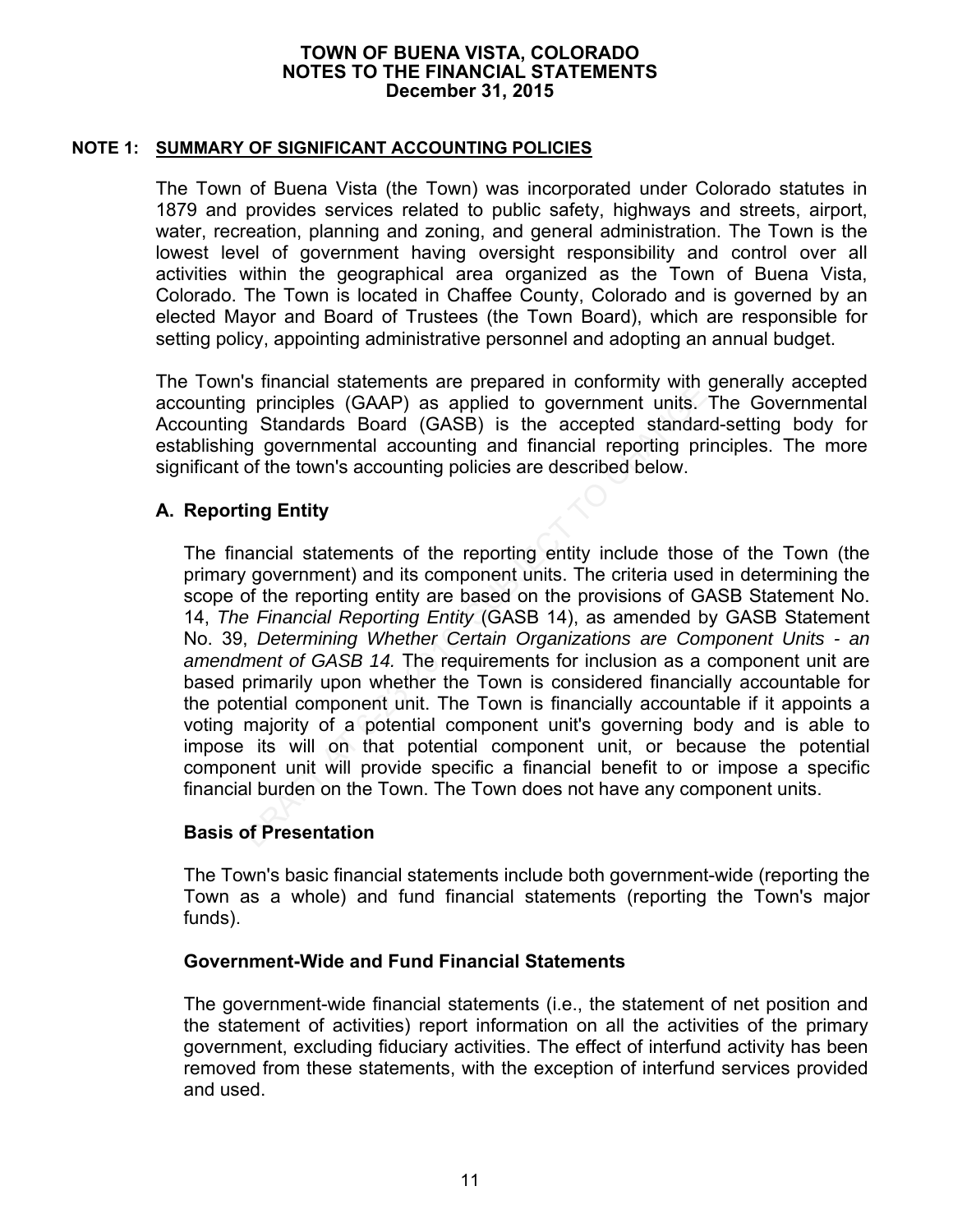# **NOTE 1: SUMMARY OF SIGNIFICANT ACCOUNTING POLICIES** (Continued)

The statement of activities demonstrates the degree to which the direct expenses of the given function or segments are offset by program revenues. *Direct expenses* are those that are clearly identifiable with a specific function or segment. *Program revenues* include 1) charges to customers or applicants who purchase, use, or directly benefit from goods, services, or privileges provided by a given function or segment and 2) grants and contributions that are restricted to meeting the operational or capital requirements of a particular function or segment. Taxes, unrestricted interest earnings and other items not properly included among program revenues are reported instead as *general revenues*.

### **Fund Financial Statements**

Following the government-wide financial statements are separate financial statements for governmental funds. Major individual governmental funds are reported as separate columns in the fund financial statements. The total fund balances for all governmental funds is reconciled to total net position for governmental activities as shown on the statement of net position. The net change in fund balance for all governmental funds is reconciled to the total change in net position as shown on the statement of activities in the government-wide financial statements. Francial Statements<br>
mg the government-wide financial statements are<br>
ents for governmental funds. Major individual govern<br>
d as separate columns in the fund financial statement<br>
es for all governmental funds is reconciled

# **Fund Accounting**

The Town uses funds to maintain its financial records during the year. A fund is defined as a fiscal and accounting entity with self-balancing accounts. Governmental resources are allocated to and accounted for in individual funds based upon the purposes for which they are to be spent and the means by which spending activities are controlled. The Town has all three categories of funds: governmental, proprietary, and fiduciary.

### **Governmental Funds**

Governmental funds are those through which most governmental functions of the Town are financed. The acquisition, use, and balances of the Town's expendable financial resources and the related liabilities (except those accounted for in the proprietary fund) are accounted for through governmental funds. The measurement focus is on determination of and changes in financial position, rather than on net income. The following are the Town's governmental major funds:

The **General Fund** is used to account for all financial resources except those required to be accounted for in another fund and is the general operating fund of the Town.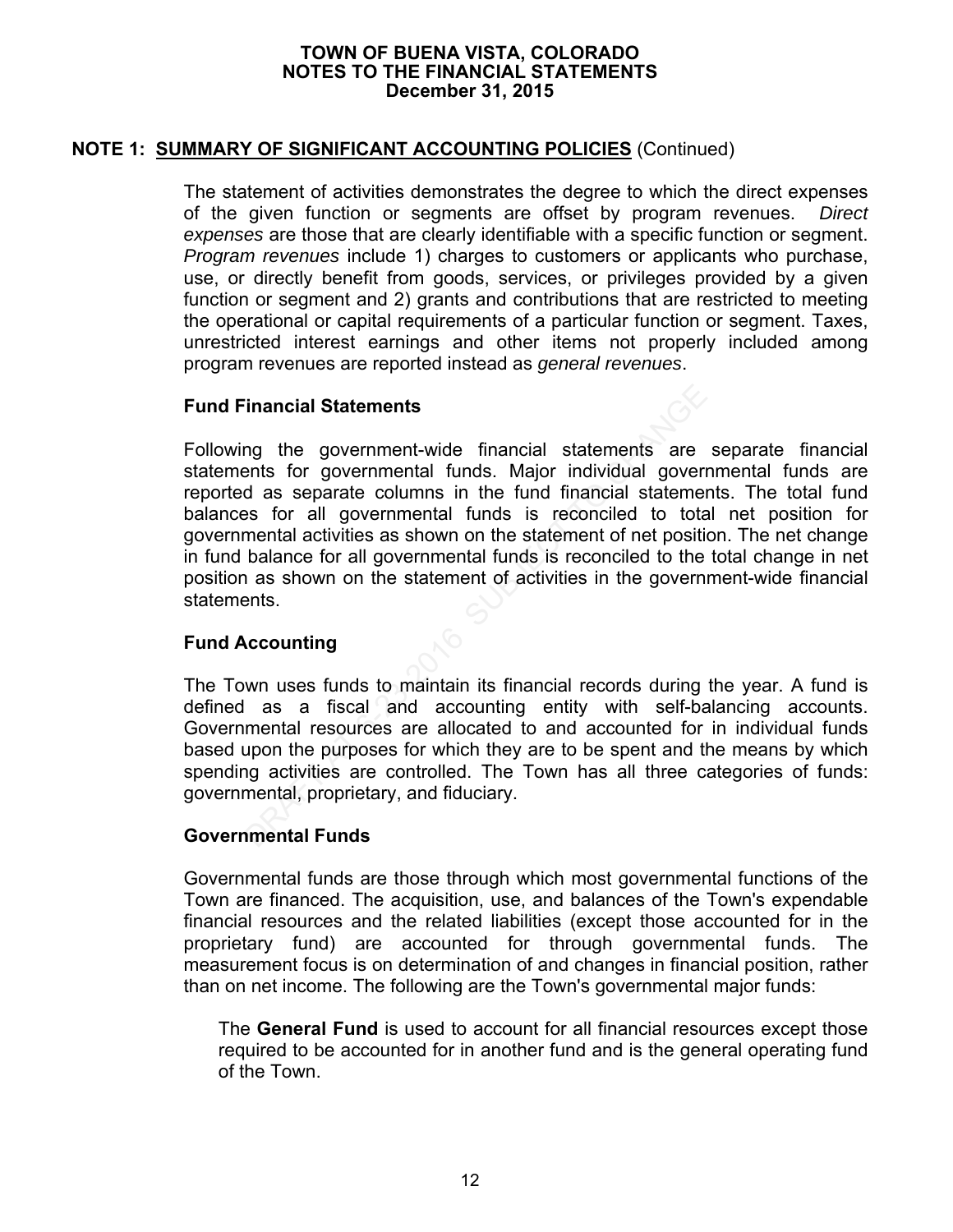### **NOTE 1: SUMMARY OF SIGNIFICANT ACCOUNTING POLICIES** (Continued)

The **Conservation Trust Fund** accounts for receipts and expenditures with respect to State allocations of lottery proceeds.

The **Capital Improvement Fund** accounts for receipts and expenditures with respect to capital projects. Revenues derived by this fund include a half-cent street improvement sales tax, cash-in-lieu fees from developers for parks, open space and trails, and capital grants.

### **Proprietary Funds**

Proprietary funds are used to account for activities that are similar to those found in the private sector. The measurement focus is on the determination of net income and capital maintenance. Proprietary funds distinguish operating revenues and expenses from non-operating items. Operating revenues and expenses generally result from providing services and producing and delivering goods in connection with a proprietary fund's principal ongoing operations. The principal operating revenues of the Town's enterprise funds are charges to customers for sales and services. Operating expenses for the enterprise funds include the cost of sales and services, administrative expenses, and depreciation of capital assets. All revenues and expenses not meeting these definitions are reported as nonoperating revenues and expenses. tary funds are used to account for activities that are sin<br>private sector. The measurement focus is on the de<br>and capital maintenance. Proprietary funds distinguish<br>spenses from non-operating items. Operating revenuly<br>resu

Of the types of proprietary funds (enterprise and internal service funds), the Town has the following proprietary funds:

**Enterprise Funds -** the enterprise fund is used to account for operations that are financed and operated in a manner similar to private business enterprises where the intent of the governing body is that the costs (expenses, including depreciation) of providing goods or services to the general public on a continuing basis is to be financed or recovered primarily through user charges. The Town has the following enterprise funds:

The **Water Fund** accounts for all the activities necessary for the provision of water services to Town residents.

The **Airport Fund** accounts for all the activities necessary for the operation of the Town's general aviation airport.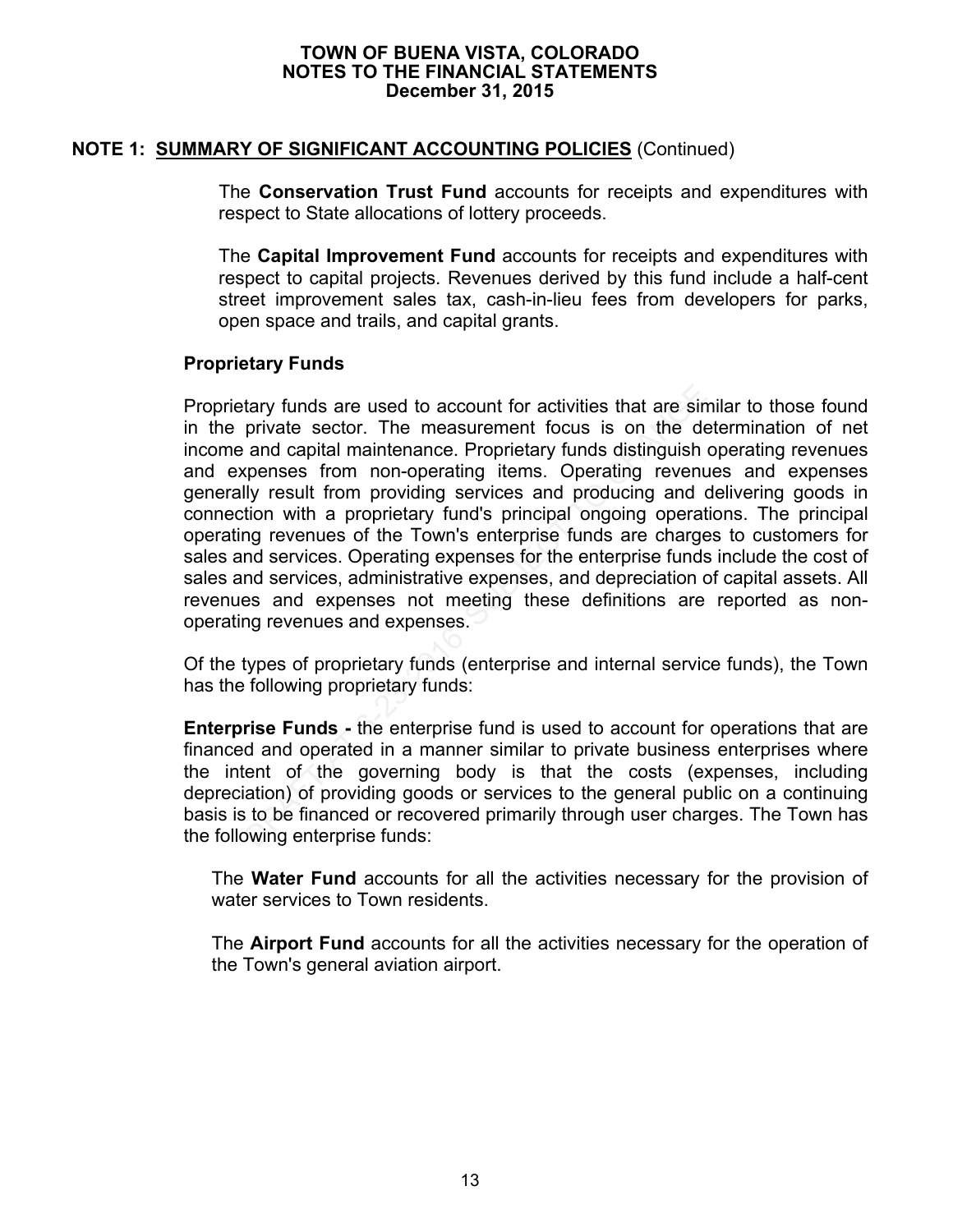# **NOTE 1: SUMMARY OF SIGNIFICANT ACCOUNTING POLICIES** (Continued)

### **B. Measurement Focus And Basis Of Accounting**

Measurement focus refers to whether financial statements measure changes in current resources only (current financial focus) or changes in both current and long-term resources (long-term economic focus). Basis of accounting refers to the point at which revenues, expenditures, or expenses are recognized in the accounts and reported in the financial statements.

### **Long-Term Economic Focus And Accrual Basis**

Governmental and business-type activities in the government-wide financial statements, the proprietary fund financial statements, and the fiduciary fund financial statements use the long-term economic focus and are presented on the accrual basis of accounting. Revenues are recognized when earned and expenses are recognized when incurred, regardless of timing of the related cash flows. Property taxes are recognized as revenues in the year for which they are levied. Grants and similar items are recognized as revenue as soon as all eligibility requirements imposed by the provider have been met.

### **Current Financial Focus And Modified Accrual Basis**

The governmental fund financial statements use the current financial focus and are presented on the modified accrual basis of accounting. Under the modified accrual basis of accounting, revenues are recorded when both measurable and available. Revenues are considered to be available when they are collectible within the current period or soon enough thereafter to be used to pay liabilities of the current period. For this purpose, the government considers revenues to be available if they are collected within 60 days of the end of the fiscal period. The primary revenue sources, which have been treated as susceptible to accrual by the Town, are property tax, sales tax, intergovernmental revenues and other taxes. All other revenue items are considered to be measurable and available only when cash is received by the Town. mental and business-type activities in the governments, the proprietary fund financial statements, and al statements use the long-term economic focus and ar basis of accounting. Revenues are recognized when eacognized when

Expenditures are generally recorded when a liability is incurred. However, debt service expenditures, as well as expenditures related to compensated absences, claims and judgments, are recorded only when payment is due (i.e. matured).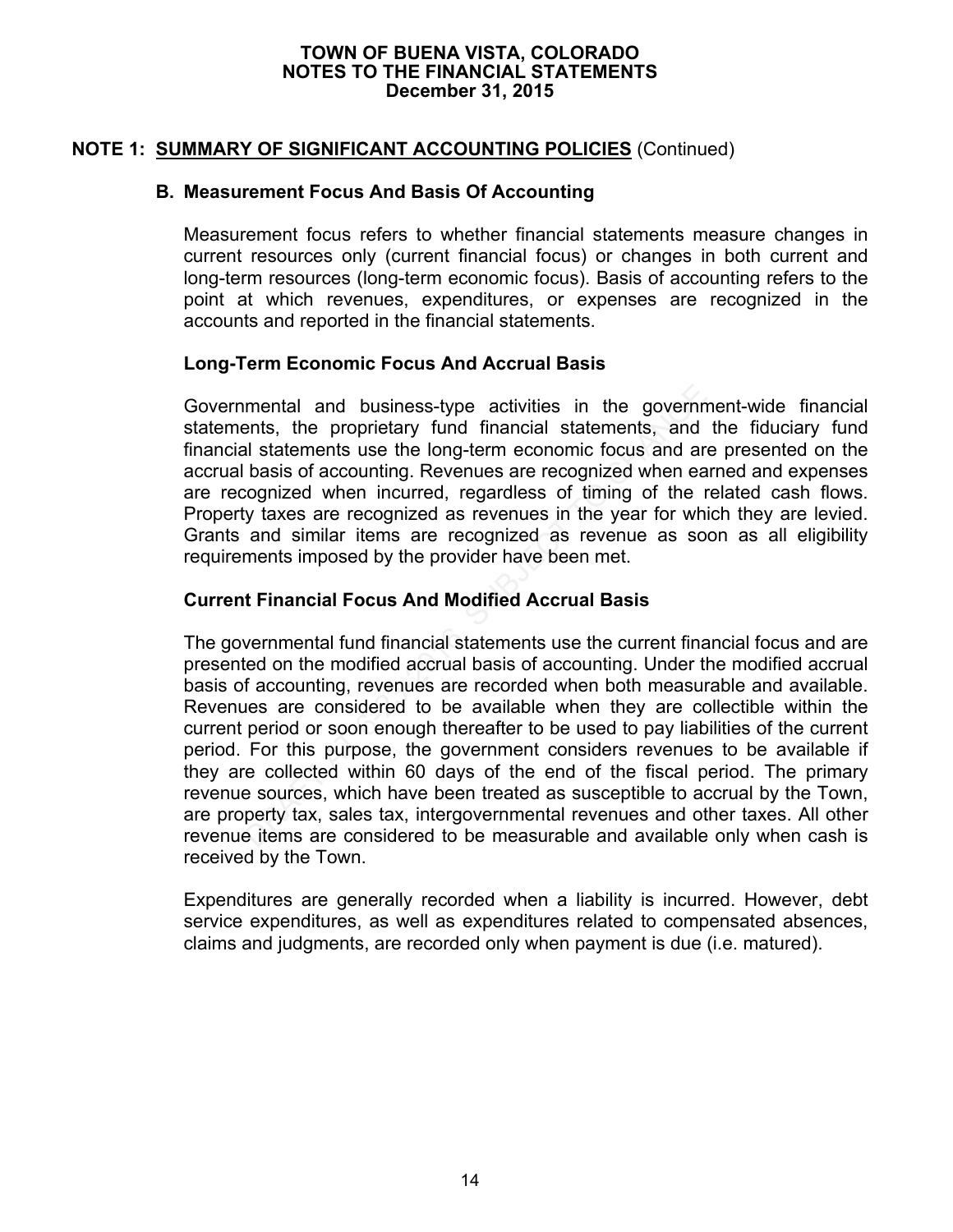## **NOTE 1: SUMMARY OF SIGNIFICANT ACCOUNTING POLICIES** (Continued)

### **C. Cash, Cash Equivalents And Investments**

The Town considers all highly liquid debt instruments purchased with a maturity of three months or less to be cash equivalents. State statutes and Town policy authorize the Town to invest in obligations of the United States or any agency thereof, time deposit certificates, and repurchase agreements. The Pension Trust Funds are also authorized to invest in corporate common or preferred stocks, bonds and mortgages, real or personal property, and other evidence of indebtedness or ownership (excluding any debt of the Town itself), and individual insurance policies.

### **D. Restricted Assets**

Certain resources set aside for emergencies, specified voter approved projects and Water Fund operations and maintenance reserves are classified as restricted assets on the balance sheet because their use is limited by Colorado State Statutes, enabling legislation and debt covenants.

### **E. Receivables**

The Town uses the allowance method for recognizing the uncollectable delinquent accounts receivable. At December 31, 2015, no allowance has been established, as all amounts are considered collectible. Each October, any utility bills more than 60 days old are certified to the County Treasurer for collection with the property taxes to be collected the following year. ted Assets<br>
resources set aside for emergencies, specified voter<br>
ter Fund operations and maintenance reserves are clas<br>
on the balance sheet because their use is limited<br>
s, enabling legislation and debt covenants.<br> **able** 

### **F. Property Taxes**

Property taxes are assessed in one year as a lien on the property, but not collected by governmental units until the subsequent year. In accordance with GAAP, the assessed, but uncollected, property taxes for calendar year 2015 have been recorded as a receivable and as deferred revenue. Property taxes are billed and collected by Chaffee County, Colorado and distributed to the municipalities and special districts within the county the month after collection.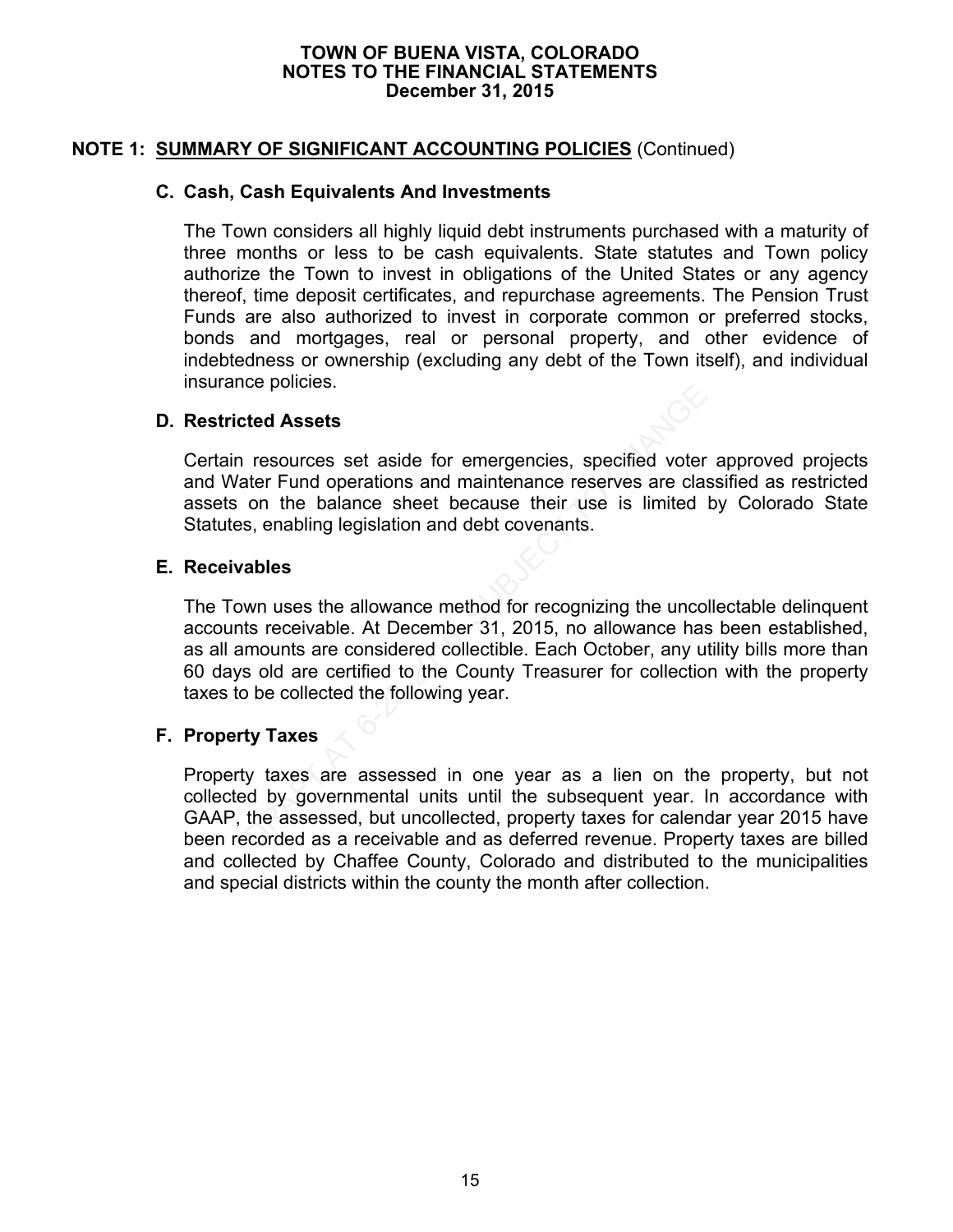### **NOTE 1: SUMMARY OF SIGNIFICANT ACCOUNTING POLICIES** (Continued)

### **G. Inventories**

Water parts are valued at market values based on current pricing. Airport fuel inventories are valued at average cost. The allowance for obsolete inventory at December 31, 2015 was \$2,703 for the Water Fund. The allowance for fuel loss was \$2,482 at year end for the Airport Fund.

### **H. Interfund Receivables and Payables**

Transfers of resources from a fund receiving revenue to the fund through which the resources are to be expended are recorded as transfers. Such transfers are reported as other financing sources (uses) in the governmental funds and transfers in (out) in the proprietary funds.

Transactions between the Town's various funds are accounted for as revenues and expenditures or expenses in the funds involved if they are similar to transactions with organizations external to Town government.

Activity between funds that is representative of borrowing/lending arrangements outstanding at the end of the fiscal year is referred to as either "due to/due from other funds." Any residual balances outstanding between the governmental activities and business-type activities are reported in the government-wide financial statements as "internal balances." From the expended are recorded as transfers.<br>
dources are to be expended are recorded as transfers.<br>
d as other financing sources (uses) in the governmental<br>
in the proprietary funds.<br>
ctions between the Town's various fun

In the process of aggregating data for the statement of net position and the statement of activities some amounts reported on interfund activity and balances in the funds have been eliminated or reclassified. Interfund receivables and payables were eliminated to minimize the "grossing up" effect on assets and liabilities within the governmental activities column.

### **I. Deferred Outflows and Inflows of Resources**

In addition to assets, the statement of financial position will sometimes report a separate section for deferred outflows of resources. This separate financial statement element, deferred outflows of resources, represents a consumption of net position that applies to future periods and so will not be recognized as an outflow of resources (expense/expenditure) until then. The Town has one item qualifying for this category: the collective deferred outflows related to the Town's net pension obligation. Pension contributions made after the measurement date, and the net difference between projected and actual earnings will be recognized as a change of the net pension liability or asset in future periods.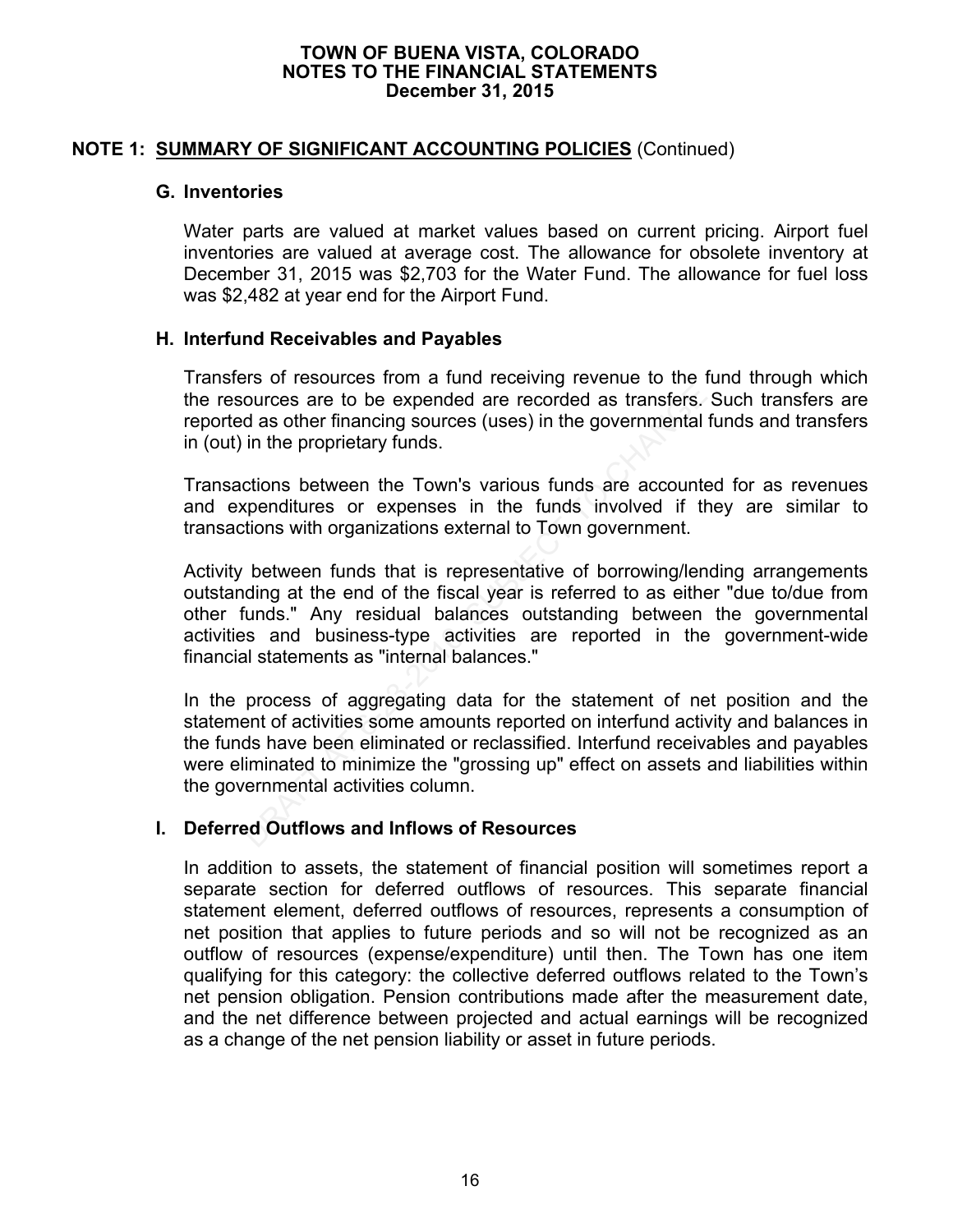# **NOTE 1: SUMMARY OF SIGNIFICANT ACCOUNTING POLICIES** (Continued)

### **I. Deferred Outflows and Inflows of Resources** (Continued)

In addition to liabilities, the statement of financial position will sometimes report a separate section for deferred inflows of resources. This separate financial statement element, deferred inflows of resources, represents an acquisition of net position that applies to future periods and so will not be recognized as an inflow of resources (revenue) until that time. The Town has two types of items that qualify for reporting in this category. Unavailable revenue from property taxes, reported in the governmental balance sheet are deferred and recognized as an inflow from resources in the period that the amounts become available. Collective deferred inflows related to the Town's net pension obligation are reported on the Statement of Net Position and are amortized over the average service lives of participants.

### **J. Capital Assets**

Capital assets, which include property, equipment, and infrastructure (e.g., roads, bridges, sidewalks and similar items), are reported in the applicable governmental or business-type activities columns in the government-wide financial statements. Capital assets are defined by the Town as assets with an initial cost of more than \$5,000 and an estimated useful life in excess of one year. Purchased or constructed assets are recorded at historical cost where historical records are available or estimated historical costs where no historical records exist. Donated capital assets are recorded at estimated fair value at the date of donation. reminental balance sheet are deterted and recognized<br>es in the period that the amounts become available.<br>related to the Town's net pension obligation are reporte<br>Position and are amortized over the average service lives<br>**A** 

The cost of normal maintenance and repairs that does not add to the value of the asset or materially extend the asset's life is not capitalized. Improvements are capitalized and depreciated over the remaining useful lives of the related fixed assets, as applicable.

Capital assets (excluding land, water rights, construction in progress and capital assets held for other government) are depreciated using the straight-line method over the following estimated useful lives:

| Land improvements                 | $7 - 20$ years  |
|-----------------------------------|-----------------|
| <b>Buildings and improvements</b> | 10 - $50$ years |
| Equipment and vehicles            | $5 - 20$ years  |
| Infrastructure                    | $7 - 40$ years  |

Capital assets held for other government represents a sewer line constructed in 2004 and 2005 from several funding sources, including Federal grants. This sewer line will ultimately be conveyed to the Buena Vista Sanitation District, the government responsible for providing sanitation services within Town boundaries. No depreciation is reported by the Town for the sewer line as a separate government is the operator of this system and the Town does not recognize any associated revenue.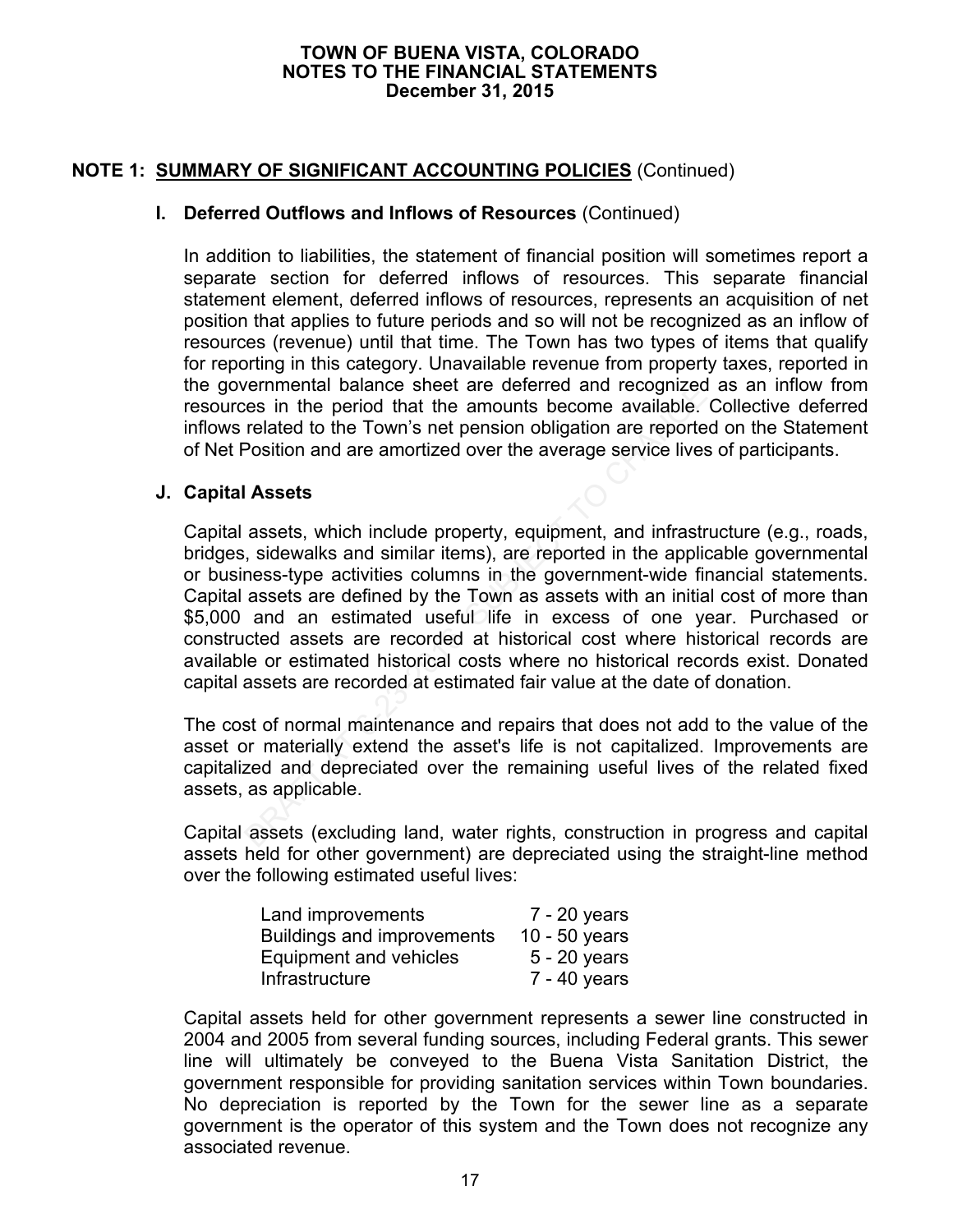# **NOTE 1: SUMMARY OF SIGNIFICANT ACCOUNTING POLICIES** (Continued)

### **K. Compensated Absences**

Vacation, sick leave, and compensatory time are accrued as earned. Accumulated unpaid vacation, compensatory time, and vested sick leave amounts are recorded in the government-wide financial statements by fund. The Town's personnel policy imposes limits on the maximum accrual of accumulated vacation time and sick leave. Upon termination, accrued unpaid vacation and compensatory time will be paid to the employee. Accrued sick leave has a cash value upon termination only if the employee has at least five years of full-time service with the Town at termination. Accrued compensated absences are liquidated by the fund that incurred the liability during the employee's employment.

A liability for vested, accrued leave time is reported in the governmental funds only if the amounts due at year end have matured.

### **L. Pensions**

For purposes of measuring the net pension liability or asset, deferred outflows of resources and deferred inflows of resources related to pensions, pension expense, information about the fiduciary net position of the Town's defined benefit pension plan and additions to/deductions from the fiduciary net position of the Town's defined benefit pension plans have been determined using the economic resources measurement focus and the accrual basis of accounting. For this purpose, benefit payments (including refunds of employee contributions) are recognized when due and payable in accordance with the benefit terms. Investments are reported at fair value. tion. Accrued compensated absences are liquidated<br>of the liability during the employee's employment.<br>ty for vested, accrued leave time is reported in the governounts due at year end have matured.<br>ns<br>poses of measuring the

### **M. Long-Term Debt**

In the government-wide financial statements, and proprietary fund types in the fund financial statements, long-term debt is reported as a liability in the applicable governmental activities, business-type activities, or proprietary fund type statement of net position. Bond premiums and discounts, as well as issuance costs, are deferred and amortized over the life of the bonds using the straight-line method. Bonds payable are reported net of the applicable bond premium or discount.

In the fund financial statements, governmental fund types recognize bond premiums and discounts, as well as bond issuance costs, during the current period. The face amount of debt issued is reported as other financing sources. Premiums received on debt issuances are reported as other financing sources while discounts on debt issuances are reported as other financing uses. Issuance costs, whether or not withheld from the actual debt proceeds received, are reported as debt service expenditures.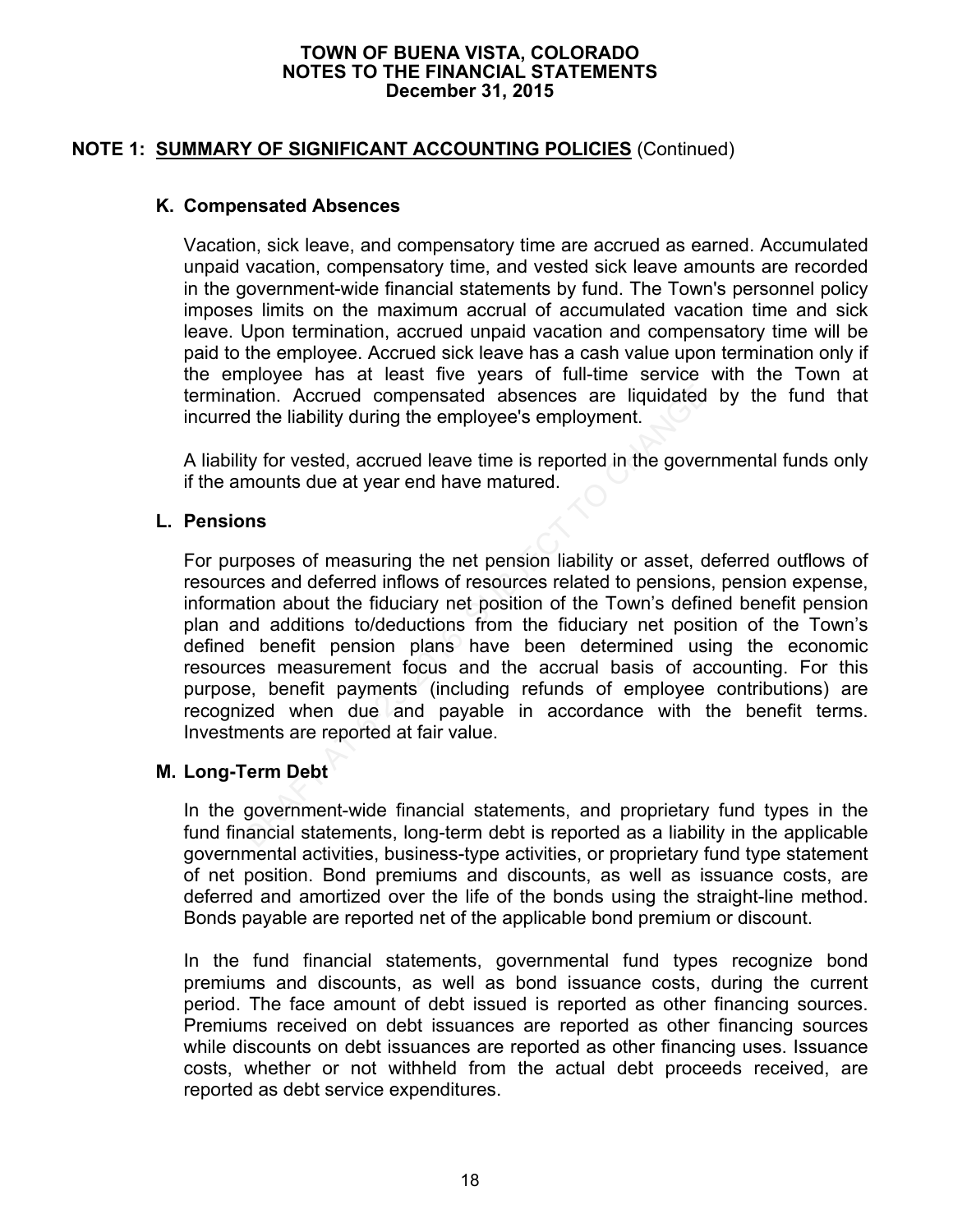# **NOTE 1: SUMMARY OF SIGNIFICANT ACCOUNTING POLICIES** (Continued)

### **N. Net Position**

In the government-wide and proprietary fund financial statements, net position is displayed in three components as follows:

**Net Investment in Capital Assets -** This consists of capital assets, net of accumulated depreciation, less the outstanding balances of any bonds, notes, or other borrowings that are attributable to the acquisition, construction, or improvements of those assets.

**Restricted -** This consists of net position legally restricted by outside parties or by law through constitutional provisions or enabling legislation.

**Unrestricted -** This consists of net position not meeting the definition of "restricted" or "invested in capital assets, net of related debt."

When an expense is incurred for purposes for which restricted and unrestricted net position is available, the Town's policy is to apply restricted net position first.

### **O. Fund Balance-. Governmental Funds**

The following fund balance classifications describe the relative strength of the spending constraints placed on a government's fund balance and purposes for which resources can be used:

- Nonspendable fund balance amounts that are not in a spendable form (such as inventory) or are required to be maintained intact;
- Restricted fund balance amounts constrained to specific purposes by their provides (such as grantor, bondholders, and higher levels of government), through constitutional provisions, or by enabling legislation; **Communisty and Subset Subset Subset Subset Subset State of the Subset State of the Subset State of entired an<br>
Ficted - This consists of net position not meeting<br>
ricted - This consists of net position not meeting<br>
ricted**
- Committed fund balance amounts constrained to specific purposes by a government itself, using its highest level of decision-making authority; to be reported as committed, amounts cannot be used for any other purpose unless the government takes the same highest level action to remove or change the constraint;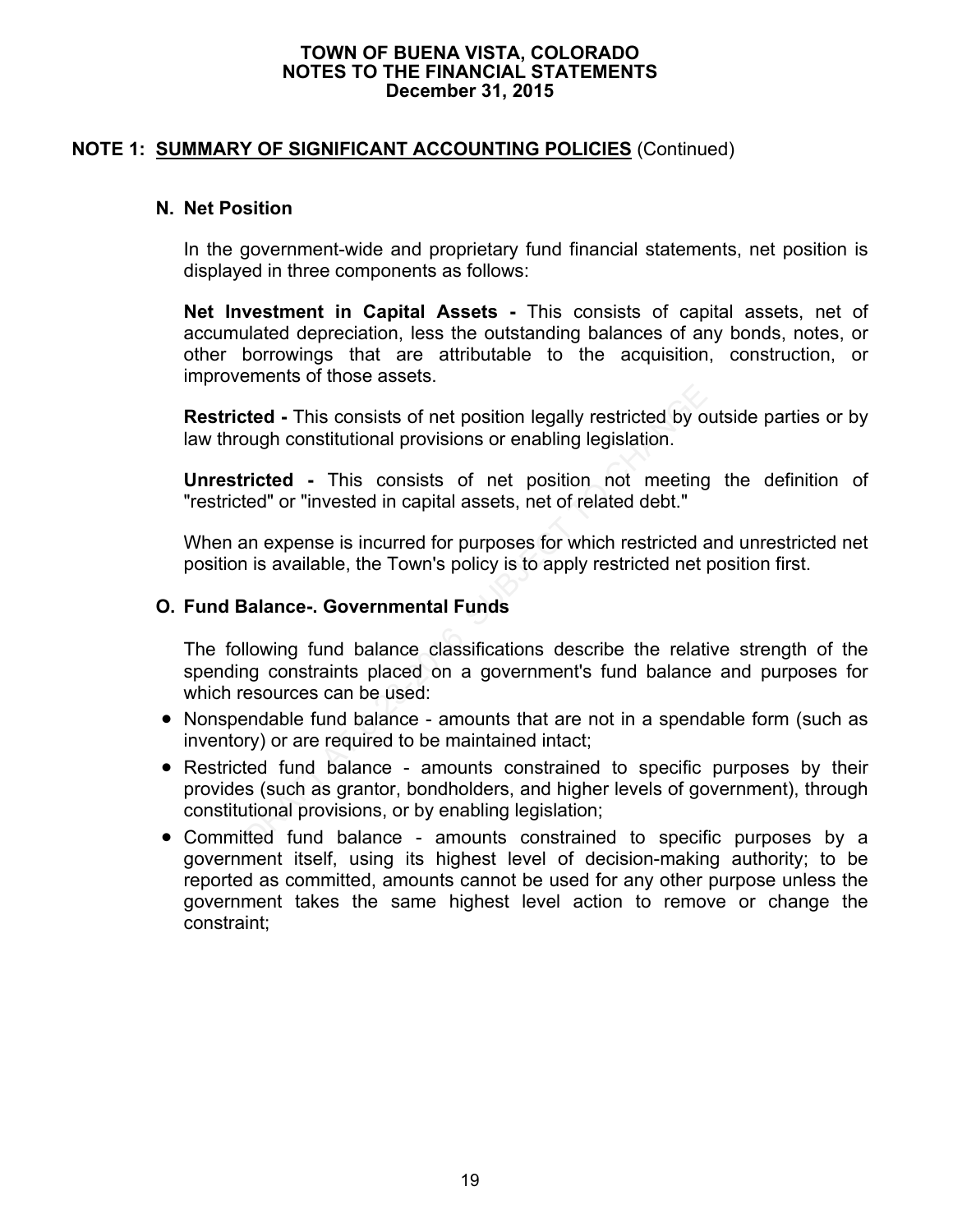# **NOTE 1: SUMMARY OF SIGNIFICANT ACCOUNTING POLICIES** (Continued)

### **O. Fund Balance-. Governmental Funds** (Continued)

- Assigned fund balance amounts a government intends to use for a specific purpose; intent can be expressed by the governing body or by an official or body to which the governing board delegates the authority;
- Unassigned fund balance amounts that are available for any purpose; positive amounts are reported only in the general fund.

The Town Board of Trustees establishes (and modifies or rescinds) fund balance commitments by passage of a resolution or ordinance. Each December the budget is adopted by resolution for the coming year. A fund balance commitment is indicated in the budget by the use of reserves. The budget document will also identify the budgeted use of any restricted funds planned in the budget.

When an expenditure is incurred for purposes for which both restricted and unrestricted fund balance is available, the Town considers restricted funds to have been spent first. When an expenditure is incurred for which committed, assigned, or unassigned fund balances are available, the Town considers amounts to have been spent first out of committed funds, then assigned funds, and finally unassigned funds, as needed, unless Town Council has provided otherwise in its commitment or assignment actions. wn Board of Trustees establishes (and modifies or resolution of comments by passage of a resolution or ordinance. Each De<br>bted by resolution for the coming year. A fund balar<br>d in the budget by the use of reserves. The bud

### **P**. **Use Of Estimates**

The preparation of basic financial statements in conformity with U.S. generally accepted accounting principles requires management to make estimates and assumptions that affect the amounts reported in the basic financial statements and the accompanying notes. Actual results could differ from those estimates.

### **NOTE 2: DEPOSITS AND INVESTMENTS**

The Town's investment policy conforms to the investment policy guidelines set forth by the State of Colorado. The Town's investment policy sets the primary objectives of investments activities to be safety, liquidity, and yield, in that order. The policy sets a conservative, "prudent person" approach to investment purchases and management of the overall portfolio. The Town's Volunteer Firefighters Pension Trust is managed by the Fire and Police Pension Association of Colorado in accordance with State statute.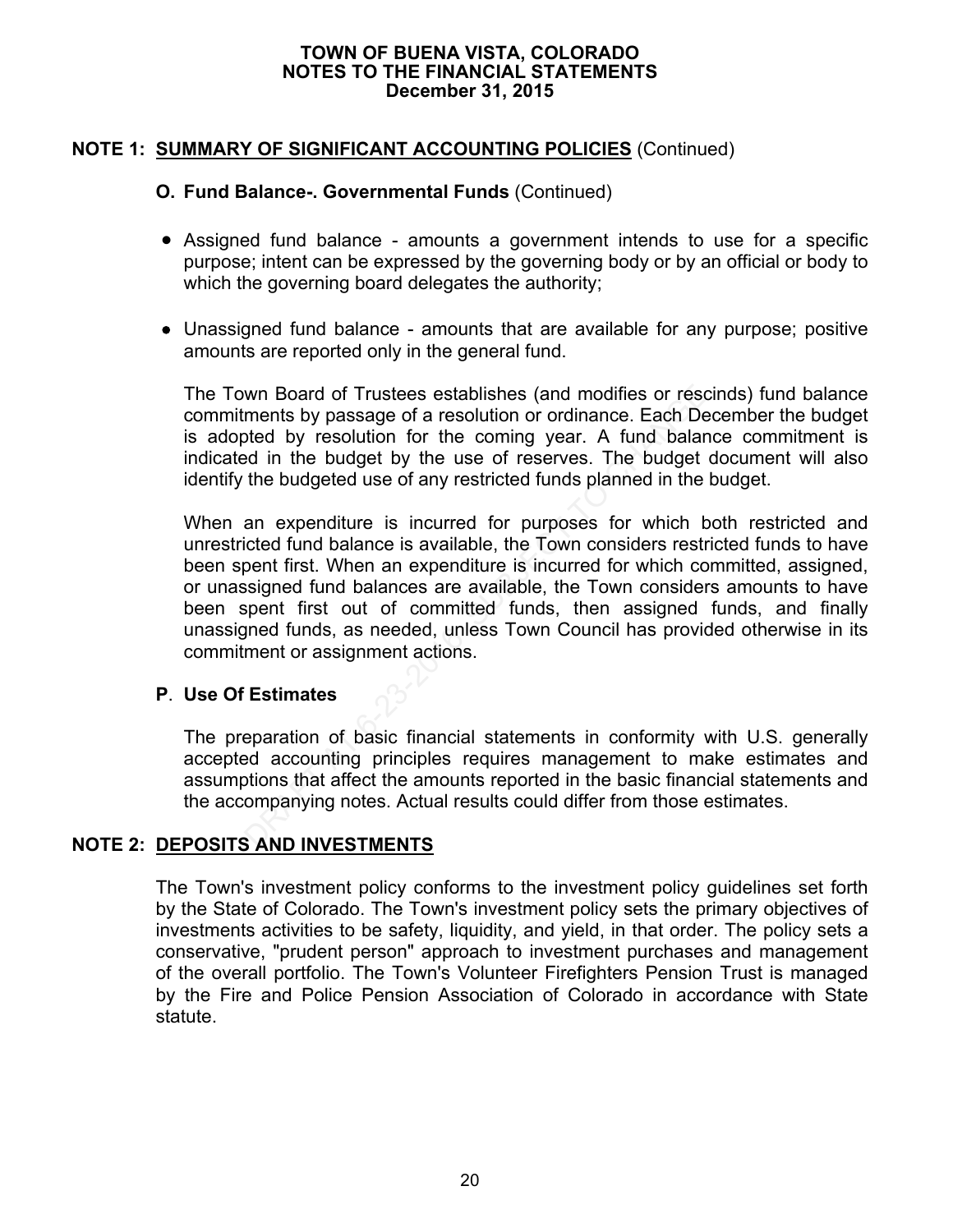# **NOTE 2: DEPOSITS AND INVESTMENTS** (Continued)

At year end, the Town had the following deposits and investments as reported in the financial statements:

Cash and investments at December 31, 2015 consisted of the following:

| Type                                                         |               |     |                       |  |  |  |
|--------------------------------------------------------------|---------------|-----|-----------------------|--|--|--|
| <b>Deposits:</b>                                             | Rating        |     | <b>Carrying Value</b> |  |  |  |
| Demand deposits                                              |               | \$  | 3,002,204             |  |  |  |
| Cash on hand                                                 |               |     | 718                   |  |  |  |
|                                                              |               |     | 3,002,921             |  |  |  |
| Investments:                                                 |               |     |                       |  |  |  |
| <b>Certificates of Deposit</b>                               |               |     | 684,191               |  |  |  |
| Colotrust                                                    | AAAm by S & P |     | 1,119,644             |  |  |  |
|                                                              |               |     | 1,803,835             |  |  |  |
| <b>Total deposits and investments</b>                        |               | \$. | 4,806,757             |  |  |  |
| <b>Reconciliation to Statement of Net Assets</b><br>Current: |               |     |                       |  |  |  |
| Cash and cash equivalents - unrestricted                     |               | \$  | 4,195,767             |  |  |  |
| Cash and cash equivalents - restricted                       |               |     | 610,990               |  |  |  |
|                                                              |               | ደ   | 4,806,757             |  |  |  |
|                                                              |               |     |                       |  |  |  |

At December 31, 2015, Town Funds had the following restricted cash and investments:

| Water Fund:                                      |         |
|--------------------------------------------------|---------|
| Water system development                         | 412.827 |
| CWRPDA loan - operations and maintenance reserve | 198,163 |
|                                                  |         |
| Total Cash and cash equivalents - restricted     | 610.990 |

### **A. Deposits**

The Colorado Public Deposit Protection Act (PDPA) requires that all units of local government deposit cash in eligible depositories. The statutes specify eligible depositories for public cash deposits, which must be Colorado institutions and must maintain federal insurance (FDIC) on deposits held. Each eligible depository with deposits in excess of the insured levels must pledge a collateral pool of defined eligible assets maintained by another institution or held in trust for all of its local government depositors as a group with a market value of at least 102% of the uninsured deposits. The State Regulatory Commission for banks and savings and loan associations are required by statute to monitor the naming of eligible depositories and reporting of the uninsured deposits and assets maintained in the collateral pools.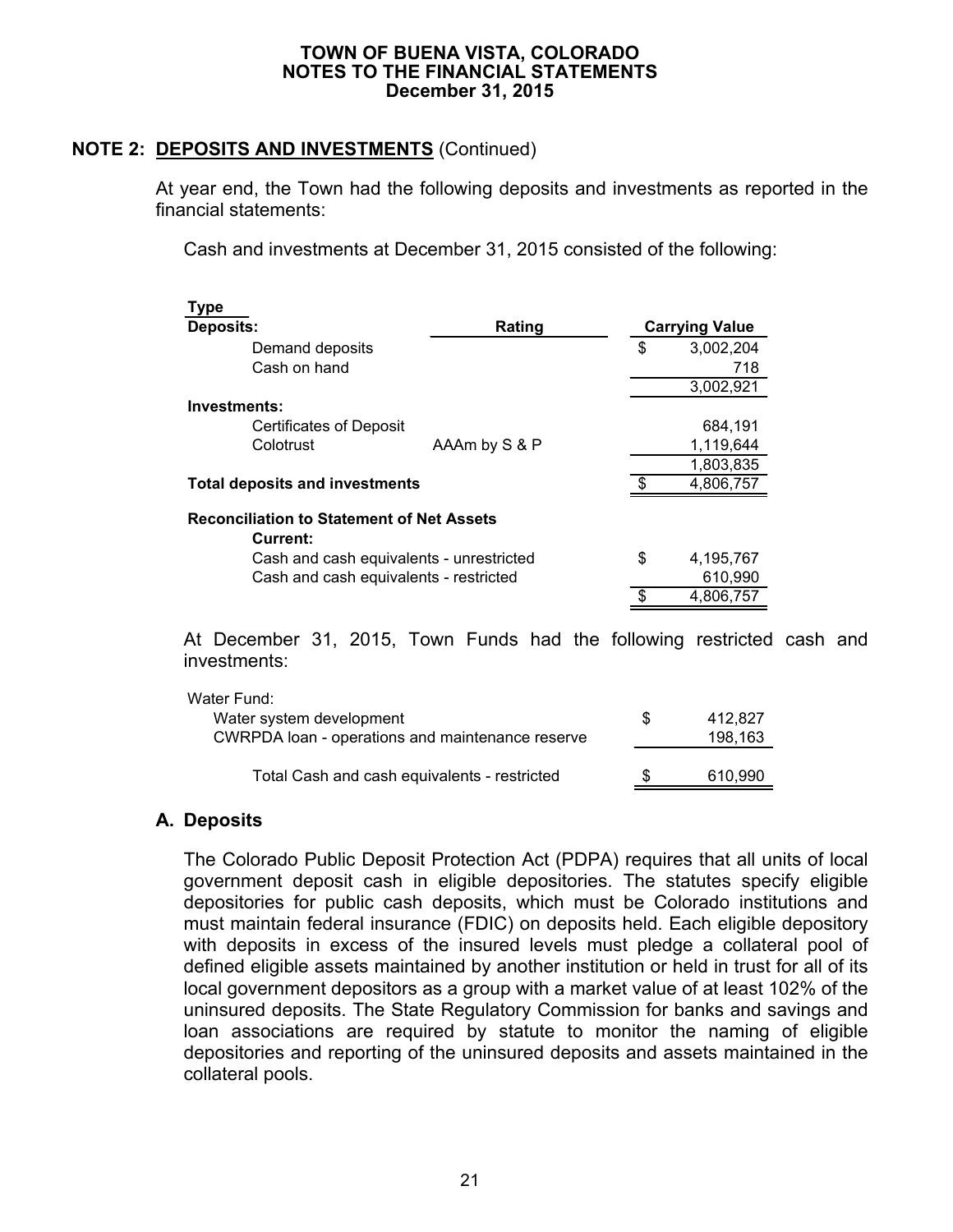## **NOTE 2: DEPOSITS AND INVESTMENTS** (Continued)

As of December 31, 2015, the Town had bank deposits of \$5,184,228. Depositor's insurance (FDIC) covers \$500,000 of this amount (two different banks at \$250,000 each); the balance is collateralized with securities held by the pledging financial institution's trust department or agent in a pledged collateral pool.

### **B. Investments**

The Town's investment policy lists the authorized investment types as defined by Colorado statutes. Authorized investments include: direct obligations of the United States, obligations of U.S. government agencies, general or revenue obligations of any state of the United States, any territory, or political subdivision of any state, qualified bankers' acceptances, commercial paper, certificates of participation, repurchase agreements, qualified local government investment pool, money market funds, qualified corporate or bank debt, and certain guaranteed investment contracts. The Town held no such investments at December 31, 2015.

Local Government Investment Pool - At December 31, 2015, the Town had \$1,103,524 invested in COLOTRUST, an investment vehicle established by State statute for local government entities in Colorado to pool surplus funds. The State Securities Commissioner administers and enforces the requirements of creating and operating COLOTRUST. COLOTRUST operates similar to money market funds and each share is equal in value to \$1.00. COLOTRUST is rated AAAm by Standard and Poor's. Investments are limited to those allowed by State statutes. A designated custodial bank provides safekeeping and depository services in connection with the direct investment and withdrawal functions. The custodian's internal records identify the investments owned by the participating governments. the of the United States, any territory, or political subdiverties of the United States, any territory, or political subdivertications are agreements, qualified local government investre funds, qualified corporate or bank

Credit Risk - Credit risk is the risk that an issuer or other counterparty to an investment will not fulfill its obligations. To minimize credit risk the Town requires that U.S. Agency Securities have the highest possible rating. Colorado statutes establish standards for local government investment pools and the Town requires the investment pool to maintain the highest possible rating.

Interest Rate Risk - Interest rate risk is the risk that changes in interest rates will adversely affect the fair value of an investment. Investments held for longer periods are subject to increased risk of adverse interest rate changes. State statute limits investments in U.S. Agency Securities to a maximum five-year maturity. The Town seeks to minimize interest rate risk by:

- Structuring investments to meet ongoing operations, thereby avoiding the need to sell securities on the open market prior to maturity, and
- Structuring investments to have staggered maturities of less than five years.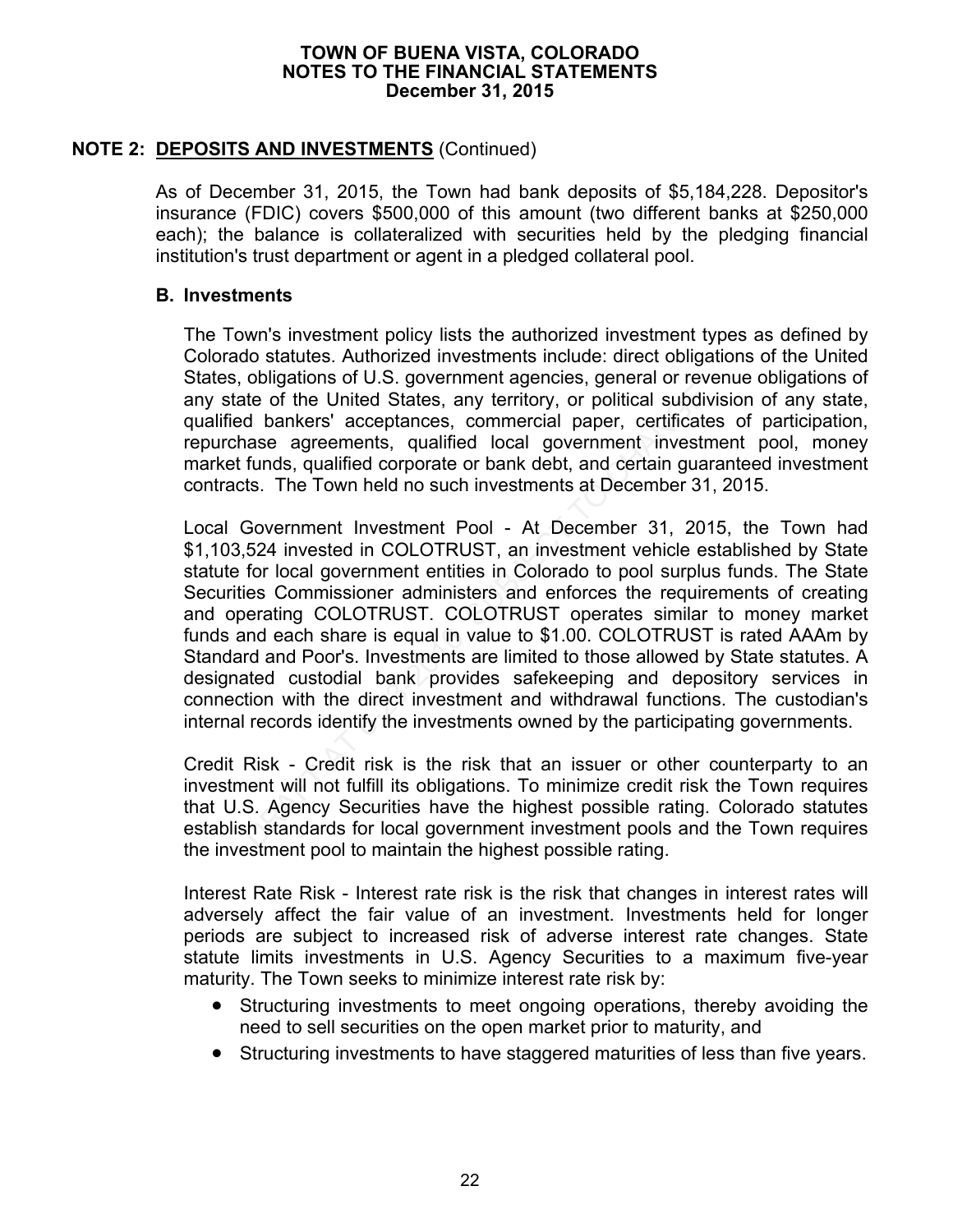# **NOTE 2: DEPOSITS AND INVESTMENTS** (Continued)

### **B. Investments** (Continued)

Custodial Credit Risk - For investments, custodial credit risk is the risk that in the event of the failure of the counterparty to a transaction, the Town will not be able to recover the value of the investments or collateral securities that are in the possession of an outside party. In accordance with Town policy, custodial risk is minimized by pre-qualifying custodial institutions, diversifying the investment portfolio, and maintaining quality standards for investments. At December 31, the Town held no investments with custodial institutions other than COLOTRUST.

# **NOTE 3: CAPITAL ASSETS**

| Concentration of Credit Risk - State statutes generally do not limit the amount the<br>Town may invest in one issuer, However, the Town's investment policy require<br>diversification of investments, including limiting the concentration of investments<br>in one issuer. At December 31, 2015, the Town's investments account for 42.3%<br>of total deposits and investments. |                                                                                       |                                                                              |                                  |                                                                                    |
|-----------------------------------------------------------------------------------------------------------------------------------------------------------------------------------------------------------------------------------------------------------------------------------------------------------------------------------------------------------------------------------|---------------------------------------------------------------------------------------|------------------------------------------------------------------------------|----------------------------------|------------------------------------------------------------------------------------|
| NOTE 3: <u>CAPITAL ASSETS</u>                                                                                                                                                                                                                                                                                                                                                     |                                                                                       |                                                                              |                                  |                                                                                    |
| Capital asset activity for the year ended December 31, 2015 was as follows:                                                                                                                                                                                                                                                                                                       |                                                                                       |                                                                              |                                  |                                                                                    |
|                                                                                                                                                                                                                                                                                                                                                                                   | <b>Beginning</b><br><b>Balance</b>                                                    | <b>Increases</b>                                                             | Adjustments/<br><b>Decreases</b> | Ending<br><b>Balance</b>                                                           |
| <b>Governmental Activities:</b>                                                                                                                                                                                                                                                                                                                                                   |                                                                                       |                                                                              |                                  |                                                                                    |
| Capital assets not being depreciated:<br>Land<br>Assets held for other government<br>Total capital assets not being depreciated                                                                                                                                                                                                                                                   | \$1,043,709<br>535,718<br>1,579,427                                                   | \$                                                                           | \$                               | \$1,043,709<br>535,718<br>1,579,427                                                |
| Capital assets being depreciated:<br>Land improvements<br><b>Buildings</b><br>Vehicles and heavy equipment<br>Equipment and furniture<br>Infrastructure<br>Total capital assets being depreciated                                                                                                                                                                                 | 963,008<br>1,490,227<br>1,174,782<br>1,055,265<br>6,033,765<br>10,717,047             | 412,120<br>11,460<br>49,430<br>41,253<br>31,588<br>545,851                   |                                  | 1,375,128<br>1,501,687<br>1,224,212<br>1,096,518<br>6,065,353<br>11,262,898        |
| Less accumulated depreciation for:<br>Land improvements<br><b>Buildings</b><br>Vehicles and heavy equipment<br>Equipment and furniture<br>Infrastructure<br>Total accumulated depreciation                                                                                                                                                                                        | (201, 831)<br>(865,092)<br>(914, 970)<br>(887, 275)<br>(1, 258, 642)<br>(4, 127, 809) | (81, 338)<br>(37, 860)<br>(50, 426)<br>(32, 876)<br>(387, 725)<br>(590, 225) | 184<br>184                       | (283, 169)<br>(902, 952)<br>(965, 396)<br>(920, 151)<br>(1,646,551)<br>(4,718,218) |
| Total capital assets being depreciated, net                                                                                                                                                                                                                                                                                                                                       | 6,589,238                                                                             | (44, 374)                                                                    | 184                              | 6,544,680                                                                          |
| <b>Governmental Activities Capital Assets, Net</b>                                                                                                                                                                                                                                                                                                                                | \$8,168,665                                                                           | (44, 374)<br>\$                                                              | \$<br>184                        | \$8,124,107                                                                        |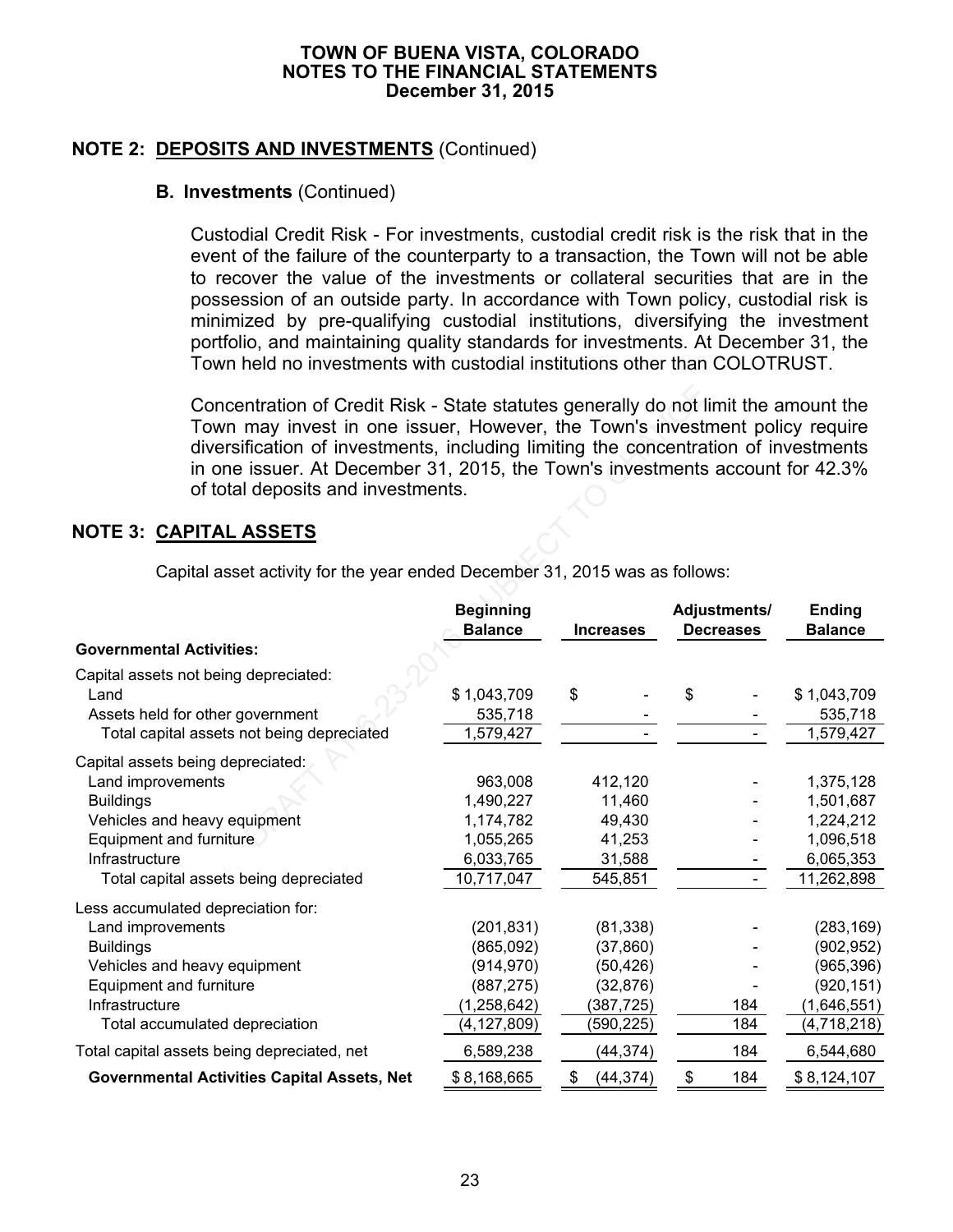# **NOTE 3: CAPITAL ASSETS** (Continued)

Depreciation expense was charged to functions of the Town as follows:

| <b>General Government</b> | SS. | 220.652 |
|---------------------------|-----|---------|
| <b>Public Safety</b>      |     | 54.642  |
| <b>Public Works</b>       |     | 188.032 |
| Culture and Recreation    |     | 126.899 |
| Total                     |     | 590.225 |

Business-Type capital asset activity for the year ended December 31, 2015 was as follows:

|                                                     | <b>Beginning</b><br><b>Balance</b>   | <b>Increases</b> | <b>Decreases</b> | Ending<br><b>Balance</b> |  |
|-----------------------------------------------------|--------------------------------------|------------------|------------------|--------------------------|--|
| <b>Business-Type Activities:</b>                    |                                      |                  |                  |                          |  |
| Capital assets not being depreciated:               |                                      |                  |                  |                          |  |
| Land and water rights                               | $\boldsymbol{\mathsf{S}}$<br>697,079 | 351,500<br>\$    | \$               | 1,048,579<br>\$          |  |
| Total capital assets not being depreciated          | 697,079                              | 351,500          |                  | 1,048,579                |  |
| Capital assets being depreciated:                   |                                      |                  |                  |                          |  |
| Buildings and treatment plant                       | 1,736,265                            | 774,605          |                  | 2,510,870                |  |
| <b>Distribution systems</b>                         | 4,419,100                            | 422,796          |                  | 4,841,896                |  |
| Storage tanks                                       | 1,579,146                            |                  |                  | 1,579,146                |  |
| Vehicles and equipment                              | 1,230,625                            | 37,000           |                  | 1,267,625                |  |
| Airport infrastructure                              | 1,624,124                            | 476,730          |                  | 2,100,854                |  |
| Land improvements                                   | 4,075,554                            |                  |                  | 4,075,554                |  |
| Office furniture and fixtures                       | 61,443                               |                  |                  | 61,443                   |  |
| Total capital assets being depreciated              | 14,726,257                           | 1,711,131        |                  | 16,437,388               |  |
| Less accumulated depreciation for:                  |                                      |                  |                  |                          |  |
| Buildings and treatment plant                       | (903, 290)                           | (96, 702)        |                  | (999, 992)               |  |
| <b>Distribution systems</b>                         | (1,849,550)                          | (103, 968)       |                  | (1,953,518)              |  |
| Storage tanks                                       | (660, 344)                           | (33,908)         |                  | (694, 252)               |  |
| Vehicles and equipment                              | (1,012,093)                          | (48, 389)        |                  | (1,060,482)              |  |
| Airport infrastructure                              | (1,570,201)                          | (64, 084)        |                  | (1,634,285)              |  |
| Land improvements                                   | (3,495,444)                          | (47, 628)        |                  | (3,543,072)              |  |
| Office furniture and fixtures                       | (37, 820)                            | (5,906)          |                  | (43, 726)                |  |
| Total accumulated depreciation                      | (9,528,742)                          | (400, 585)       |                  | (9,929,327)              |  |
| Total capital assets being depreciated, net         | 5,197,515                            | 1,310,546        |                  | 6,508,061                |  |
| <b>Business-Type Activities Capital Assets, Net</b> | 5,894,594<br>\$                      | \$1,662,046      | \$               | 7,556,640<br>S.          |  |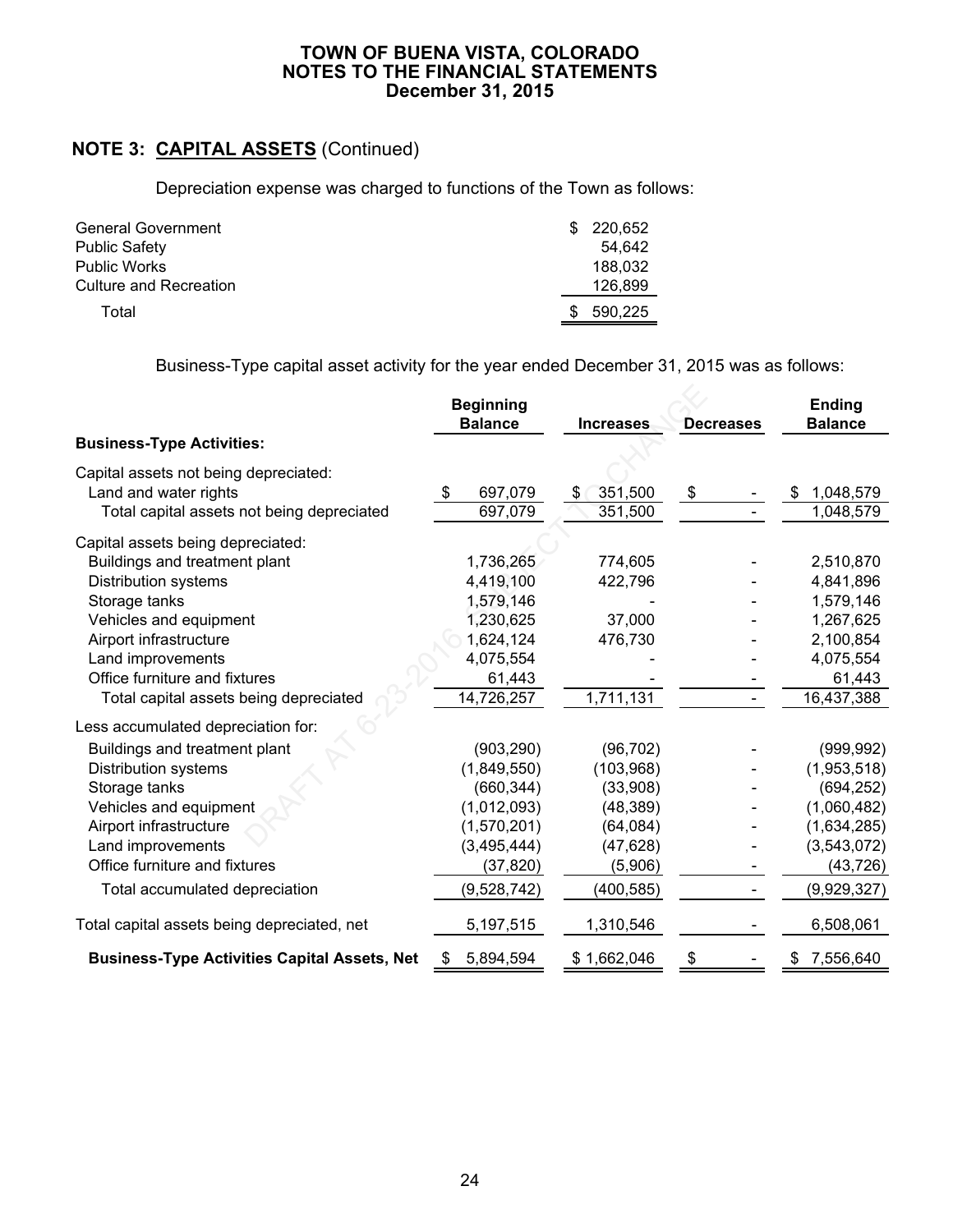### **NOTE 4: INTERFUND RECEIVABLES, PAYABLES AND TRANSFERS**

Transfers for 2015 were as follows:

|                           | <b>Transfers Out</b> |    | Transfers In |
|---------------------------|----------------------|----|--------------|
| General                   | 570,000              | \$ |              |
| Airport                   |                      |    | 350,000      |
| <b>Conservation Trust</b> |                      |    |              |
| Capital Improvement       |                      |    | 220,000      |
|                           | 570,000              |    | 570,000      |

Transfers are used to move unrestricted General Fund revenues to finance various programs that the government must account for in other funds in accordance with budgetary authorizations, including amounts provided as subsidies or matching funds for various grant programs.

### **NOTE 5: LONG-TERM DEBT**

| TIAIISIEIS ALE USEU IU HIUVE UHLESITICIEU OEHEIAL FUHU TEVEHUES IU IIIIAHCE VAHUUS<br>programs that the government must account for in other funds in accordance with<br>budgetary authorizations, including amounts provided as subsidies or matching funds<br>for various grant programs. |                |               |                |     |                                                    |                   |        |
|---------------------------------------------------------------------------------------------------------------------------------------------------------------------------------------------------------------------------------------------------------------------------------------------|----------------|---------------|----------------|-----|----------------------------------------------------|-------------------|--------|
| TE 5: LONG-TERM DEBT                                                                                                                                                                                                                                                                        |                |               |                |     |                                                    |                   |        |
| <b>Governmental Activities -</b><br>governmental long-term debt activities for the year ended December 31, 2015:                                                                                                                                                                            |                |               |                |     | The following summarizes the changes in the Town's |                   |        |
|                                                                                                                                                                                                                                                                                             | <b>Balance</b> |               |                |     | <b>Balance</b>                                     |                   |        |
|                                                                                                                                                                                                                                                                                             | January 1,     |               |                |     | December 31,                                       | <b>Due Within</b> |        |
|                                                                                                                                                                                                                                                                                             | 2015           | <b>Issued</b> | <b>Retired</b> |     | 2015                                               | One Year          |        |
| <b>Governmental Activities</b>                                                                                                                                                                                                                                                              |                |               |                |     |                                                    |                   |        |
| 2012 Sales tax revenue bonds                                                                                                                                                                                                                                                                | 2,820,000      | \$            | 90,000         | \$. | 2,730,000                                          | \$                | 95,000 |
| Compensated absences                                                                                                                                                                                                                                                                        | 64,483         | 66,481        | 62,866         |     | 68,098                                             |                   |        |
| <b>Total Governmental Activities</b>                                                                                                                                                                                                                                                        | 2,884,483      | \$<br>66,481  | \$<br>152,866  | \$  | 2,798,098                                          | \$                | 95,000 |
| <b>Issue: 2012 Sales Tax Revenue Bonds - Capital Improvements Fund</b><br>Original Amount: \$3,000,000<br>Interest: $2.0\%$<br>Purpose: to design, construct and install street improvements within the Town.                                                                               |                |               |                |     |                                                    |                   |        |

### **Issue: 2012 Sales Tax Revenue Bonds - Capital Improvements Fund**

Balance

|           |              |                 |                 | <b>DaidHuc</b>  |
|-----------|--------------|-----------------|-----------------|-----------------|
| Payment   | Principal    | Interest        | Total           | December 31     |
| 2016      | \$<br>95,000 | \$<br>82,775    | \$<br>177,775   | \$<br>2,635,000 |
| 2017      | 95,000       | 80,875          | 175,875         | 2,540,000       |
| 2018      | 100,000      | 78,975          | 178,975         | 2,440,000       |
| 2019      | 100,000      | 76,975          | 176,975         | 2,340,000       |
| 2020      | 100,000      | 74,975          | 174,975         | 2,240,000       |
| 2021-2025 | 545,000      | 335,200         | 880,200         | 1,695,000       |
| 2026-2030 | 630,000      | 251,100         | 881,100         | 1,065,000       |
| 2031-2035 | 730,000      | 143,813         | 873,813         | 335,000         |
| 2036-2037 | 335,000      | 18,937          | 353,937         |                 |
|           | \$2,730,000  | 1,143,625<br>S. | 3,873,625<br>S. |                 |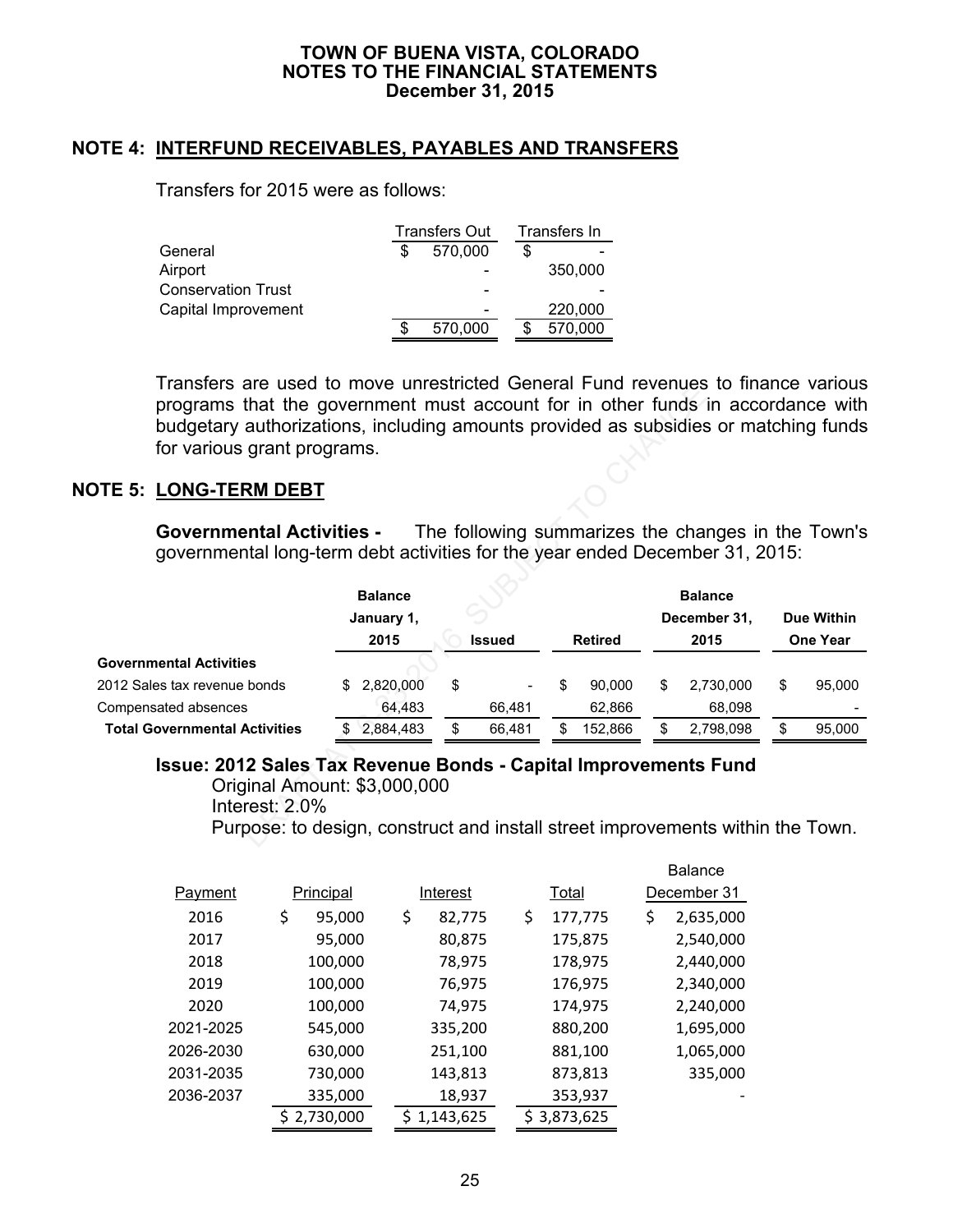# **NOTE 5: LONG-TERM DEBT** (Continued)

**Business-type Activities -** The following summarizes the changes in the Town's business-type long-term debt activities for the year ended December 31, 2015:

|                                       | <b>Balance</b> |                                                |     | <b>Balance</b><br>December 31, |   |                 |    | Due Within |  |        |
|---------------------------------------|----------------|------------------------------------------------|-----|--------------------------------|---|-----------------|----|------------|--|--------|
|                                       |                | January 1,<br>2015<br><b>Retired</b><br>Issued |     | 2015                           |   | <b>One Year</b> |    |            |  |        |
| <b>Business-Type Activities</b>       |                |                                                |     |                                |   |                 |    |            |  |        |
| 1998 CWRPDA Loan                      | \$             | 248.273                                        | \$. |                                | S | 77.240          | \$ | 171.033    |  | 77.240 |
| Compensated absences                  |                | 10.846                                         |     | 10.901                         |   | 7.716           |    | 14.031     |  |        |
| <b>Total Business-Type Activities</b> |                | 259.119                                        |     | 10.901                         |   | 84.956          |    | 185.064    |  | 77.240 |

### **Issue: Colorado Water Resources And Power Development Authority (CWRPDA) Loan**

On June 1, 1998, the Town entered a \$1,324,120 loan agreement with CWRPDA, the proceeds of which were utilized to construct a 600,000 gallon water storage tank, a transmission pipeline, and an extension of the infiltration system, a new well, and related equipment for the Water Enterprise Fund. Principal, interest, and administrative fee payment (which are reported as interest expense on the financial statements) are due annually on February 1 and August 1 through 2018.

The loan agreement contains various restrictive covenants and requirements, including maintenance of a three month operating and maintenance reserve. In addition, the loan agreement requires the Town to establish water rates at a level sufficient to cover operating expenses, as defined in the agreement, 110% of the current year debt service costs on this loan, any amount required to be paid into a debt service reserve account for that year, debt service for the current year on any subordinated debt, and any other amounts to be paid out of current year operations.

|                |           |          | <b>Balance</b> |              |             |
|----------------|-----------|----------|----------------|--------------|-------------|
| <b>Payment</b> | Principal | Interest | Fee            | <u>Total</u> | December 31 |
| 2016           | 77.240    | 6,802    | 9.269          | 93,311       | 171,033     |
| 2017           | 82,757    | 4,685    | 6,621          | 94,063       | 88,276      |
| 2018           | 88,276    | 2,418    | 3,972          | 94,666       |             |
|                | 248,273   | 13,905   | 19,862         | 282,040      |             |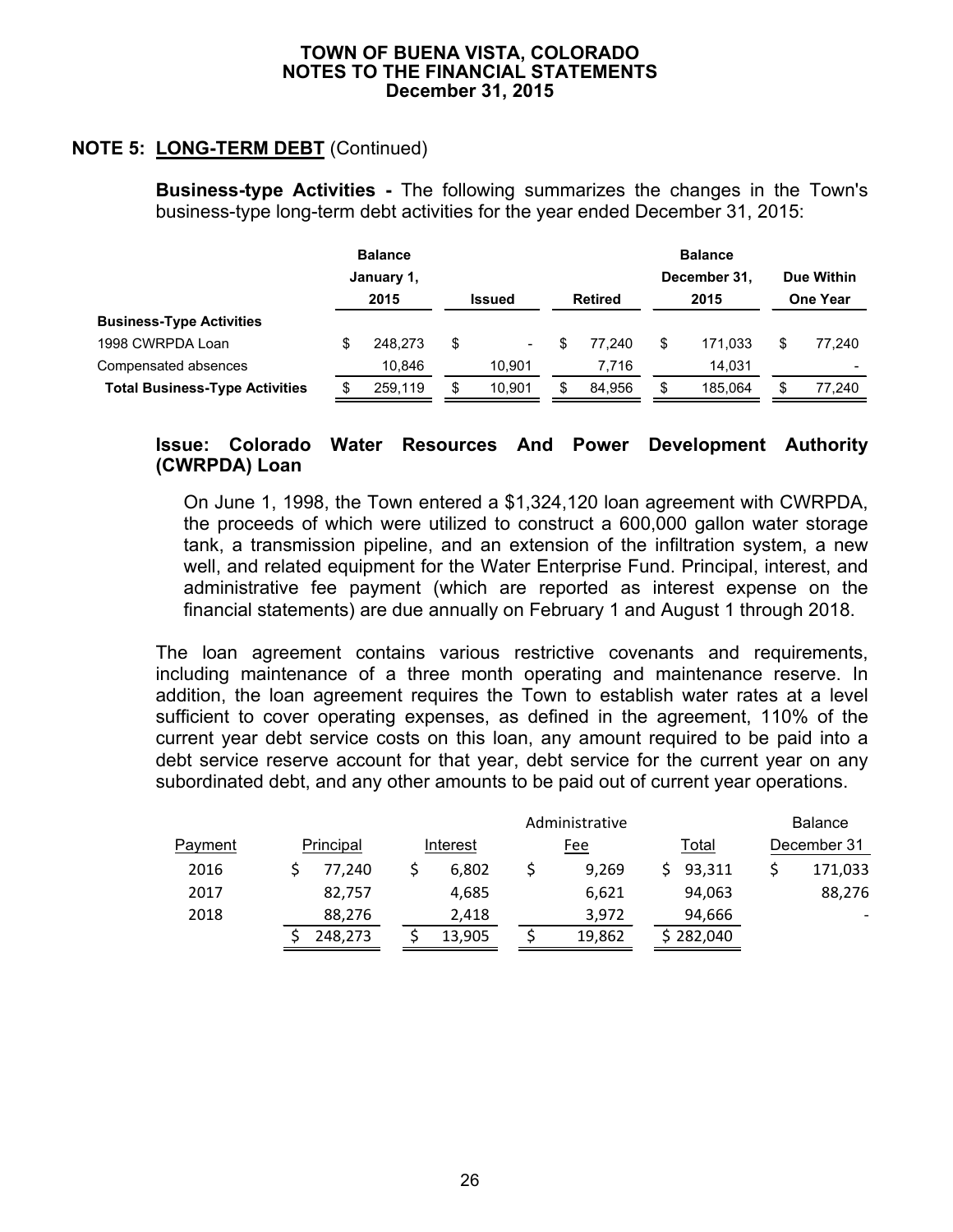### **NOTE 5: LONG-TERM DEBT** (Continued)

## **Operating Leases**

The Town is committed under various leases for office equipment. For accounting purposes, these leases are considered to be operating leases, and therefore, the liability and the related assets have not been recorded in these financial statements.

### **NOTE 6: EMPLOYEE RETIREMENT COMMITMENTS**

### **A. General Employees Retirement Plan - Section 401(a) Plan**

For all regular full-time employees, other than police officers, the Town contributes to a cost-sharing multiple-employer defined contribution pension plan (the Retirement Plan). The Retirement Plan, which is administered by Colorado County Officials and Employees Retirement Association (CCOERA), offers employees who have been with the Town for six months and that work at least 32 hours per week every month of the year, the opportunity to build retirement savings by pretax contributions of 3% of salary, which are matched with Town contributions. Employee contributions to the Pension Plan become immediately vested. Town contributions are vested at an annual rate of 25%. Town contributions become fully vested after four years. The contribution requirements of Retirement Plan participants and the Town are established, and may be amended, by the Board of Trustees. Unvested employer contributions are returned to the Town when an employee terminates employment and cashes out of the Retirement Plan. The amounts returned are recognized on the financial statements as revenue in the year received. regular full-time employees, other than police officers, the cost-sharing multiple-employer defined contribution pent Plan). The Retirement Plan, which is administered by said Employees Retirement Association (CCOERA), we

For the year ended December 31, 2015, the Town contributed \$64,182 to the Retirement Plan on behalf of participating employees. Participants of the Retirement Plan made equal matching contributions in 2015. No unvested contributions were returned to the Town in 2015.

CCOERA is also the Trustee of the Retirement Plan and, accordingly, the Town has no liability for losses under the plan. Consequently, the Retirement Plan is not part of the Town's financial statements.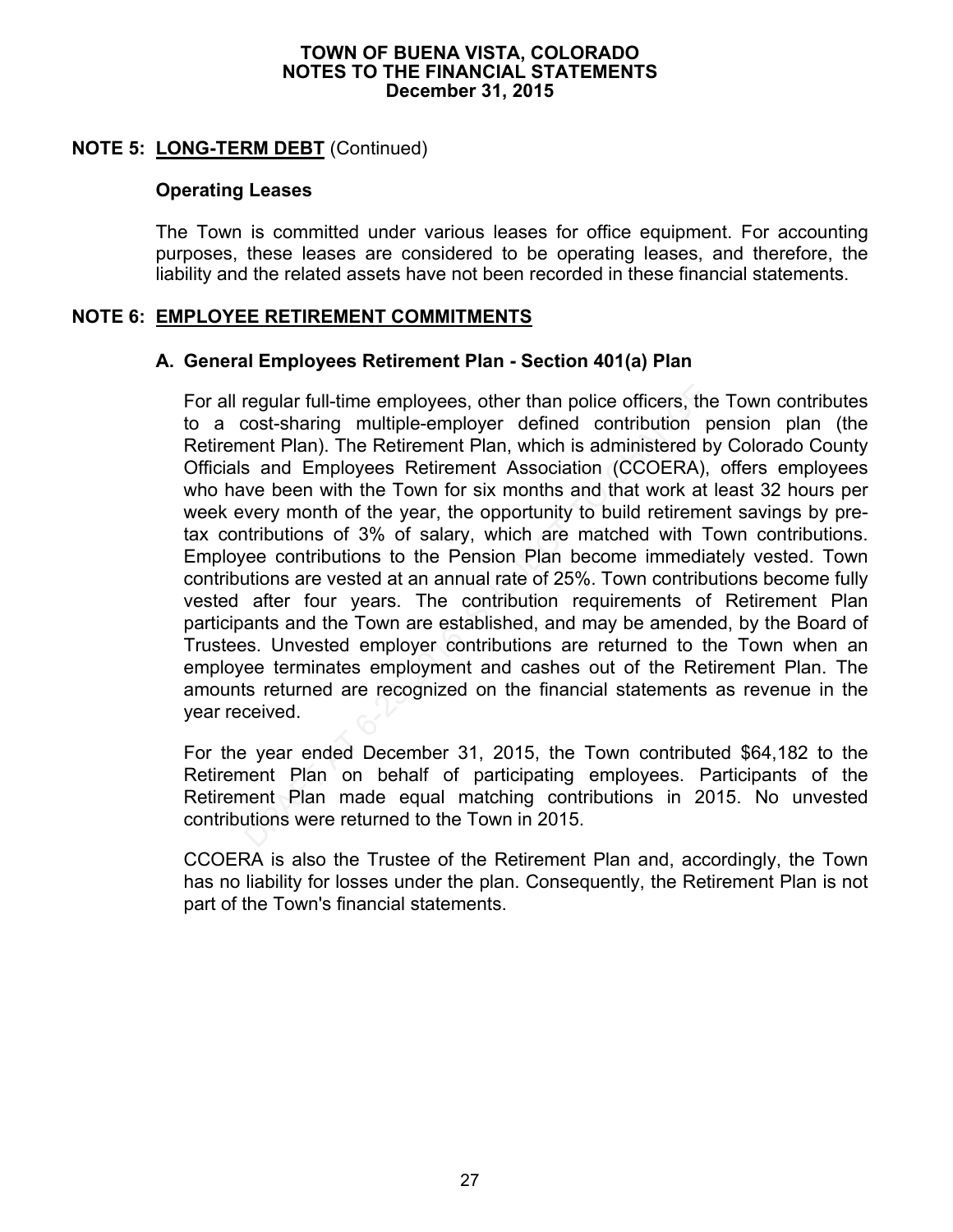## **NOTE 6: EMPLOYEE RETIREMENT COMMITMENTS** (Continued)

### **B. Deferred Compensation Plan**

All employees are eligible to participate in a deferred compensation plan that was created in accordance with the Internal Revenue Code section 457 (the Deferred Compensation Plan). The Deferred Compensation Plan, which is administered by CCOERA, permits participants to defer a portion of their salary until future years. All compensation deferred under the Deferred Compensation Plan, all property and rights purchased with those amounts, and all income attributable to those amounts, property, or fights are to be held in trust for the exclusive benefit of the participants and their beneficiaries. Compensation deferred under the Deferred Compensation Plan is not available to employees until termination, retirement, death, or unforeseeable emergency.

Participants may elect to defer any percentage of their annual compensation, provided that the total annual contribution does not exceed limitations established by the Internal Revenue Service. The Town does not contribute to the Deferred Compensation Plan. ants and their beneficiaries. Compensation deterred unsation Plan is not available to employees until term<br>or unforeseeable emergency.<br>ants may elect to defer any percentage of their annul d that the total annual contribut

The individual participants determine investment decisions within the Deferred Compensation Plan and, therefore, the Deferred Compensation Plan's investment concentration varies between participants.

CCOERA is also the Trustee of the Deferred Compensation Plan and, accordingly, the Town has no liability for losses under the plan. Consequently, the Deferred Compensation Plan is not part of the Town's financial statements.

### **C. FPPA Statewide Defined Benefit Plan**

*Plan Description* The Statewide Defined Benefit Plan (SWDB) is a cost-sharing multiple-employer defined benefit pension plan. The plan is administered by the Fire & Police Pension Association of Colorado (FPPA). FPPA issues a publicly available comprehensive annual financial report that can be obtained on FPPA's website at http://www.fppaco.org.

*Description of Benefits* A member is eligible for a normal retirement pension once the member has completed twenty-five years of credited service and has attained the age of 55.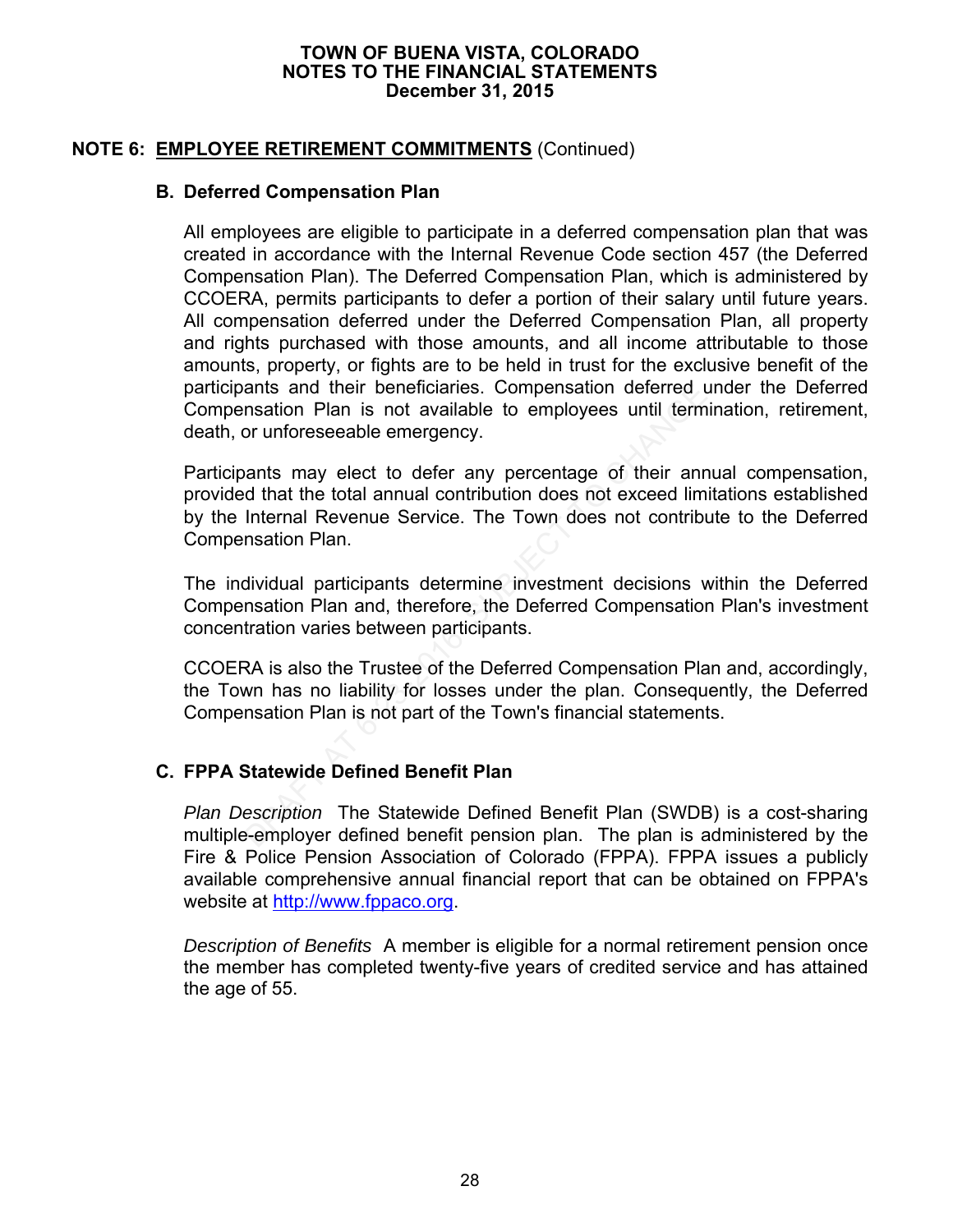### **NOTE 6: EMPLOYEE RETIREMENT COMMITMENTS** (Continued)

The annual normal retirement benefit is 2 percent of the average of the member's highest three years' base salary for each year of credited service up to ten years, plus 2.5 percent for each year of service thereafter. The benefit earned prior to January 1, 2007 for members of affiliated Social Security employers will be reduced by the amount of Social Security income payable to the member annually. Effective January 1, 2007, members currently covered under Social Security will receive half the benefit when compared to the Statewide Defined Benefit Plan. Benefits paid to retired members are evaluated and may be re-determined every October 1.The amount of any increase is based on the Board's discretion and can range from 0 to the higher of 3 percent or the Consumer Price Index.

A member is eligible for an early retirement at age 50 or after 30 years of service. The early retirement benefit equals the normal retirement benefit reduced on an actuarially equivalent basis. Upon termination, an employee may elect to have member contributions, along with 5 percent as interest, returned as a lump sum distribution. Alternatively, a member with at least five years of accredited service may leave contributions with the Plan and remain eligible for a retirement pension at age 55 equal to 2 percent of the member's average highest three years' base salary for each year of credited service up to ten years, plus 2.5 percent for each year of service thereafter. From 0 to the nigher or 3 percent or the Consumer Price if<br>ber is eligible for an early retirement at age 50 or after 1<br>rly retirement benefit equals the normal retirement benefit<br>bally equivalent basis. Upon termination,

*Contributions* The Plan sets contribution rates at a level that enables all benefits to be fully funded at the retirement date of all members. Contribution rates for the SWDB plan are set by state statute. Employer contribution rates can only be amended by state statute. Member contribution rates can be amended by state statute or election of the membership.

Members of the SWDB plan and their employers are contributing at the rate of 8 percent of base salary for a total contribution rate of 16 percent through 2014. In 2014, the members elected to increase the member contribution rate to the SWDB plan beginning in 2015. Member contribution rates will increase 0.5 percent annually through 2022 to a total of 12 percent of base salary. Employer contributions will remain at 8 percent resulting in a combined contribution rate of 20 percent in 2022.

Contributions from members and employers of departments re-entering the system are established by resolution and approve by the FPPA Board of Directors. The re-entry group has a combined contribution rate of 20 percent of base salary through 2014. It is a local decision as to whether the member or employer pays the additional 4 percent contribution. Per the 2014 member election, the re-entry group will also have their required member contribution rate increase 0.5 percent annually beginning in 2015 through 2022 for a total combined member and employer contribution rate of 24 percent in 2022.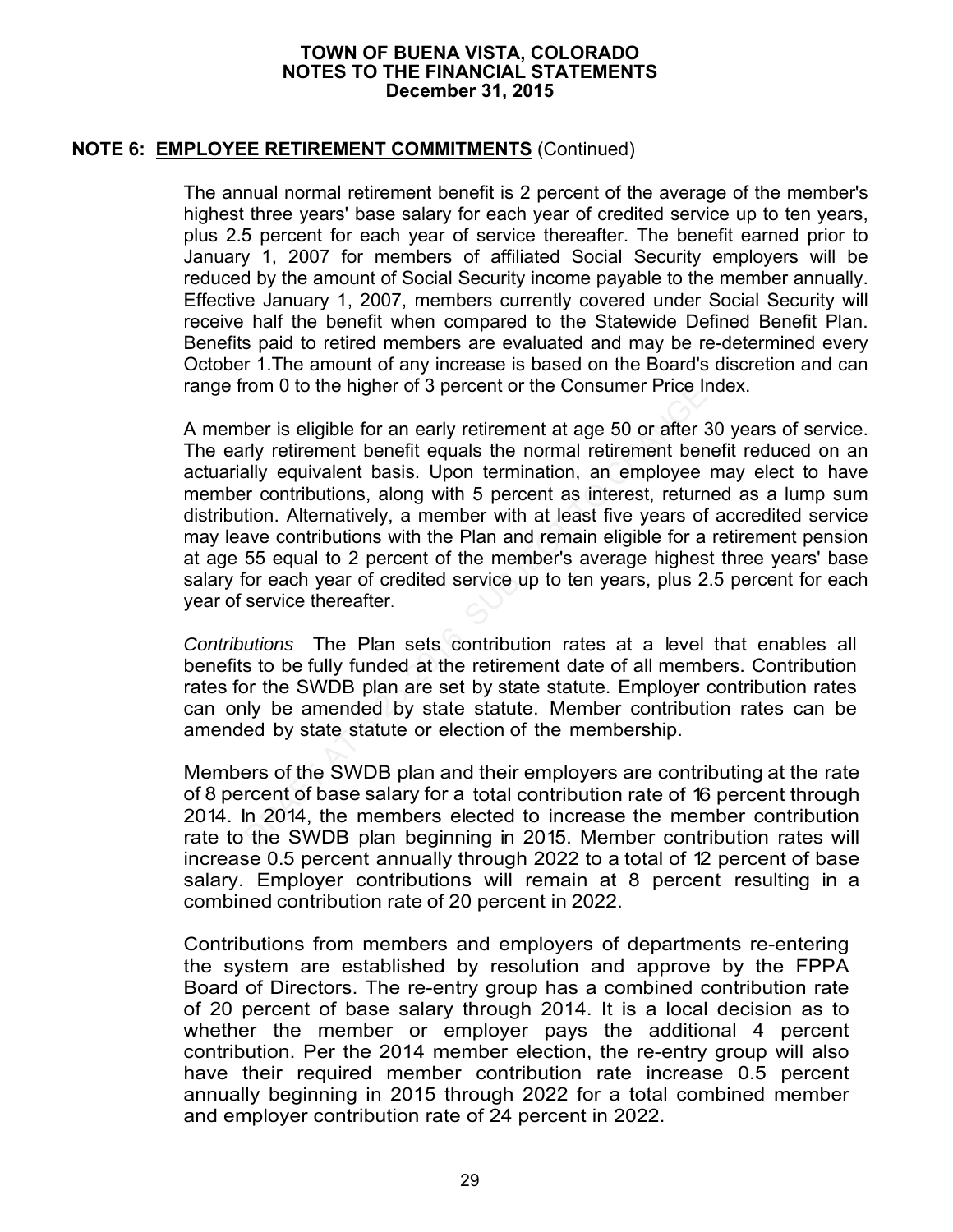### **NOTE 6: EMPLOYEE RETIREMENT COMMITMENTS** (Continued)

The contribution rate for members and employers of affiliated social security employers is 4 percent of base salary for a total contribution rate of 8 percent through 2014. Per the 2014 member election, members of the affiliate social security group will have their required contribution rate increase 0.25 percent annually beginning in 2015 through 2022 to a total of 6 percent of base salary. Employer contributions will remain at 4 percent resulting in a combined contribution rate of 10 percent in 2022.

*Net Pension Asset* At December 31,2015 the Town reported an asset of \$52,053 for its proportionate share of the net pension liability. (The Town reported an asset rather than a liability because the Plan's fiduciary net position currently exceeds the total pension liability.) The net pension liability was measured as of December 31, 2014, and the total pension liability used to calculate the net pension liability was determined by an actuarial valuation as of January 1, 2015. The Town proportion of the net pension liability was based on Town contributions to the plan for the calendar year 2014 relative to the total contributions of participating employers to the Plan. roportionate snare of the net pension liability. (The Tow<br>han a liability because the Plan's fiduciary net position<br>I pension liability.) The net pension liability was measure<br>14, and the total pension liability used to ca

At December 31, 2014, the Town proportion was 0.046123%, as compared to 0.042529% at December 31, 2013.

For the year ended December 31, 2014, the Town recognized pension expense of \$2,740, consisting of the following elements:

| Town's Proportionate Share of Collective Pension Expense for the Plan Year Ended |
|----------------------------------------------------------------------------------|
| December 31, 2014                                                                |

| Service Cost                                          | 31,334    |
|-------------------------------------------------------|-----------|
| Interest on the Total Pension Liability               | 53,370    |
| <b>Current-Period Benefit Changes</b>                 | (5,654)   |
| IRC 414(h)(2) Employer-paid Member Contributions      | (21, 914) |
| Projected Earnings on Plan Investments                | (56, 680) |
| Pension Plan Administrative Expense                   | 1,375     |
| Other Changes in Plan Fiduciary Net Position          | (5)       |
| Recognition of Inflow of Resources due to Liabilities | (112)     |
| Recognition of Outflow of Resources due to Assets     | 1,026     |
| <b>Total Pension Plan Expense</b>                     | 2,740     |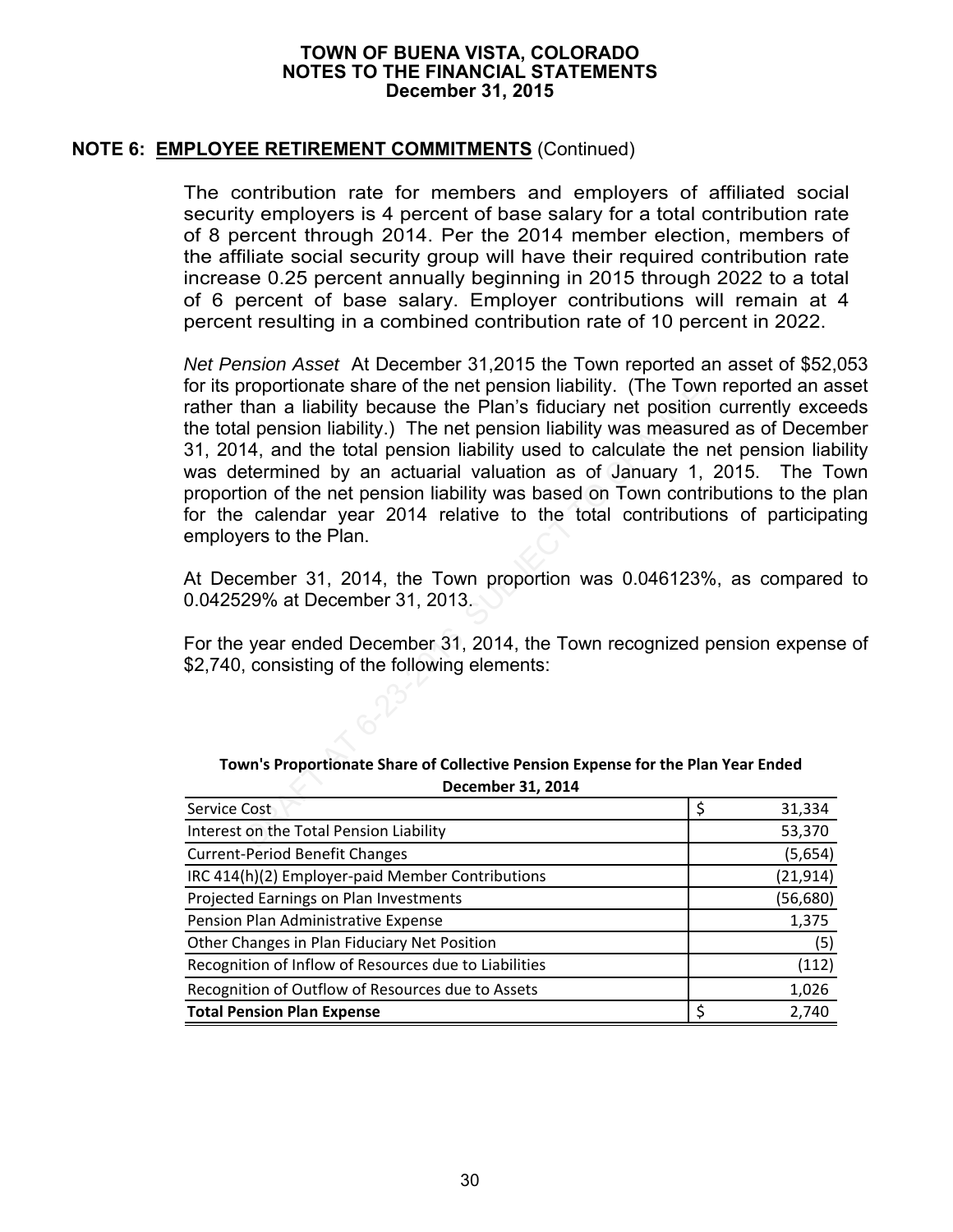# **NOTE 6: EMPLOYEE RETIREMENT COMMITMENTS** (Continued)

At December 31, 2014, the Town reported deferred outflows of resources and deferred inflows of resources related to pensions from the following sources:

|                                                                                                                                                                                                                                                | <b>Deferred Outflows</b><br>of Resources |         | Deferred Inflows<br>of Resources |       |
|------------------------------------------------------------------------------------------------------------------------------------------------------------------------------------------------------------------------------------------------|------------------------------------------|---------|----------------------------------|-------|
| Differences between expected and actual                                                                                                                                                                                                        |                                          |         |                                  |       |
| experience                                                                                                                                                                                                                                     | \$                                       |         |                                  | 1,072 |
| Changes of assumptions                                                                                                                                                                                                                         |                                          |         |                                  |       |
| Net difference between projected and actual                                                                                                                                                                                                    |                                          |         |                                  |       |
| earnings on pension plan investments                                                                                                                                                                                                           |                                          | 4,104   |                                  |       |
| Changes in proportion and differences between                                                                                                                                                                                                  |                                          |         |                                  |       |
| Town contributions and proportionate share of                                                                                                                                                                                                  |                                          |         |                                  |       |
| contributions                                                                                                                                                                                                                                  |                                          | (2,899) |                                  |       |
| Town contributions subsequent to the measurement                                                                                                                                                                                               |                                          |         |                                  |       |
| date                                                                                                                                                                                                                                           |                                          | 27,640  |                                  |       |
| Total                                                                                                                                                                                                                                          | \$                                       | 28,845  | \$                               | 1,072 |
| Town contributions subsequent to the measurement date of December 31, 201<br>\$27,640 which are reported as deferred outflows of resources related to pension<br>will be recognized as a reduction of the net pension liability in the year en |                                          |         |                                  |       |
| December 31, 2015. Other amounts reported as deferred outflows of resour<br>and deferred inflows of resources related to pensions will be recognized in pensional<br>expense as follows:                                                       |                                          |         |                                  |       |

Town contributions subsequent to the measurement date of December 31, 2014 of \$27,640 which are reported as deferred outflows of resources related to pensions, will be recognized as a reduction of the net pension liability in the year ended December 31, 2015. Other amounts reported as deferred outflows of resources and deferred inflows of resources related to pensions will be recognized in pension expense as follows:

| Year ending December 31, |       |
|--------------------------|-------|
| $2015$ \$                | 914   |
| 2016                     | 914   |
| 2017                     | 914   |
| 2018                     | 914   |
| 2019                     | (112) |
| Thereafter               | (511) |
|                          | 3,033 |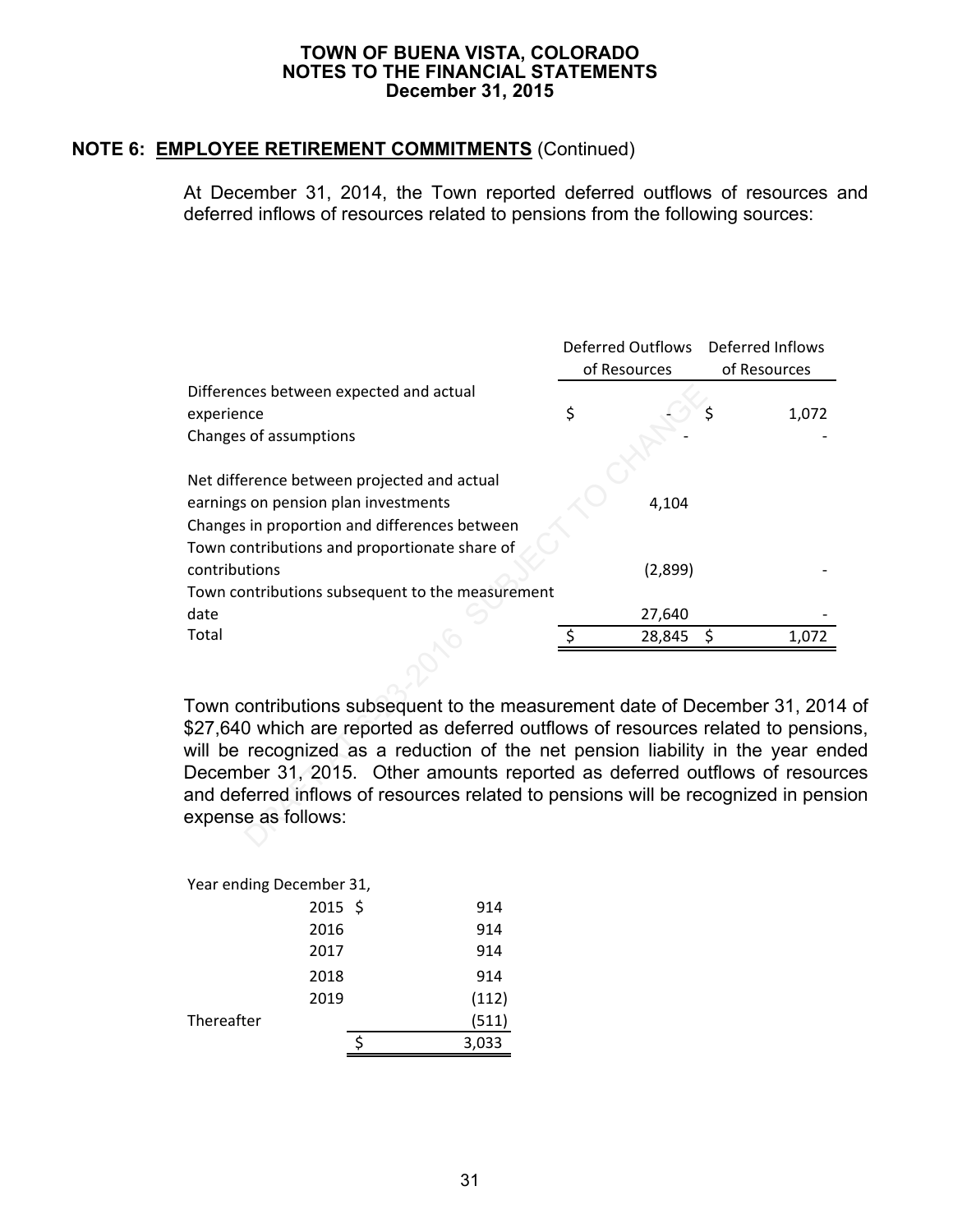### **NOTE 6: EMPLOYEE RETIREMENT COMMITMENTS** (Continued)

*Actuarial Assumptions* The January 1, 2014 actuarial valuation was used to determine the Actuarially Determined Contribution for the fiscal year ending December 31, 2014. The valuation used the following actuarial assumption and other inputs:

| <b>Actuarial Method</b>              | <b>Entry Age Normal</b>    |
|--------------------------------------|----------------------------|
| <b>Amortization Method</b>           | Level % of Payroll, Open   |
| <b>Amortization Period</b>           | 30 Years                   |
| <b>Asset Valuation Method</b>        | 5-Year Smoothed Fair Value |
| Long-term Investment Rate of Return* | 7.5%                       |
| <b>Projected Salary Increases</b>    | 4.0% - 14.0%               |
| Cost of Living Adjustments (COLA)    | 0.0%                       |
| *Includes Inflation at               | 3.0%                       |

The RP-2000 Combined Mortality Table with Blue Collar Adjustment, projected with Scale AA, 40 percent multiplier for off-duty mortality Is used in the valuation for off-duty mortality of active members. On-duty related mortality is assumed to be 0.00020 per year for all members. The RP-2000 Combined Mortality Table with Blue Collar Adjustment, projected with Scale AA is used in the projection of post-retirement benefits.

At least every five years the Fire & Police Pension Association's Board of Directors, in accordance with best practices, reviews its economic and demographic actuarial assumptions. At its July 2011 meeting, the Board of Directors reviewed and approved recommended changes to the actuarial assumptions. The recommendations were made by the Fire & Police Pension Association's actuaries, Gabriel, Roeder, Smith & Co.,based upon their analysis of past experience and expectations of the future. S-Year Smoothed Fair Value<br>
In Investment Rate of Return\* 7.5%<br>
In Salary Increases<br>
4.0% - 14.0%<br>
INMERT Adjustments (COLA) 0.0%<br>
Sumfation at 3.0%<br>
2-2000 Combined Mortality Table with Blue Collar Adjuster<br>
2-2000 Combin

The assumption changes were effective for actuarial valuations beginning January 1, 2012. The actuarial assumptions impacted actuarial factors for benefit purposes such as purchases of service credit and other benefits where actuarial factors are used. The date the new actuarial assumptions were effective for benefit purposes was October 1, 2012.

Effective with the January 1, 2013 valuations, the Board adopted a five-year smoothing methodology in the determination of the actuarial value of assets. Beginning in the January 1, 2014 valuations, the married assumption for active members was increased from 80% to 85% to reflect the passage of the Colorado Civil Union Act.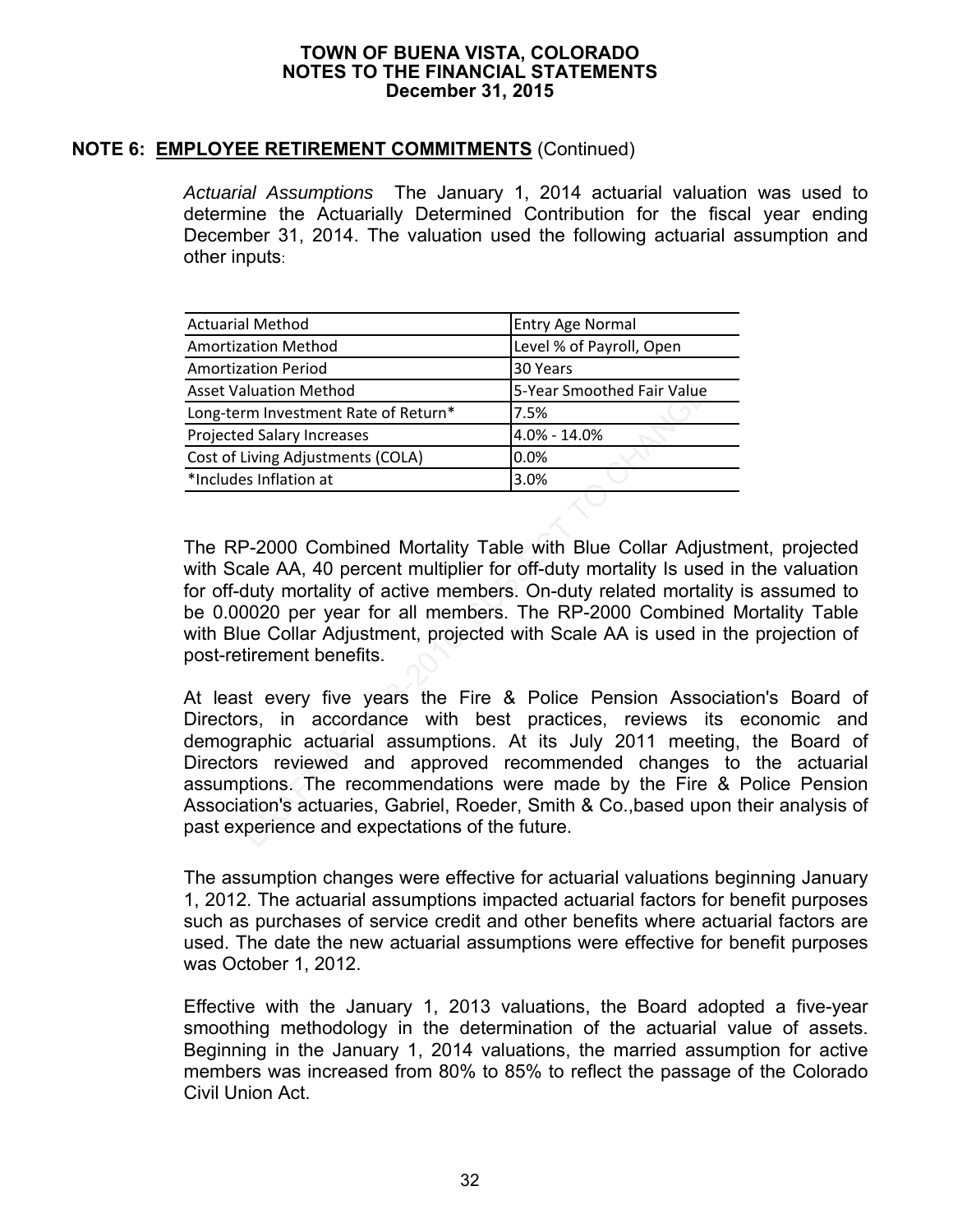### **NOTE 6: EMPLOYEE RETIREMENT COMMITMENTS** (Continued)

The long-term expected rate of return on pension plan investments was determined using a building-block method in which best-estimate ranges of expected future real rates of return (expected returns, net of pension plan investment expense and inflation) are developed for each major asset class. These ranges are combined to produce the long-term expected rate of return by weighing the expected future real rates of return by the target asset allocation percentage and by adding expected inflation. Best estimates of arithmetic real rates of return for each major asset class included in the Fund's target asset allocation as of December 31, 2014 are summarized in the following table:

| <b>Asset Class</b>                                                                                                                                                                                                                                             | <b>Target Allocation</b>                              | Long-Term<br><b>Expected Rate of</b><br>Return |
|----------------------------------------------------------------------------------------------------------------------------------------------------------------------------------------------------------------------------------------------------------------|-------------------------------------------------------|------------------------------------------------|
| <b>Global Equity</b>                                                                                                                                                                                                                                           | 40.0%                                                 | 8.9%                                           |
| Equity Long/Short                                                                                                                                                                                                                                              | 10.0%                                                 | 7.5%                                           |
| <b>Illiquid Alternatives</b>                                                                                                                                                                                                                                   | 18.0%                                                 | 10.5%                                          |
| <b>Fixed Income</b>                                                                                                                                                                                                                                            | 15.0%                                                 | 4.6%                                           |
| Absolute Return                                                                                                                                                                                                                                                | 12.0%                                                 | 6.5%                                           |
| <b>Managed Futures</b>                                                                                                                                                                                                                                         | 4.0%                                                  | 5.5%                                           |
| Cash                                                                                                                                                                                                                                                           | 1.0%                                                  | 2.5%                                           |
| Total                                                                                                                                                                                                                                                          | 100.0%                                                |                                                |
|                                                                                                                                                                                                                                                                |                                                       |                                                |
| The discount rate used to measure the total pension liability ware<br>projection of cash flows used to determine the discount in<br>contributions from participating employers will be made based<br>determined rates based on the Board's funding policy, whi | contractually required rates under Colorado statutes. |                                                |

The discount rate used to measure the total pension liability was 7.50 percent. The projection of cash flows used to determine the discount rate assumed that contributions from participating employers will be made based on the actuarially determined rates based on the Board's funding policy, which establishes the contractually required rates under Colorado statutes. Based on those assumptions, the SWDB plan fiduciary net position was projected to be available to make all the projected future benefit payments of current plan members. Therefore, the long-term expected rate of return on pension plan investments was applied to all periods of projected benefit payments to determine the total pension liability.

*Discount Rate* Projected benefit payments are required to be discounted to their actuarial present values using a Single Discount Rate that reflects (1) a long-term expected rate of return on pension plan investments (to the extent that the plan's fiduciary net position is projected to be sufficient to pay benefits) and (2) taxexempt municipal bond rate based on an index of 20-year general obligation bonds with an average AA credit rating as of the measurement date (to the extent that the plan's projected fiduciary net position is not sufficient to pay benefits).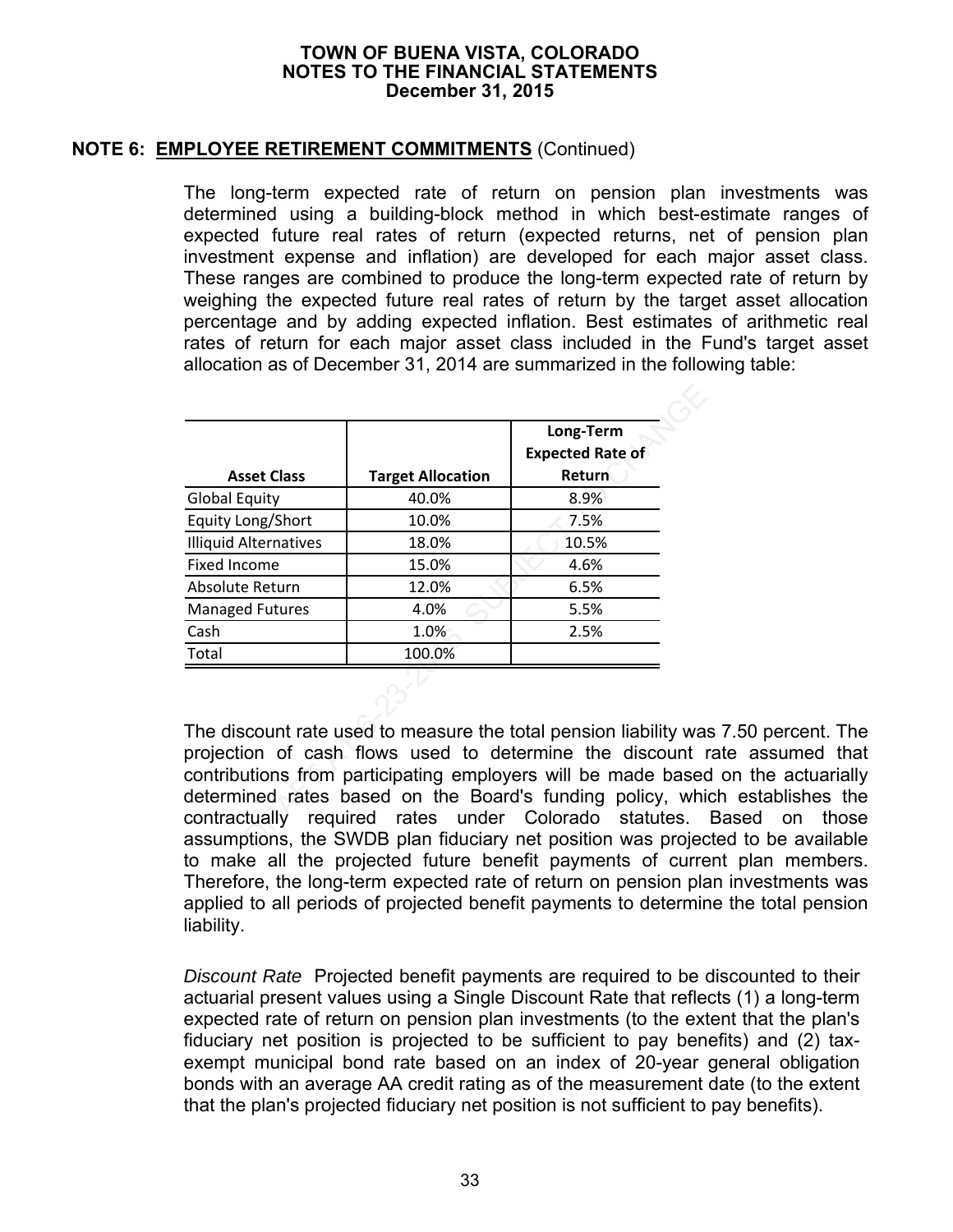## **NOTE 6: EMPLOYEE RETIREMENT COMMITMENTS** (Continued)

For the purpose of this valuation, the expected rate of return on pension plan investments is 7.50%; the municipal bond rate is 3.65% (based on the weekly rate closest to but not later than the measurement date of the "state & local bonds" rate from Federal Reserve statistical release (H.15)); and the resulting Single Discount Rate is 7.50%.

Regarding the sensitivity of the net pension liability to changes in the Single Discount Rate, the following presents the plan's net pension liability, calculated using a Single Discount Rate of 7.50%, as well as what the plan's net pension liability would be if it were calculated using a Single Discount Rate that is one percent lower or one percent higher:

| lability would be if it were calculated using a Single Discount Rate that is o<br>bercent lower or one percent higher:                                                                                                                                                                                             |                   |                                                        |                          |
|--------------------------------------------------------------------------------------------------------------------------------------------------------------------------------------------------------------------------------------------------------------------------------------------------------------------|-------------------|--------------------------------------------------------|--------------------------|
|                                                                                                                                                                                                                                                                                                                    |                   |                                                        |                          |
|                                                                                                                                                                                                                                                                                                                    | 1% Decrease 6.50% | <b>Single Discount Rate</b><br><b>Assumption 7.50%</b> | <b>1% Increase 8.50%</b> |
| Town's Proportionate                                                                                                                                                                                                                                                                                               |                   |                                                        |                          |
| Share                                                                                                                                                                                                                                                                                                              | 49,076 \$<br>\$   | $(52,053)$ \$                                          | (136, 409)               |
|                                                                                                                                                                                                                                                                                                                    |                   |                                                        |                          |
| Pension plan fiduciary net position Detailed information about the Plan's fiduc<br>net position is available in FPPA's comprehensive annual financial report wh<br>can be obtained at http://www.fppaco.org.                                                                                                       |                   |                                                        |                          |
| <b>FPPA Statewide Hybrid Plan - Defined Benefit Component</b>                                                                                                                                                                                                                                                      |                   |                                                        |                          |
| Plan Description The Statewide Hybrid Plan (SWH) is a cost-sharing multi<br>employer defined benefit pension plan. The SWH is comprised of two compone<br>Defined Benefit and Money Purchase. The plan is administered by the Fire<br>Police Pension Association of Colorado (FPPA). FPPA issues a publicly availa |                   |                                                        |                          |

*Pension plan fiduciary net position* Detailed information about the Plan's fiduciary net position is available in FPPA's comprehensive annual financial report which can be obtained at http://www.fppaco.org.

### **D. FPPA Statewide Hybrid Plan - Defined Benefit Component**

*Plan Description* The Statewide Hybrid Plan (SWH) is a cost-sharing multipleemployer defined benefit pension plan. The SWH is comprised of two components: Defined Benefit and Money Purchase. The plan is administered by the Fire & Police Pension Association of Colorado (FPPA). FPPA issues a publicly available comprehensive annual financial report can be obtained on FPPA's website at http://www.fppaco.org.

*Description of Benefits* The Plan document states that any member may retire from further service and become eligible for a normal retirement pension at any time after age 55, if the member has at least 25 years of service.

The annual normal pension of the Defined Benefit Component is 1.5 percent of the average of the member's highest three years' base salary for each year of credited service. Benefits paid to retired members of the Defined Benefit Component are evaluated and may be re-determined annually on October 1. The amount of any increase is based on the Board's discretion and can range from 0 to 3 percent.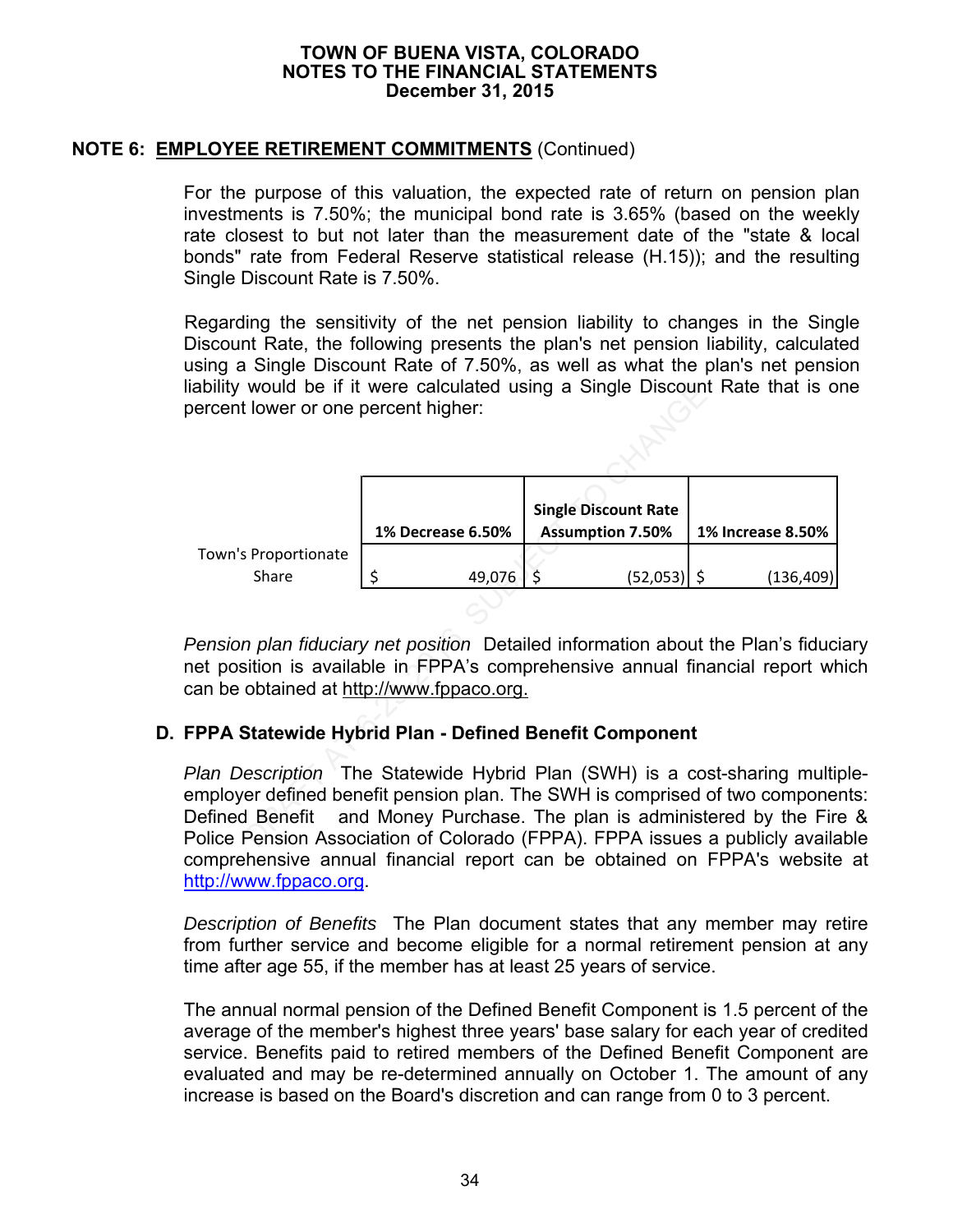# **NOTE 6: EMPLOYEE RETIREMENT COMMITMENTS** (Continued)

### **D. FPPA Statewide Hybrid Plan - Defined Benefit Component** (Continued)

A member is eligible for early retirement at age 50 or after of 30 years of service. The early retirement benefit equals the normal retirement benefit reduced on an actuarially equivalent basis. Upon termination, a member may elect to have all contributions, along with 5 percent as interest, returned as a lump sum distribution from the Defined Benefit Component. Alternatively, a member with at least five years of accredited service may leave contributions with the Defined Benefit Component of the Plan and remain eligible fora retirement pension at age 55 equal to 1.5 percent of the average of the member's highest three years' base salary for each year of credited service.

*Contributions* The Plan sets contribution rates at a level that enables all benefits to be fully funded at the retirement date of all members. The members of the SWH plan and their employers are currently each contributing at the rate determined by the individual employer, however, the rate for both employer and members must be at least 8 percent of the member's base salary. The amount allocated to the Defined Benefit Component is set annually by the Fire & Police Pension Association Board of Directors. Excess contributions fund the Money Purchase Component of the Plan. The Defined Benefit Component contribution rate from July 1, 2014 through June 30, 2015 is 12.5 percent. The Defined Benefit Component contribution rate from July 1, 2013 through June 30, 2014 was 12.6 percent. bercent of the average of the members nignest three ye<br>ear of credited service.<br>Utions The Plan sets contribution rates at a level that eilly funded at the retirement date of all members. The me<br>of their employers are curr

Within the Money Purchase Component, members are always fully vested in their own contributions, as well as the earnings on those contributions. Vesting in the employer's contributions within the Money Purchase Component, and earnings on those contributions occurs according to the vesting schedule set by the plan document at 20 percent per year after the first year of service to be 100 percent vested after 5 years of service. Employer and member contributions are invested in funds at the discretion of members.

*Net Pension Asset* At December 31, 2015 the Town reported an asset of \$100,882 for its proportionate share of the net pension liability. (The Town reported an asset rather than a liability because the Plan's fiduciary net position currently exceeds the total pension liability.) The net pension liability was measured as of December 31, 2014, and the total pension liability used to calculate the net pension liability was determined by an actuarial valuation as of January 1, 2015. The Town proportion of the net pension liability was based on Town contributions to the plan for the calendar year 2014 relative to the total contributions of participating employers to the Plan.

At December 31, 2014, the Town proportion was 0.850631%, as compared to 0.752145% at December 31, 2013.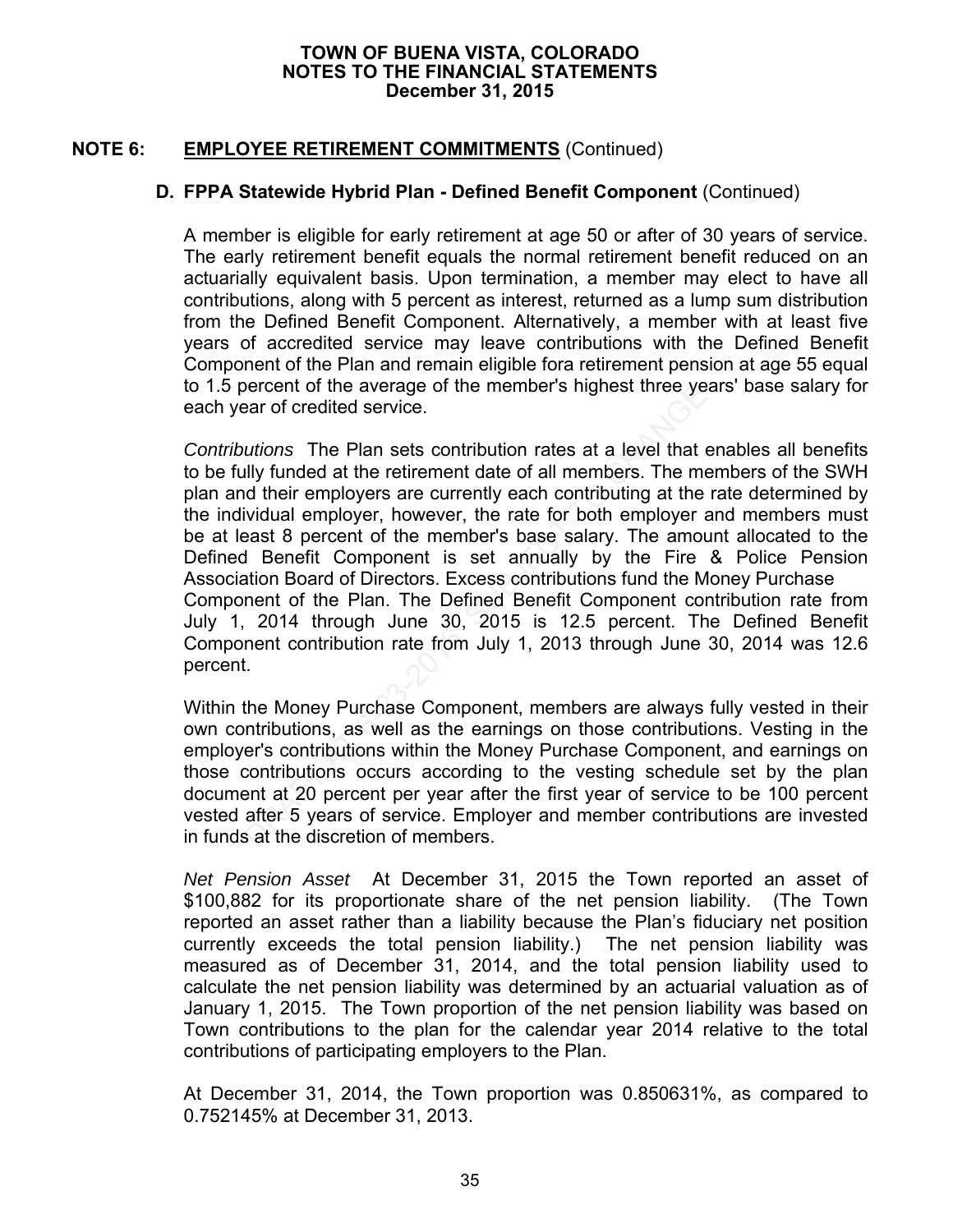# **NOTE 6: EMPLOYEE RETIREMENT COMMITMENTS** (Continued)

### **D. FPPA Statewide Hybrid Plan - Defined Benefit Component** (Continued)

For the year ended December 31, 2014, the Town recognized pension expense of \$(8,785), consisting of the following elements:

### **Town's Proportionate Share of Collective Pension Expense for the Plan Year Ended December 31, 2014**

| Service Cost                                                                                                                                                |                                   | \$<br>10,233                     |
|-------------------------------------------------------------------------------------------------------------------------------------------------------------|-----------------------------------|----------------------------------|
| Interest on the Total Pension Liability                                                                                                                     |                                   | 16,796                           |
| <b>Current-Period Benefit Changes</b>                                                                                                                       |                                   | 1,665                            |
| IRC 414(h)(2) Employer-paid Member Contributions                                                                                                            |                                   | (15, 015)                        |
| Projected Earnings on Plan Investments                                                                                                                      |                                   | (23, 856)                        |
| Pension Plan Administrative Expense                                                                                                                         |                                   | 578                              |
| Other Changes in Plan Fiduciary Net Position                                                                                                                |                                   |                                  |
| Recognition of Inflow of Resources due to Liabilities                                                                                                       |                                   | 423                              |
| Recognition of Outflow of Resources due to Assets                                                                                                           |                                   | 391                              |
| <b>Total Pension Plan Expense</b>                                                                                                                           |                                   | Ś<br>(8, 785)                    |
| At December 31, 2014, the Town reported deferred outflows of resources and<br>deferred inflows of resources related to pensions from the following sources: |                                   |                                  |
|                                                                                                                                                             | Deferred Outflows<br>of Resources | Deferred Inflows<br>of Resources |

|                                               | Deferred Outflows Deferred Inflows<br>of Resources |            | of Resources |  |
|-----------------------------------------------|----------------------------------------------------|------------|--------------|--|
| Differences between expected and actual       |                                                    |            |              |  |
| experience                                    | \$                                                 | $3,634$ \$ |              |  |
| Changes of assumptions                        |                                                    |            |              |  |
| Net difference between projected and actual   |                                                    |            |              |  |
| earnings on pension plan investments          |                                                    | 1,626      |              |  |
| Changes in proportion and differences between |                                                    |            |              |  |
| Town contributions and proportionate share of |                                                    |            |              |  |
| contributions                                 |                                                    | (8,998)    |              |  |
| Town contributions subsequent to the          |                                                    |            |              |  |
| measurement date                              |                                                    | 12,463     |              |  |
| Total                                         |                                                    | 8,725      |              |  |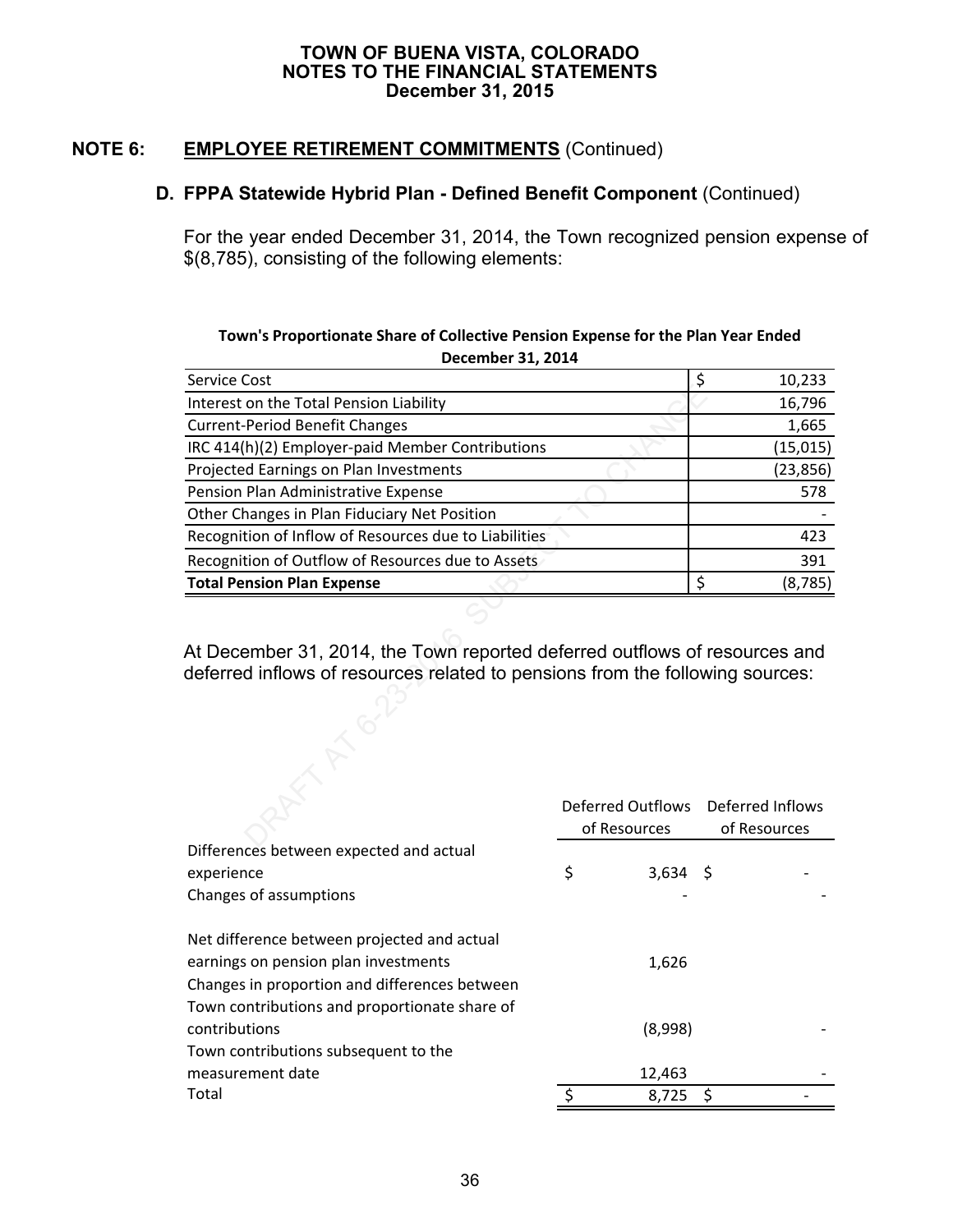# **NOTE 6: EMPLOYEE RETIREMENT COMMITMENTS** (Continued)

### **D. FPPA Statewide Hybrid Plan - Defined Benefit Component** (Continued)

Town contributions subsequent to the measurement date of December 31, 2014 of \$12,463 which are reported as deferred outflows of resources related to pensions, will be recognized as a reduction of the net pension liability in the year ended December 31, 2015. Other amounts reported as deferred outflows of resources and deferred inflows of resources related to pensions will be recognized in pension expense as follows:

| Year ending December 31,      |         |                |       |                                                            |
|-------------------------------|---------|----------------|-------|------------------------------------------------------------|
|                               | 2015 \$ |                | 815   |                                                            |
|                               | 2016    |                | 815   |                                                            |
|                               | 2017    |                | 815   |                                                            |
|                               | 2018    |                | 815   |                                                            |
|                               | 2019    |                | 423   |                                                            |
| Thereafter                    |         |                | 1,518 |                                                            |
|                               |         | $\ddot{\zeta}$ | 5,201 |                                                            |
|                               |         |                |       |                                                            |
|                               |         |                |       |                                                            |
|                               |         |                |       | Actuarial Assumptions The January 1, 2014 actuarial valu   |
|                               |         |                |       | determine the Actuarially Determined Contribution for the  |
|                               |         |                |       | December 31, 2014. The valuation used the following actuar |
| other inputs:                 |         |                |       |                                                            |
|                               |         |                |       |                                                            |
|                               |         |                |       |                                                            |
| <b>Actuarial Method</b>       |         |                |       | <b>Entry Age Normal</b>                                    |
| <b>Amortization Method</b>    |         |                |       | Level % of Payroll, Open                                   |
| <b>Amortization Period</b>    |         |                |       | 30 Years                                                   |
| <b>Asset Valuation Method</b> |         |                |       | 5-Year Smoothed Fair Valu                                  |

*Actuarial Assumptions* The January 1, 2014 actuarial valuation was used to determine the Actuarially Determined Contribution for the fiscal year ending December 31, 2014. The valuation used the following actuarial assumption and other inputs:

| <b>Actuarial Method</b>              | <b>Entry Age Normal</b>    |
|--------------------------------------|----------------------------|
| <b>Amortization Method</b>           | Level % of Payroll, Open   |
| <b>Amortization Period</b>           | 30 Years                   |
| <b>Asset Valuation Method</b>        | 5-Year Smoothed Fair Value |
| Long-term Investment Rate of Return* | 7.5%                       |
| <b>Projected Salary Increases</b>    | 4.0% - 16.0%               |
| Cost of Living Adjustments (COLA)    | 0.0%                       |
| *Includes Inflation at               | 3.0%                       |

The RP-2000 Combined Mortality Table with Blue Collar Adjustment, projected with Scale AA, 40 percent multiplier for off-duty mortality is used in the valuation for off-duty mortality of active members. On-duty related mortality is assumed to be 0.00020 per year for all members. The RP-2000 Combined Mortality Table with Blue Collar Adjustment, projected with Scale AA is used in the projection of post-retirement benefits.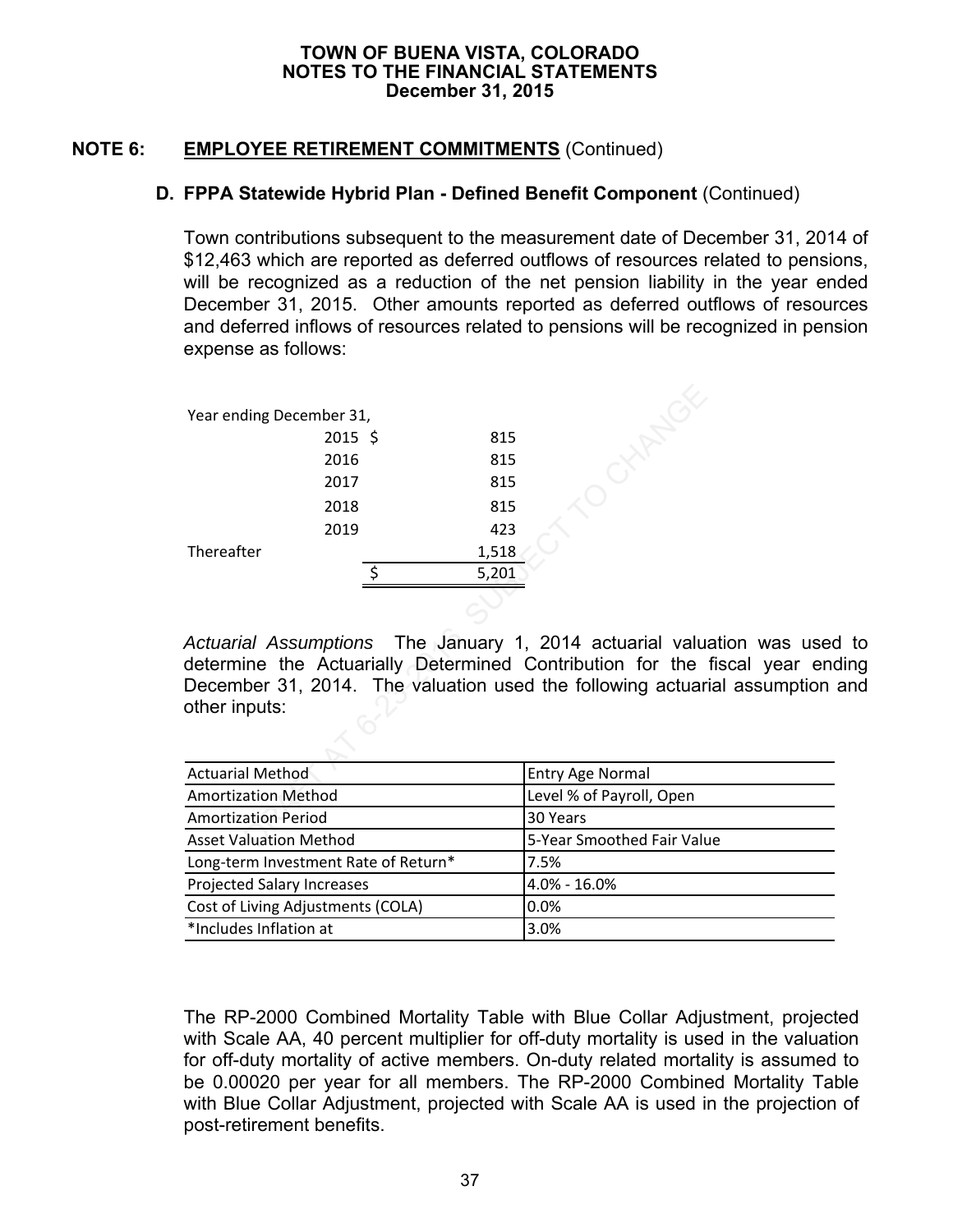### **NOTE 6: EMPLOYEE RETIREMENT COMMITMENTS** (Continued)

### **D. FPPA Statewide Hybrid Plan - Defined Benefit Component** (Continued)

At least every five years the Fire & Police Pension Association's Board of Directors, in accordance with best practices, reviews its economic and demographic actuarial assumptions. At its July 2011 meeting, the Board of Directors reviewed and approved recommended changes to the actuarial assumptions. The recommendations were made by the Fire & Police Pension Association's actuaries, Gabriel, Roeder, Smith & Co., based upon their analysis of past experience and expectations of the future.

The assumption changes were effective for actuarial valuations beginning January 1, 2012. The actuarial assumptions impacted actuarial factors for benefit purposes such as purchases of service credit and other benefits where actuarial factors are used. The date the new actuarial assumptions were effective for benefit purposes was October 1, 2012.

Effective with the January 1, 2013 valuations, the Board adopted a five-year smoothing methodology in the determination of the actuarial value of assets. Beginning in the January 1, 2014 valuations, the married assumption for active members was increased from 80% to 85% to reflect the passage of the Colorado Civil Union Act.

The long-term expected rate of return on pension plan investments was determined using a building-block method in which best-estimate ranges of expected future real rates of return (expected returns, net of pension plan investment expense and inflation) are developed for each major asset class. These ranges are combined to produce the long-term expected rate of return by weighing the expected future real rates of return by the target asset allocation percentage and by adding expected inflation. Best estimates of arithmetic real rates of return for each major asset class included in the Fund's target asset allocation as of December 31, 2014 are summarized in the following table: sumption changes were effective for actuarial valuations<br>
2. The actuarial assumptions impacted actuarial factors five purchases of service credit and other benefits where  $\epsilon$ <br>
7. Purchases of service credit and other ben

|                              |                          | Long-Term<br><b>Expected Rate of</b> |
|------------------------------|--------------------------|--------------------------------------|
| <b>Asset Class</b>           | <b>Target Allocation</b> | Return                               |
| <b>Global Equity</b>         | 40.0%                    | 8.9%                                 |
| Equity Long/Short            | 10.0%                    | 7.5%                                 |
| <b>Illiquid Alternatives</b> | 18.0%                    | 10.5%                                |
| Fixed Income                 | 15.0%                    | 4.6%                                 |
| Absolute Return              | 12.0%                    | 6.5%                                 |
| <b>Managed Futures</b>       | 4.0%                     | 5.5%                                 |
| Cash                         | 1.0%                     | 2.5%                                 |
| Total                        | 100.0%                   |                                      |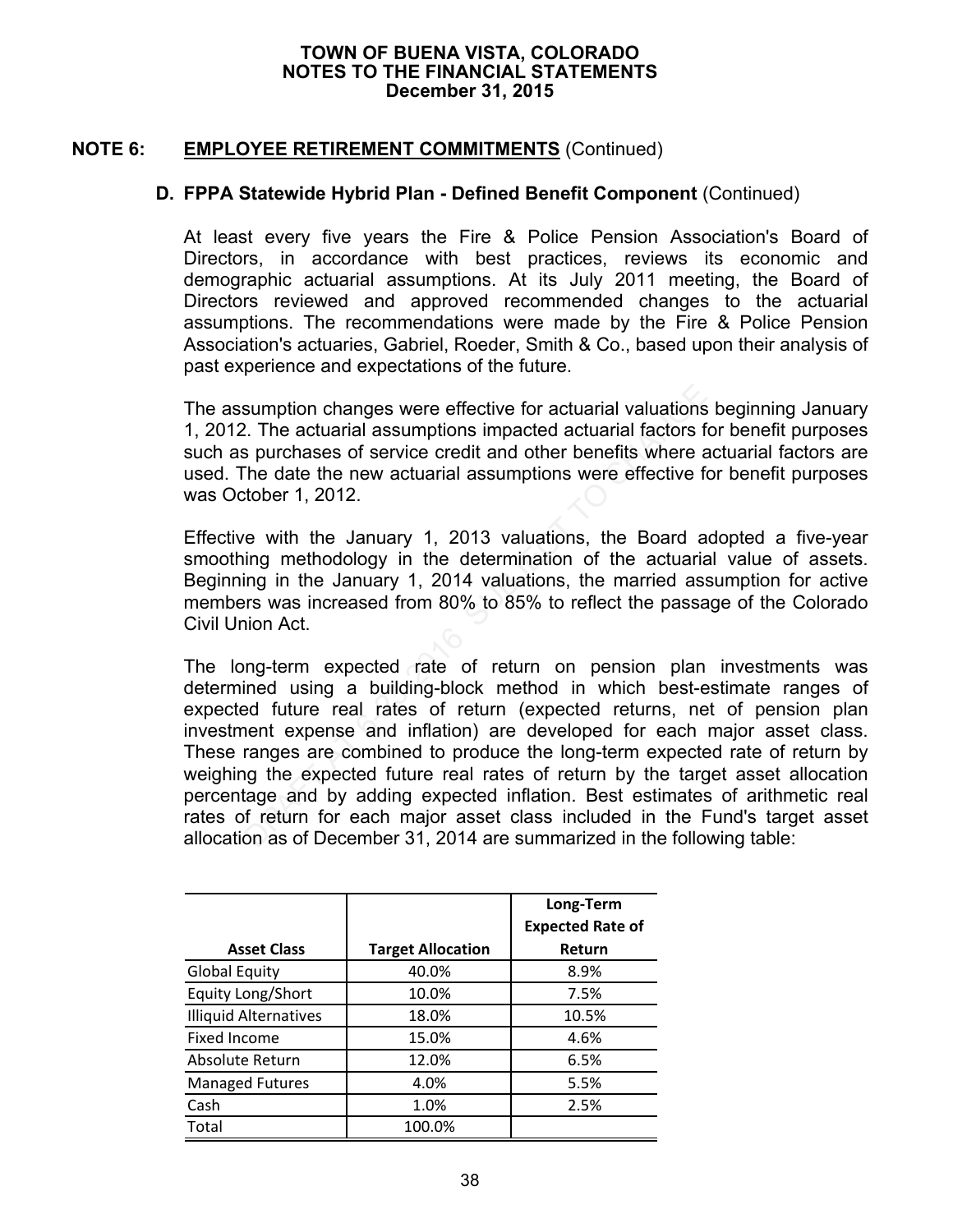# **NOTE 6: EMPLOYEE RETIREMENT COMMITMENTS** (Continued)

### **D. FPPA Statewide Hybrid Plan - Defined Benefit Component** (Continued)

The discount rate used to measure the total pension liability was 7.50 percent. The projection of cash flows used to determine the discount rate assumed that contributions from participating employers will be made based on the actuarially determined rates based on the Board's funding policy, which establishes the contractually required rates under Colorado statutes. Based on those assumptions, the SWH·Defined Benefit Component fiduciary net position was projected to be available to make all the projected future benefit payments of current plan members. Therefore, the long-term expected rate of return on pension plan investments was applied to all periods of projected benefit payments to determine the total pension liability.

*Discount Rate* Projected benefit payments are required to be discounted to their actuarial present values using a Single Discount Rate that reflects (1) a long-term expected rate of return on pension plan investments (to the extent that the plan's fiduciary net position is projected to be sufficient to pay benefits) and (2) taxexempt municipal bond rate based on an index of 20-year general obligation bonds with an average AA credit rating as of the measurement date (to the extent that the plan's projected fiduciary net position is not sufficient to pay benefits). nents was applied to all periods of projected benefit pay<br>il pension liability.<br>In the Projected benefit payments are required to be<br>al present values using a Single Discount Rate that reflect<br>rate of return on pension pla

For the purpose of this valuation, the expected rate of return on pension plan investments is 7.50%; the municipal bond rate is 3.65% (based on the weekly rate closest to but not later than the measurement date of the "state & local bonds" rate from Federal Reserve statistical release (H.15)); and the resulting Single Discount Rate is 7.50%.

Regarding the sensitivity of the net pension liability to changes in the Single Discount Rate, the following presents the plan's net pension liability, calculated using a Single Discount Rate of 7.50%,as well as what the plan's net pension liability would be if it were calculated using a Single Discount Rate that is one percent lower or one percent higher:

|                      | <b>1% Decrease 6.50%</b> | <b>Single Discount Rate</b><br><b>Assumption 7.50%</b> | <b>1% Increase 8.50%</b> |
|----------------------|--------------------------|--------------------------------------------------------|--------------------------|
| Town's Proportionate |                          |                                                        |                          |
| Share                | (71, 238)                | (100, 882)                                             | (127, 228)               |

*Pension plan fiduciary net position* Detailed information about the Plan's fiduciary net position is available in FPPA's comprehensive annual financial report which can be obtained at http://www.fppaco.org.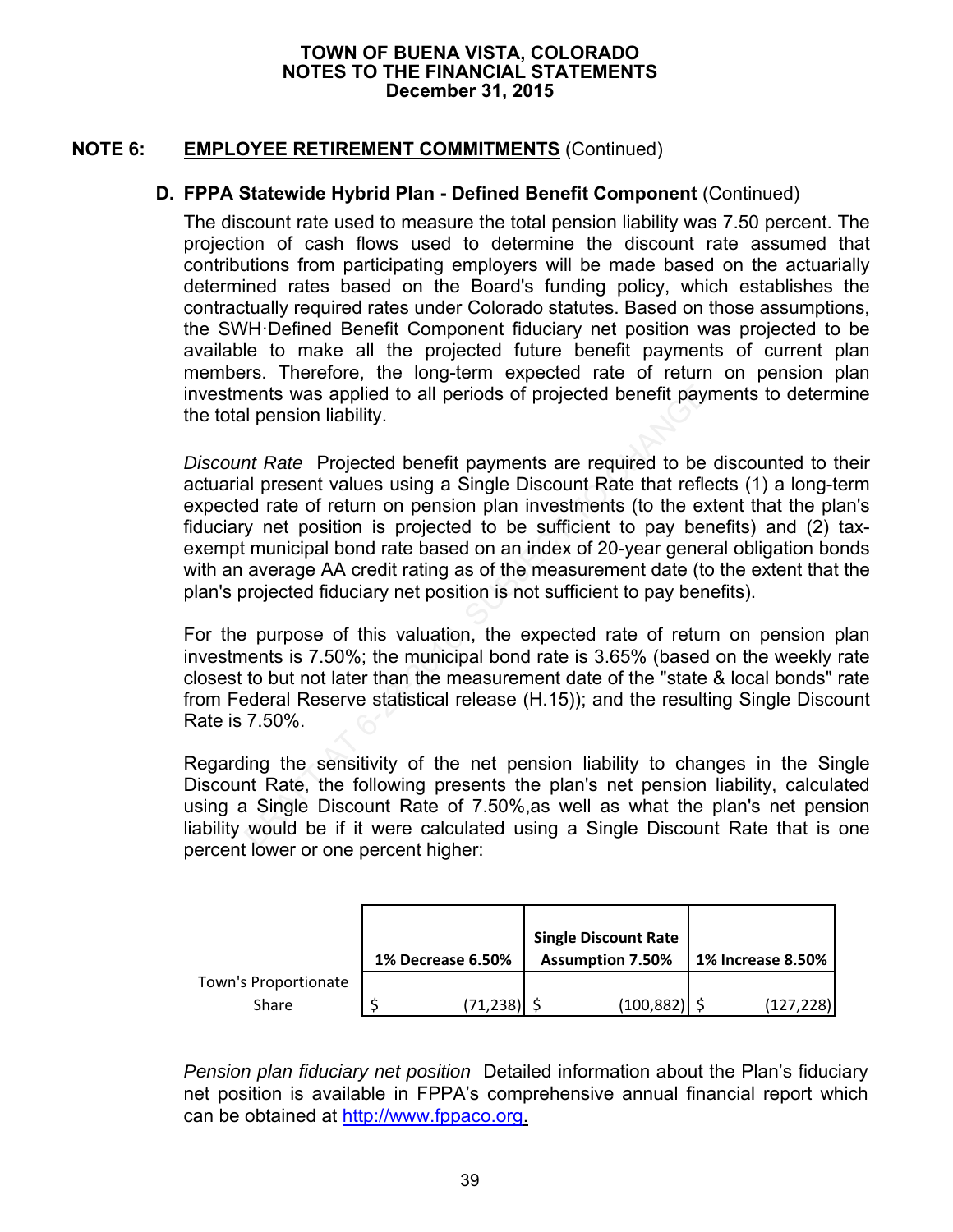## **NOTE 6: EMPLOYEE RETIREMENT COMMITMENTS** (Continued)

## **E. FPPA Buena Vista Volunteer Fire Pension Plan - Defined Benefit Component**

*Plan Description* The Buena Vista Volunteer Fire Pension Plan is an agent multiple-employer Public Employee Retirement System (PERS). The PERS represents the assets of numerous separate plans that have been pooled for investment purposes. The pension plans have elected to affiliate with FPPA for plan administration and investment only. FPPA issues a publicly available comprehensive annual financial report can be obtained on FPPA's website at http://www.fppaco.org.

*Description of Benefits* The Plan, as established and amended by the Plan's Board of Trustees through the Bylaws, provides for a monthly pension of \$250 for volunteers who have satisfied the normal age and service requirements and pro rata pensions for volunteers who have satisfied the normal age but only a portion of the service requirement. It further provides death benefits and a partial pension (50% of the amount the volunteer has earned) for surviving spouses. The normal age and service requirement is the date a volunteer reaches 50 years of age and completes 20 years of service. Pro-rata pensions would apply to volunteers who reached 50 years of age and had between 10 and 20 years of service. A one-time \$100 funeral benefit lump sum is also provided. or of *Benefits* The Plan, as established and amer of Trustees through the Bylaws, provides for a monthly rers who have satisfied the normal age and service requirement. It further provides death benefits are f the amount

*Membership:* The number and classes of employees covered are shown below:

|                                           | <b>Actuarial Valuation</b><br>as of January 1,<br>2015 |
|-------------------------------------------|--------------------------------------------------------|
| Number of:                                |                                                        |
| Active members                            | 11                                                     |
| <b>Retired members</b>                    | 10                                                     |
| Disabled members                          |                                                        |
| <b>Beneficiaries</b>                      |                                                        |
| Terminated vested members                 | 6                                                      |
| Terminated members active in another fund |                                                        |
|                                           | 29                                                     |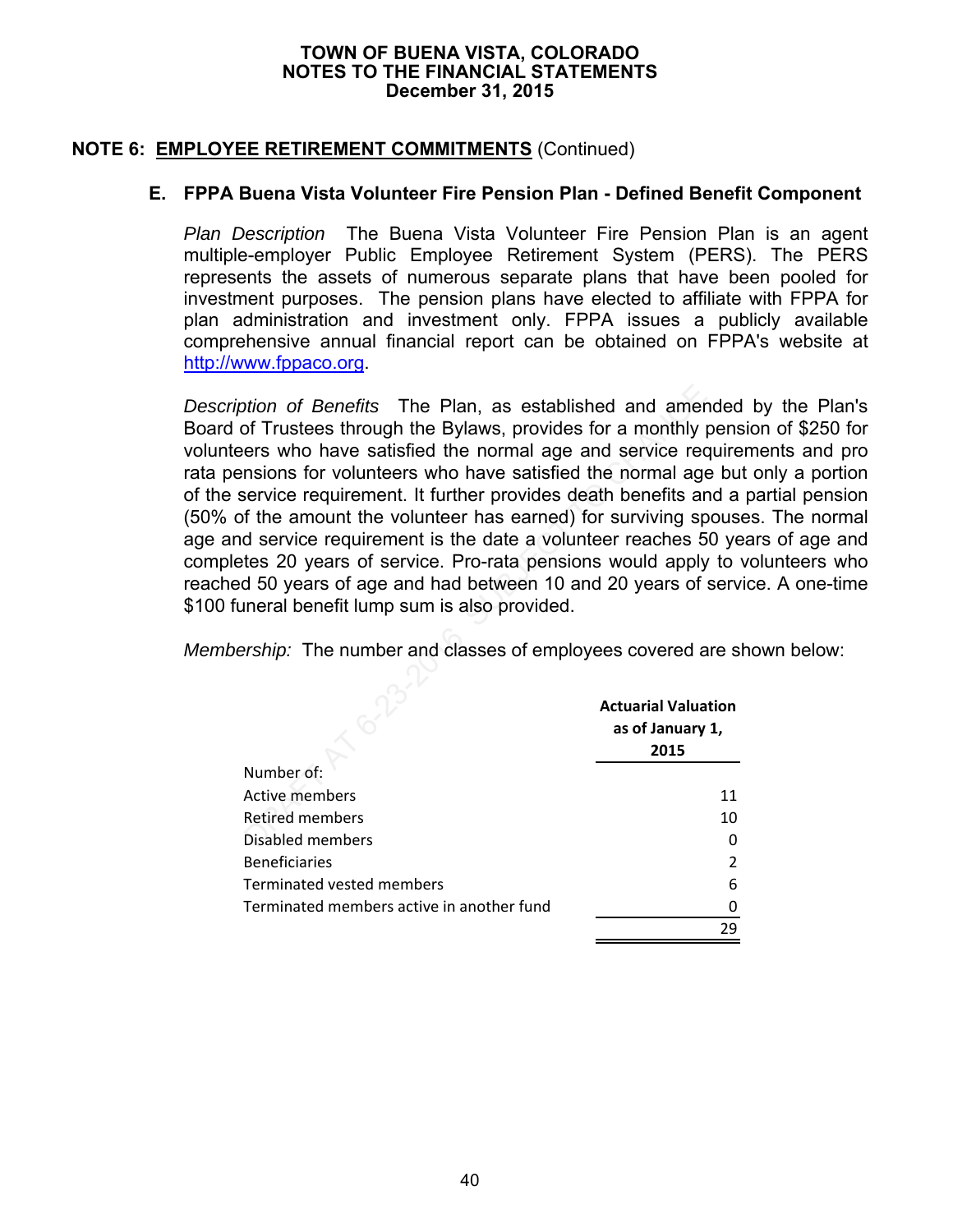### **NOTE 6: EMPLOYEE RETIREMENT COMMITMENTS** (Continued)

### **E. FPPA Buena Vista Volunteer Fire Pension Plan - Defined Benefit Component**  (Continued)

*Changes in the Net Pension Liability/(Asset)* Sources of the changes in the net pension liability/(asset) for the measurement period ended December 31, 2014 is shown below:

|                                                                                                                                                                                                   | <b>Measurement</b><br><b>Period Ended</b> |                   |
|---------------------------------------------------------------------------------------------------------------------------------------------------------------------------------------------------|-------------------------------------------|-------------------|
|                                                                                                                                                                                                   |                                           | December 31, 2014 |
| Service cost                                                                                                                                                                                      | \$                                        | 4,453             |
| Interest on the total pension liability                                                                                                                                                           |                                           | 35,425            |
| Benefit changes                                                                                                                                                                                   |                                           |                   |
| Difference between expected and actual                                                                                                                                                            |                                           |                   |
| experience of the Total Pension Liability                                                                                                                                                         |                                           | 12,571            |
| Changes of assumptions                                                                                                                                                                            |                                           |                   |
| Benefit payments                                                                                                                                                                                  |                                           | (34, 589)         |
| Net change in total pension liability                                                                                                                                                             |                                           | 17,860            |
| Total pension liability - beginning                                                                                                                                                               |                                           | 487,132           |
| Total pension liability - ending                                                                                                                                                                  | $\zeta$                                   | 504,992           |
|                                                                                                                                                                                                   |                                           |                   |
| Actuarial Assumptions The January 1, 2015 actuarial valu<br>determine the net pension liability/(asset). for the fiscal year en<br>2014. The valuation used the following actuarial assumption an |                                           |                   |
|                                                                                                                                                                                                   |                                           |                   |
| <b>Actuarial Method</b>                                                                                                                                                                           | <b>Entry Age</b>                          |                   |

*Actuarial Assumptions* The January 1, 2015 actuarial valuation was used to determine the net pension liability/(asset). for the fiscal year ending December 31, 2014. The valuation used the following actuarial assumption and other inputs:

| <b>Actuarial Method</b>              | <b>Entry Age</b>           |
|--------------------------------------|----------------------------|
| <b>Amortization Method</b>           | Level dollar - open        |
| <b>Remaining Amortization Period</b> | 20 years                   |
| <b>Asset Valuation Method</b>        | 5-Year Smoothed Fair Value |
| Long-term Investment Rate of Return* | 7.5%                       |
| <b>Projected Salary Increases</b>    | N/A                        |
| Cost of Living Adjustments (COLA)    | None                       |
| *Includes Inflation at               | 3.0%                       |
|                                      |                            |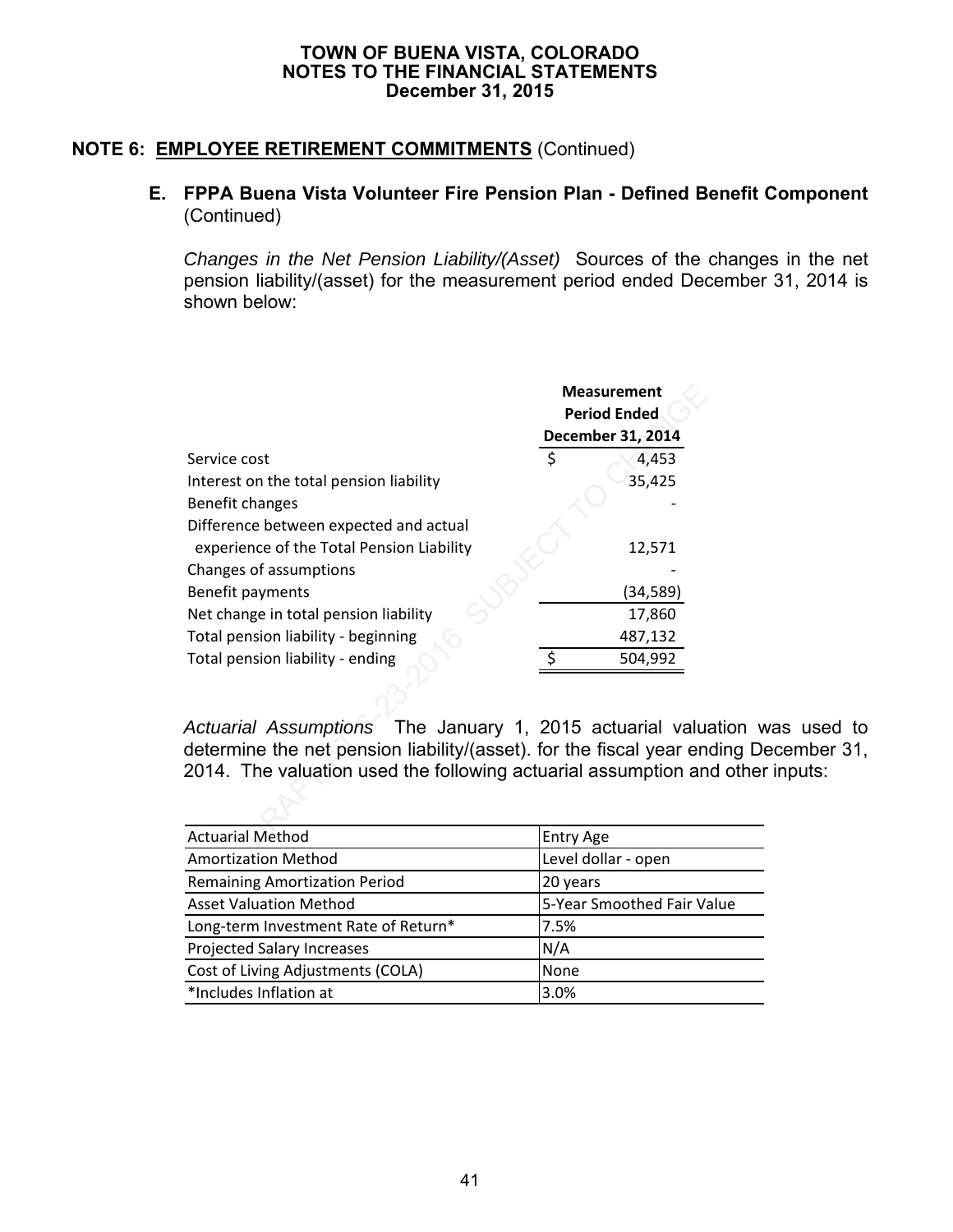# **NOTE 6: EMPLOYEE RETIREMENT COMMITMENTS** (Continued)

### **E. FPPA Buena Vista Volunteer Fire Pension Plan - Defined Benefit Component**  (Continued)

*Inputs to the Single Discount Rate* Projected benefit payments are required to be discounted to their actuarial present values using a Single Discount Rate that reflects ( 1) a long-term expected rate of return on pension plan investments (to the extent that the plan's fiduciary net position is projected to be sufficient to pay benefits) and (2) tax-exempt municipal bond rate based on an index of 20-year general obligation bonds with an average AA credit rating as of the measurement date (to the extent that the plan's projected fiduciary net position is not sufficient to pay benefits).

For the purpose of this valuation, the long-term expected rate of return on pension plan investments is 7.50%; the municipal bond rate is 3.65% {based on the weekly rate closest to but not later than the measurement date of the "state & local bonds" rate from Federal Reserve statistical release (H.15)); and the resulting Single Discount Rate is 7.50%.

Projected cash flows used in determining the Single Discount Rate are available upon request.

*Other Assumptions and Changes for the January 1, 2015 Actuarial Valuation*  The 2015 RP-2000 Combined Mortality Table with Blue Collar Adjustment, projected with Scale AA, 40 percent multiplier for off-duty mortality is used in the valuation for pre-retirement mortality. The 2015 RP-2000 Combined Mortality Table with Blue Collar Adjustment, projected with Scale AA is used in the projection of post-retirement mortality. is the extent that the plan's projected itduciary net position<br>nefits).<br>purpose of this valuation, the long-term expected rate c<br>vestments is 7.50%; the municipal bond rate is 3.65% {b<br>sest to but not later than the measur

Marital status is assumed to be 90% male and female with males assumed to be three years older than females. There were no changes in actuarial assumptions nor changes in actuarial methods from the January 1, 2013 actuarial valuation.

*Contributions and Funding* Participating volunteer firefighters do not contribute to the pension plan. Contributions to the Plan are made by the Town and through a 90% matching grant from the State of Colorado. The contribution requirements of the Plan are established under Title 31, Article 30 of the Colorado Revised Statutes, as amended. The Town contributed \$22,800 to the Plan for the year ended December 31, 2014.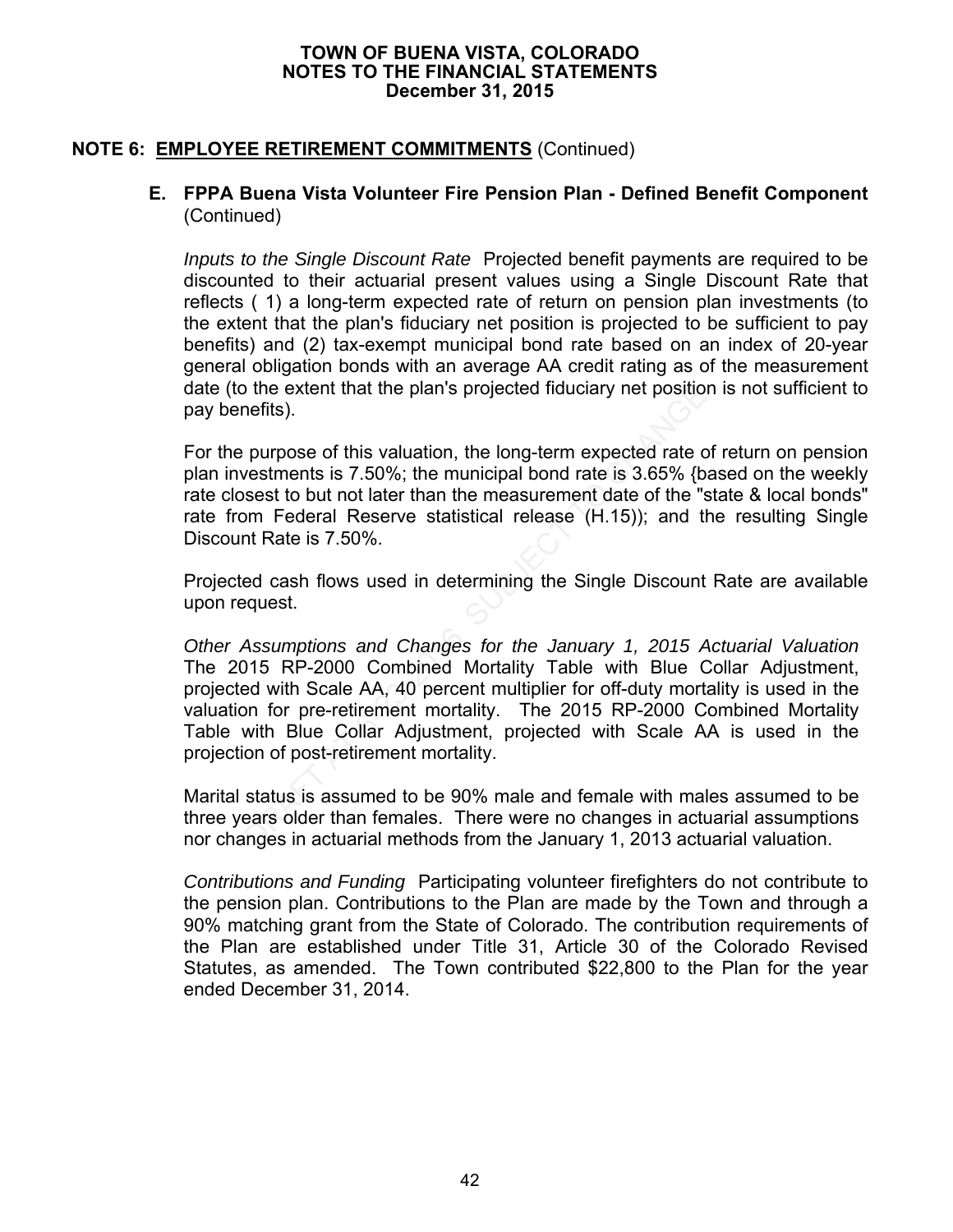# **NOTE 6: EMPLOYEE RETIREMENT COMMITMENTS** (Continued)

# **E. FPPA Buena Vista Volunteer Fire Pension Plan - Defined Benefit Component**  (Continued)

*Summary of Plan Information:* Additional information related to the Plan is summarized below:

|                                                                           | <b>Measurement</b><br><b>Period Ended</b><br>December 31, 2014 |                    |  |  |
|---------------------------------------------------------------------------|----------------------------------------------------------------|--------------------|--|--|
| <b>Total Pension Liability</b><br>Plan Fiduciary Net Position             |                                                                | 504,992<br>428,561 |  |  |
| Net Pension Liability (Asset)                                             |                                                                | 76,431             |  |  |
| Plan fiduciary net position as a<br><b>Total Pension Expense/(Income)</b> |                                                                | 84.86%<br>(4.541)  |  |  |

### **Deferred Outflows and Deferred Inflows of Resources by Source to be recognized in Future Pension Expense/(Income)**

|                                                                                   | December 31, 2014    |                     |  |
|-----------------------------------------------------------------------------------|----------------------|---------------------|--|
| <b>Total Pension Liability</b>                                                    | \$                   | 504,992             |  |
| Plan Fiduciary Net Position                                                       |                      | 428,561             |  |
| Net Pension Liability (Asset)                                                     | $\ddot{\phi}$        | 76,431              |  |
| Plan fiduciary net position as a                                                  |                      | 84.86%              |  |
| <b>Total Pension Expense/(Income)</b>                                             |                      | (4, 541)            |  |
|                                                                                   |                      |                     |  |
| Deferred Outflows and Deferred Inflows of Resources by Source to be recognized in |                      |                     |  |
| <b>Future Pension Expense/(Income)</b>                                            |                      |                     |  |
|                                                                                   | Deferred Outflows of | Deferred Inflows of |  |
|                                                                                   | Resources            | Resources           |  |
| Differences between expected and                                                  |                      |                     |  |
| actual experience                                                                 | \$<br>7,183          | - \$                |  |
| Changes of assumptions                                                            |                      |                     |  |
| Town contributions subsequent to the                                              |                      |                     |  |
| measurement date                                                                  |                      |                     |  |
| Total                                                                             | 9,186                | \$                  |  |
|                                                                                   |                      |                     |  |
|                                                                                   |                      |                     |  |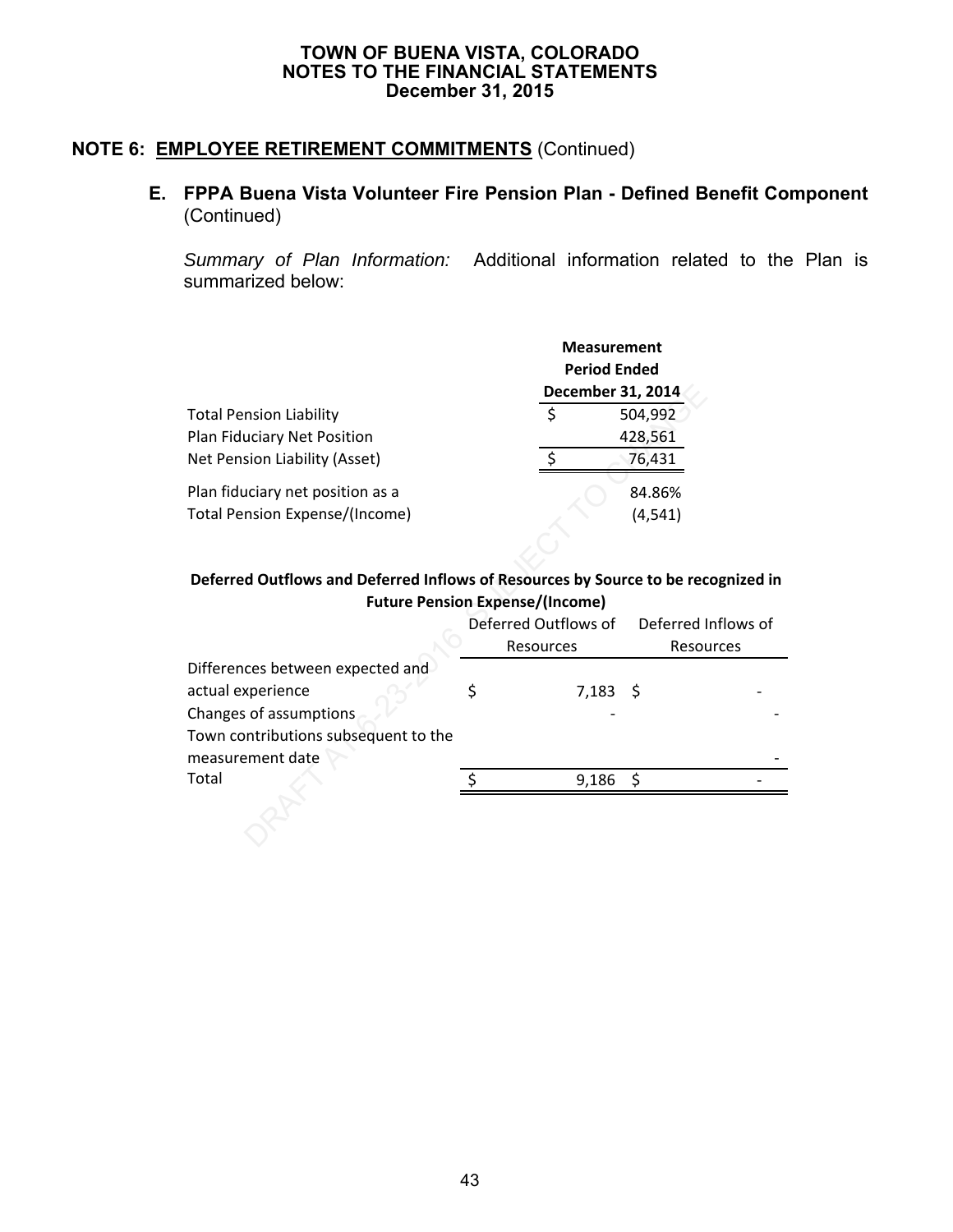## **NOTE 6: EMPLOYEE RETIREMENT COMMITMENTS** (Continued)

### **E. FPPA Buena Vista Volunteer Fire Pension Plan - Defined Benefit Component**  (Continued)

Regarding the sensitivity of the net pension liability/(asset) to changes in the Single Discount Rate, the following presents the plan's net pension liability, calculated using a Single Discount Rate of 7.50%,as well as what the plan's net pension liability would be if it were calculated using a Single Discount Rate that is one percent lower or one percent higher:

| 1% Decrease 6.50%                            | <b>Single Discount Rate</b><br><b>Assumption 7.50%</b> | 1% Increase 8.50%                                                                                                                                                                                                                                                     |
|----------------------------------------------|--------------------------------------------------------|-----------------------------------------------------------------------------------------------------------------------------------------------------------------------------------------------------------------------------------------------------------------------|
| \$<br>130,493                                | \$<br>76,431                                           | \$<br>30,986                                                                                                                                                                                                                                                          |
| <b>Death And Disability Benefits</b>         |                                                        |                                                                                                                                                                                                                                                                       |
| are not required to contribute to this plan. |                                                        | Death and disability coverage is provided to full-time police of<br>Statewide Death and Disability Plan, which is administered by<br>the past year, the Town's required contribution rate was 2.6%<br>members. Town contributions to this plan totaled \$8,269 during |

# **F. Death And Disability Benefits**

Death and disability coverage is provided to full-time police officers through the Statewide Death and Disability Plan, which is administered by the FPPA. During the past year, the Town's required contribution rate was 2.6% of base salary for members. Town contributions to this plan totaled \$8,269 during 2015. Employees are not required to contribute to this plan.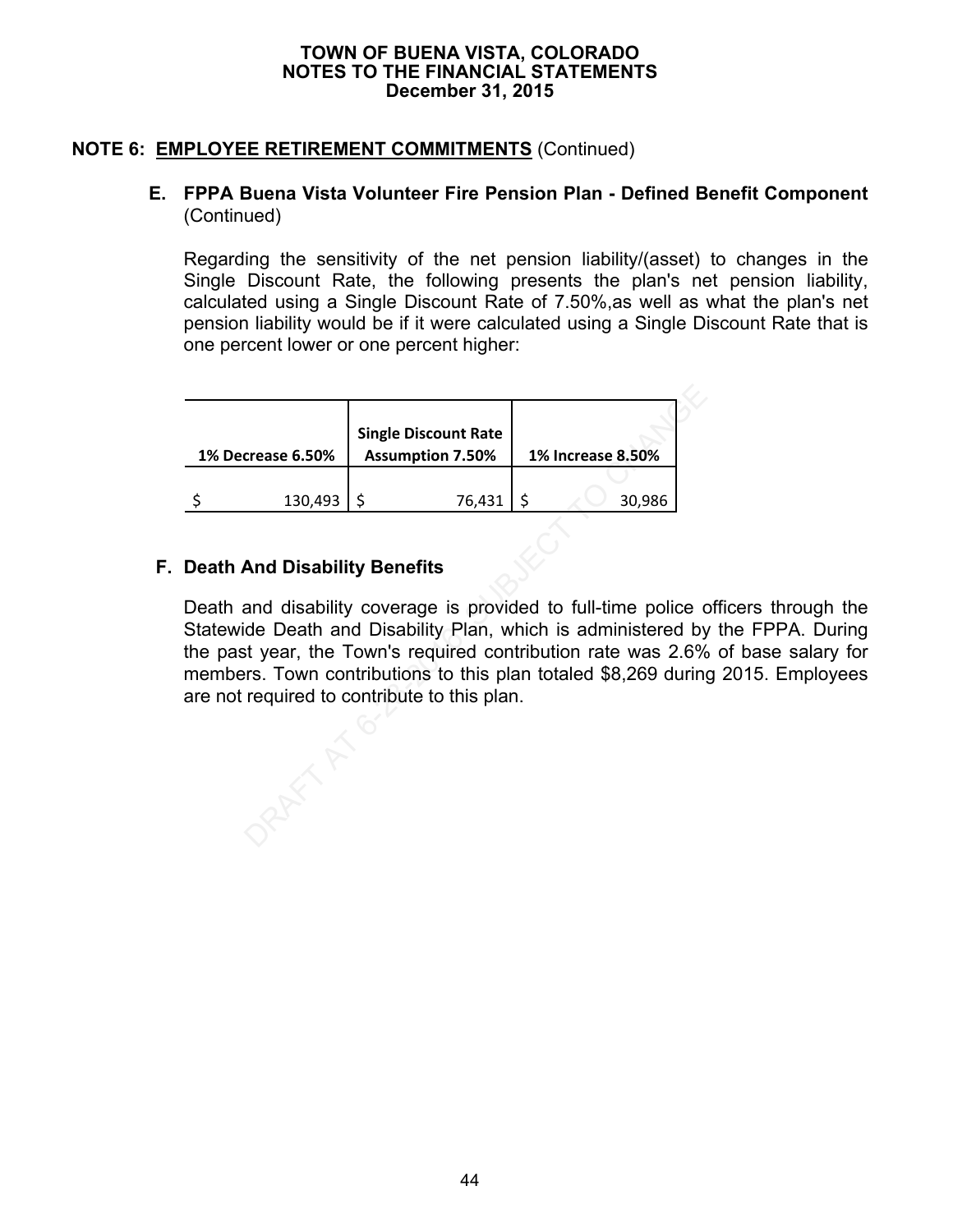### **NOTE 7: STEWARDSHIP, COMPLIANCE AND ACCOUNTABILITY**

### **TABOR Amendment**

In November 1992, Colorado voters amended Article X of the Colorado Constitution by adding Section 20; commonly known as the Taxpayer's Bill of Rights (TABOR). TABOR contains revenue, spending, tax and debt limitations that apply to the State of Colorado and local governments. TABOR requires, with certain exceptions, advance voter approval for any new tax, tax rate increase, mill levy above that for the prior year, extension of any expiring tax, or tax policy change directly causing a net tax revenue gain to any local government. Any revenues earned in excess of the fiscal year spending limit must be refunded in the next fiscal year, unless voters approve retention of such excess revenue.

Except for refinancing bonded debt at a lower interest rate or adding new employees to existing pension plans, TABOR requires advance voter approval for the creation of any multiple-fiscal year debt or other financial obligation unless adequate present cash reserves are pledged irrevocably and held for payments in all future fiscal years.

TABOR also requires local governments to establish an emergency reserve to be used to declare emergencies only. Emergencies, as defined by TABOR, exclude economic conditions, revenue shortfalls, or salary or fringe benefit increases. The reserve is calculated at 3% of fiscal year spending. Fiscal year spending excludes bonded debt service and enterprise spending. The Town has reserved \$93,100, which is the approximate required reserve at December 31, 2015. Proposition of such excess revenue.<br>
The refinancing bonded debt at a lower interest rate or add<br>
pension plans, TABOR requires advance voter approva<br>
ple-fiscal year debt or other financial obligation unless<br>
gives are pl

The Town's voters approved the following ballot issue on November 6, 2001:

Excluding ad valorem property taxes and rates, and without creating any new taxes, increasing any tax rate, or adding any new taxes of any kind, shall the Town of Buena Vista, Colorado, be permitted to collect, retain, and spend, for the fiscal year of 2001 and for each and every year thereafter, the full proceeds of the Town's taxes, grants and other revenues for expenditure on lawful municipal purposes, notwithstanding any State of Colorado restrictions on spending including the restrictions of Article X, Section 20 of the Constitution of the State of Colorado, and that these shall each constitute a voter approval revenue change?

The Town's management believes it is in compliance with the financial provisions of TABOR. However, TABOR is complex and subject to interpretation. Many of its provisions, including the interpretation of how to calculate fiscal year spending limits, will require judicial interpretation.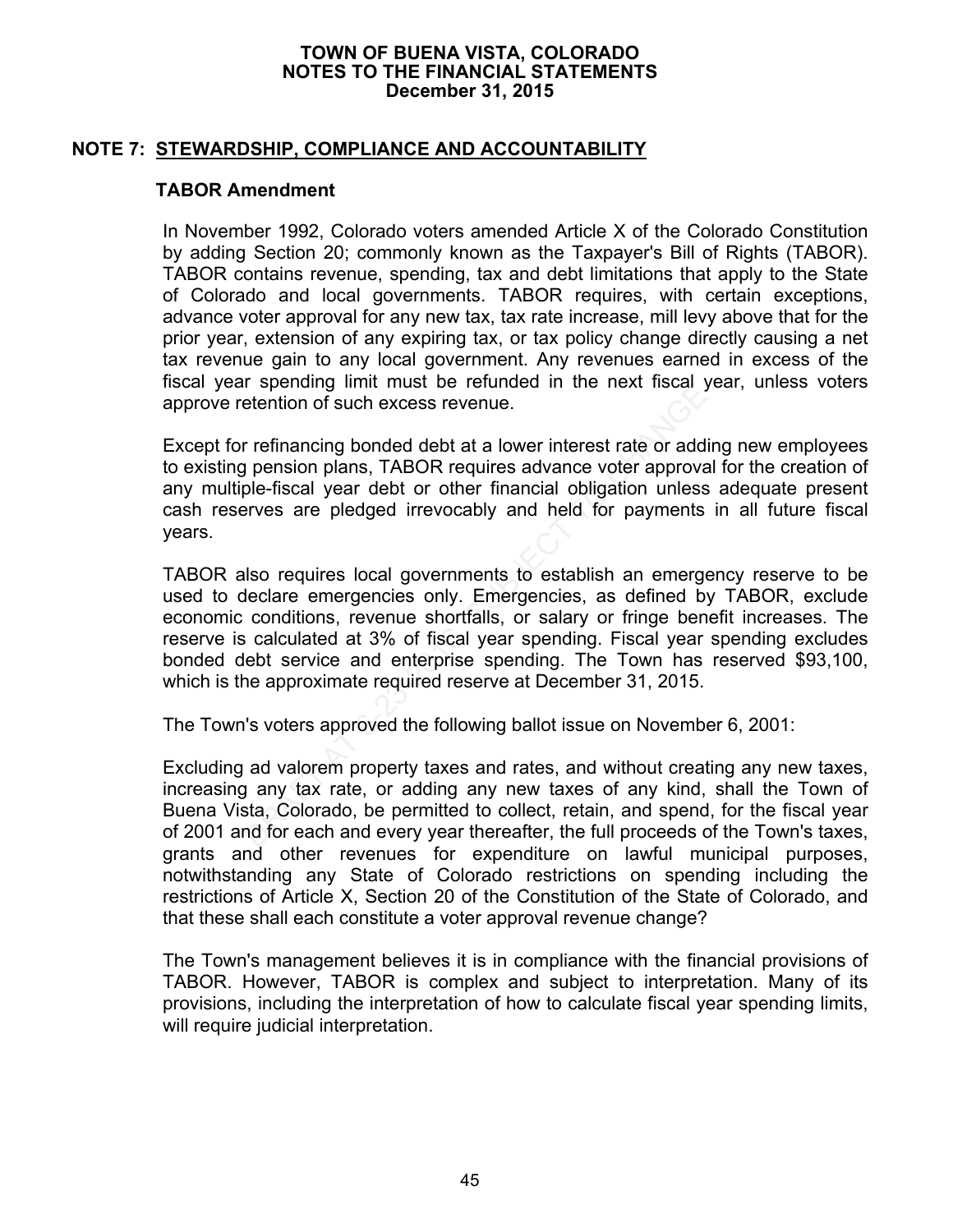### **NOTE 8: RISK MANAGEMENT**

The Town is exposed to various risks of loss related to workers compensation and general liability. The Town has acquired commercial coverage for these risks and any settled claims are not expected to exceed the commercial insurance coverage.

The Town is also exposed to the risks of loss related to torts; theft of, damage to, and destruction of assets; errors and omissions. To address such risks, the Town is a participant in the public entity risk pool administered by Colorado Intergovernmental Risk Sharing Agency (CIRSA).

CIRSA's operations are funded by contributions from member governments. Coverage is provided in the amount of \$500,000 per claim or occurrence for property damage, \$600,000 per claim or occurrence for liability, and \$150,000 per claim or occurrence for crime. CIRSA has also acquired additional excess coverage from outside sources. While the Town may be liable for any losses in excess of this coverage, the Town does not anticipate losses at December 31, 2015. No settlements of claims against the Town in the last three years have exceeded the Town's coverage.

Surpluses or deficits realized by CIRSA for any given year are subject to change for such reasons as interest earnings on invested amounts for those years and funds, reestimation of losses for those years and funds, and credits or distributions from surplus for those years and funds. All income and assets of CIRSA shall be at all times dedicated to the exclusive benefit of its members. The board of directors may credit member municipalities' future contributions in the event of a surplus. Although it has never occurred, CIRSA member municipalities are subject to a supplemental assessment in the event of a deficiency. behaviors are functed by Continuours form friend<br>is provided in the amount of \$500,000 per claim or occurs \$600,000 per claim or occurrence for liability, and \$15<br>e for crime. CIRSA has also acquired additional excources.

For 2015, the Town's deductible for property and liability claims per occurrence is \$1,000 for each. The auto liability deductible and the auto physical damage deductible are both \$1,000 per occurrence.

The Town carries no deductible for workers Compensation coverage. CIRSA's coverage for workers' compensation claims are the Colorado statutory limits of \$500,000 per occurrence and \$1,000,000 for employer liability.

The Town also carries accident medical insurance coverage for volunteers through CIRSA. This provides a medical coverage for a minor injury a volunteer receives when serving the Town in a volunteer capacity such as a community service worker, volunteer trail work, or volunteer coaching for recreation. Coverage is \$15,000 per occurrence with a \$25 deductible.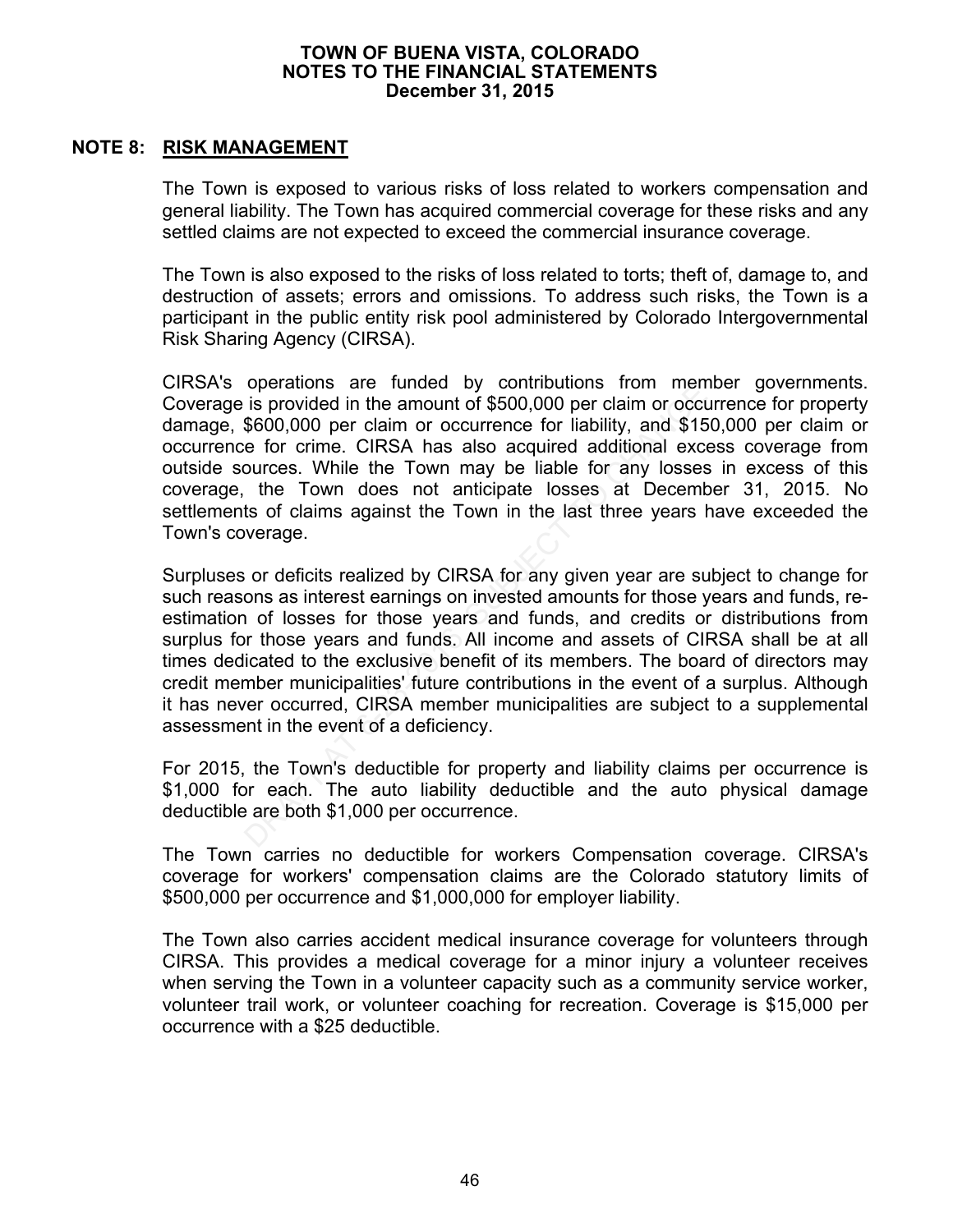### **NOTE 9: COMMITMENTS AND CONTINGENCIES**

### **A. Legal Claims**

The Town is a defendant in a number of lawsuits pertaining to matters which are incidental to performing routine governmental and other functions. Based on the current status of these legal proceedings, it is the opinion of management that they will not have a material effect on the Town's financial position.

### **B. Federal And State Grants And Financial Sources**

Amounts received or receivable from grantor agencies are subject to audit and adjustment by grantor agencies, principally the federal government. Such audits could lead to reimbursements to the grantor agencies. It is the opinion of management that such reimbursements, if any, will not have a material effect on the Town's financial position.

### **NOTE 10: SUBSEQUENT EVENTS**

 The Town has performed an evaluation of subsequent events from 2015 year-end through the date the financial statements were available to be issued. The evaluation did not result in any subsequent events that required disclosures and/or adjustments.

### **NOTE 11: PRIOR PERIOD RESTATEMENT**

 For the year ended December 31, 2015, the Town adopted the provisions of GASB Statement No. 68, *Accounting and Financial Reporting for Pensions (*GASB no.68), and the related GASB No. 71, *Pension Transition for Contributions Made Subsequent to the Measurement Date, an amendment of GASB Statement No. 68*, which is effective for financial statements for periods beginning after June 15, 2014. GASB No. 68 revises and establishes new financial reporting requirements for most governments that provide their employees with pension benefits. GASB 68 requires employers participating in the FPPA programs to record the plans' net pension liability, as defined in GASB No. 68. Internet by grantor agencies are streament by grantor agencies are strench by grantor agencies, principally the federal govern<br>lead to reinbursements to the grantor agencies. It<br>general flat such reimbursements, if any, wi

For the Town, the effect of implementing this standard was to change how it accounts and reports the net pension liability. Implementation of the standard resulted in a restatement of the prior period Net Position as follows:

| Net Position, December 31, 2014 as previously stated | 16.479.294 |
|------------------------------------------------------|------------|
| Net Pension Asset (Liability)                        | 18.963     |
| Deferred Outflow of Resources due to Pensions        | 51.122     |
| Net Position, December 31, 2014 as restated          | 16.549.379 |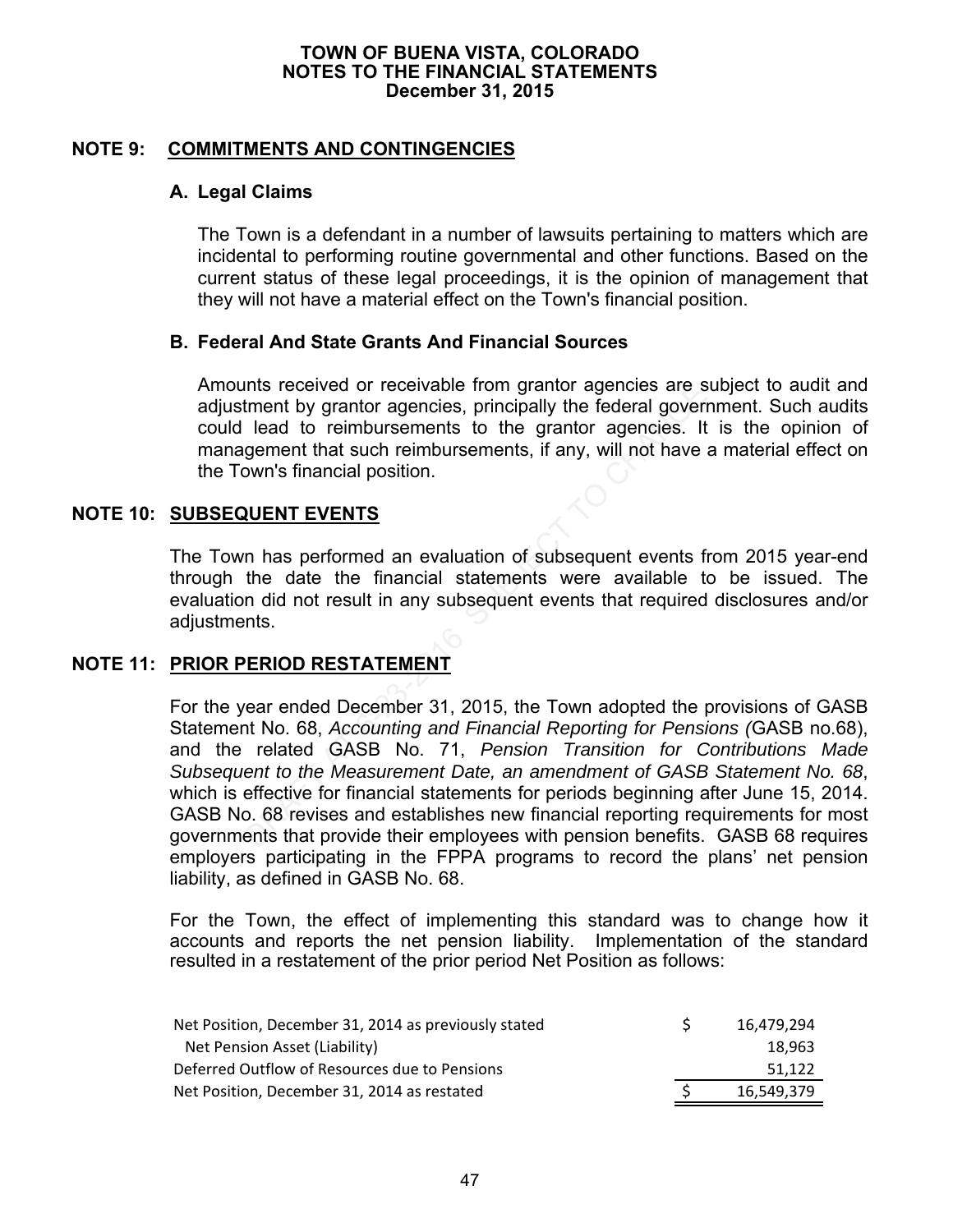**REQUIRED SUPPLEMENTARY INFORMATION**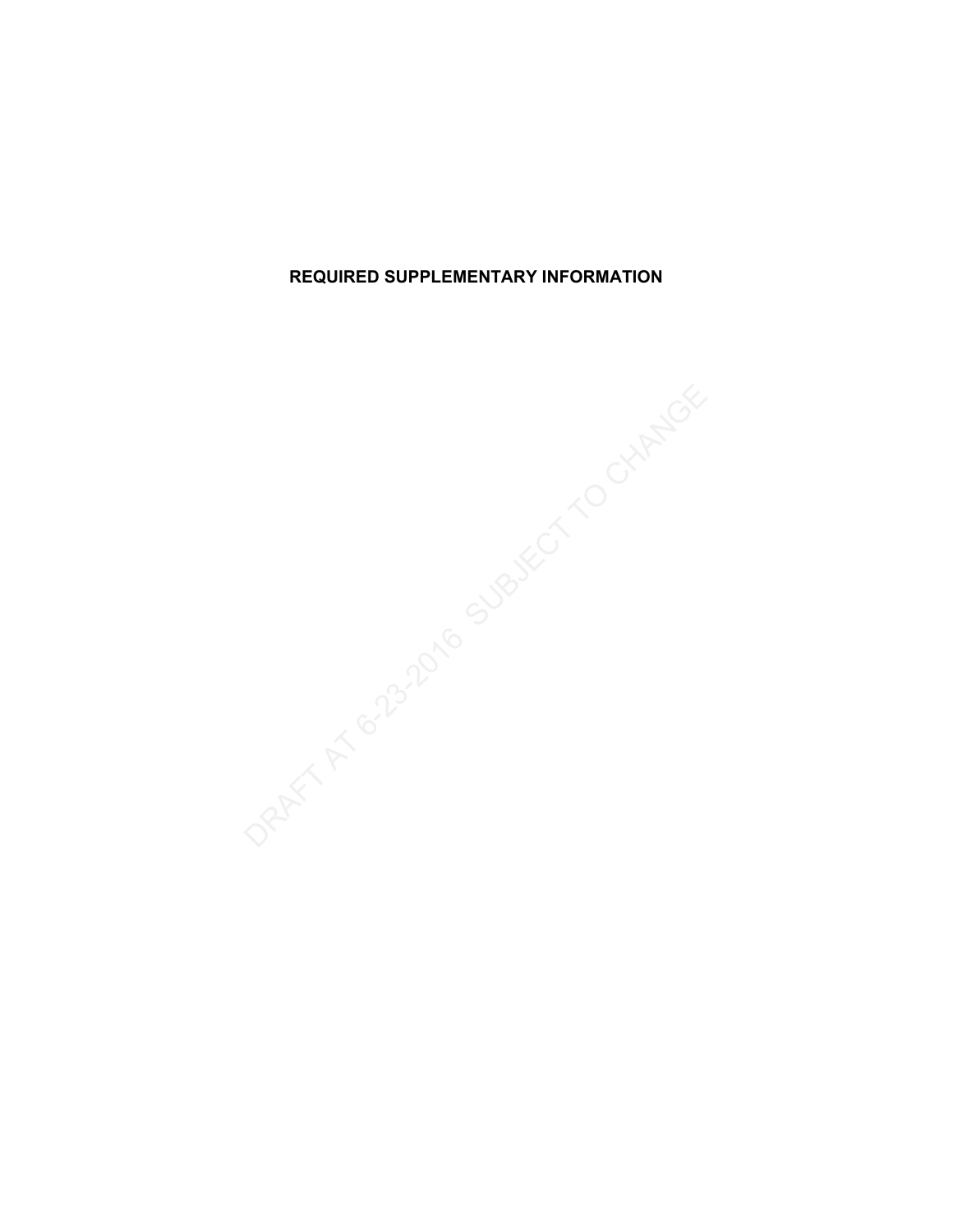### **With Comparative Totals for the Year Ended December 31, 2014 BUDGETARY COMPARISON SCHEDULE FOR THE GENERAL FUND For the Year Ended December 31, 2015**

|                                   |                 | 2015          |                 |               |
|-----------------------------------|-----------------|---------------|-----------------|---------------|
|                                   | <b>ORIGINAL</b> |               | <b>VARIANCE</b> |               |
|                                   | & FINAL         |               | <b>POSITIVE</b> | 2014          |
|                                   | <b>BUDGET</b>   | <b>ACTUAL</b> | (NEGATIVE)      | <b>ACTUAL</b> |
| <b>REVENUES</b>                   |                 |               |                 |               |
| Taxes:                            |                 |               |                 |               |
| General property                  | \$<br>331,200   | \$<br>347,377 | \$<br>16,177    | \$<br>347,324 |
| Specific ownership                | 42,700          | 38,737        | (3,963)         | 40,639        |
| Franchise fees                    | 67,300          | 61,355        | (5,945)         | 74,888        |
| General sales                     | 2,096,400       | 2,462,016     | 365,616         | 2,119,734     |
| Mineral severance                 | 22,800          | 57,667        | 34,867          | 27,354        |
| Cigarette                         | 9,600           | 8,425         | (1, 175)        | 8,465         |
| <b>Total Taxes</b>                | 2,570,000       | 2,975,577     | 405,577         | 2,618,404     |
|                                   |                 |               |                 |               |
| <b>Charges for Services:</b>      |                 |               |                 |               |
| <b>Business licenses</b>          | 17,900          | 20,991        | 3,091           | 18,492        |
| Building and development fees     | 96,060          | 45,660        | (50, 400)       | 22,789        |
| Other permits and fees            | 23,300          | 19,094        | (4,206)         | 22,716        |
| Recreation fees and permits       | 32,200          | 41,196        | 8,996           | 36,805        |
| <b>Fines</b>                      | 48,477          | 53,706        | 5,229           | 47,064        |
| Cemetery fees                     | 5,400           | 5,980         | 580             | 7,200         |
| Lease income                      | 7,879           | 6,770         | (1, 109)        | 7,889         |
| <b>Total Charges for Services</b> | 231,216         | 193,397       | (37, 819)       | 162,955       |
|                                   |                 |               |                 |               |
| Intergovernmental:                |                 |               |                 |               |
| Highway users tax                 | 116,389         | 120,341       | 3,952           | 118,034       |
| County road and bridge tax        | 3,900           | 3,847         | (53)            | 4,581         |
| Grants                            | 10,800          | 41,397        | 30,597          | 14,073        |
| Motor vehicle registration        | 14,700          | 7,054         | (7,646)         | 13,363        |
| Total Intergovernmental           | 145,789         | 172,639       | 26,850          | 150,051       |
|                                   |                 |               |                 |               |
| <b>Other Revenues</b>             |                 |               |                 |               |
| Contributions                     | 4,130           | 17,688        | 13,558          | 180           |
| Earnings on investments           | 3,305           | 2,861         | (444)           | 2,955         |
| Other revenue                     | 6,382           | 65,634        | 59,252          | 6,244         |
| <b>Total Other Revenues</b>       | 13,817          | 86,183        | 72,366          | 9,379         |
|                                   |                 |               |                 |               |
| <b>TOTAL REVENUES</b>             | 2,960,822       | 3,427,796     | 466,974         | 2,940,789     |

### (Continued)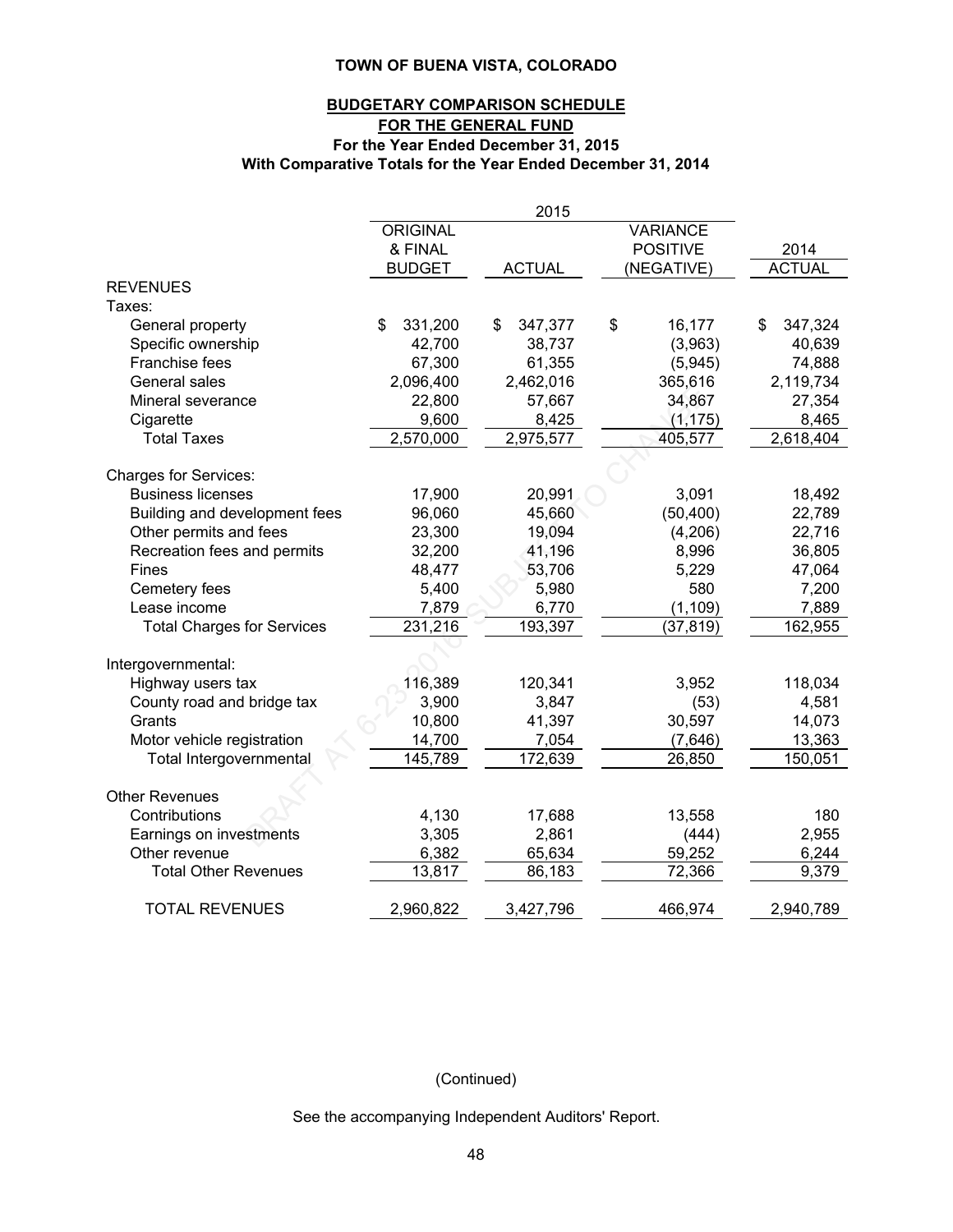#### **BUDGETARY COMPARISON SCHEDULE FOR THE GENERAL FUND For the Year Ended December 31, 2015 With Comparative Totals for the Year Ended December 31, 2014**

|                                        |               | 2015          |                 |               |
|----------------------------------------|---------------|---------------|-----------------|---------------|
|                                        | ORIGINAL      |               | <b>VARIANCE</b> |               |
|                                        | & FINAL       |               | <b>POSITIVE</b> | 2014          |
|                                        | <b>BUDGET</b> | <b>ACTUAL</b> | (NEGATIVE)      | <b>ACTUAL</b> |
| <b>EXPENDITURES</b>                    |               |               |                 |               |
| <b>General Government:</b>             |               |               |                 |               |
| Mayor and Board of Trustees            | 42,544        | 39,872        | 2,672           | 26,268        |
| <b>Town Clerk</b>                      | 87,708        | 77,624        | 10,084          | 78,565        |
| <b>Municipal Court</b>                 | 68,726        | 78,110        | (9, 384)        | 70,357        |
| <b>Town Administrator</b>              | 385,365       | 436,516       | (51, 151)       | 388,367       |
| <b>Financial Administration</b>        | 187,241       | 180,273       | 6,968           | 162,705       |
| <b>Town Hall Operations</b>            | 17,102        | 23,123        | (6,021)         | 16,401        |
| <b>Public Support</b>                  | 117,472       | 112,519       | 4,953           | 36,629        |
| Elections                              | 1,779         |               | 1,779           | 2,329         |
| <b>Total General Government</b>        | 907,937       | 948,037       | (40, 100)       | 781,621       |
|                                        |               |               |                 |               |
| Public Safety:                         |               |               |                 |               |
| Police                                 | 816,695       | 814,169       | 2,526           | 857,602       |
| Fire                                   | 147,631       | 180,729       | (33,098)        | 91,073        |
| <b>Public Safety Complex</b>           | 32,399        | 16,066        | 16,333          | 17,327        |
| <b>Total Public Safety</b>             | 996,725       | 1,010,964     | (14, 239)       | 966,002       |
|                                        |               |               |                 |               |
| <b>Community Services</b>              |               |               |                 |               |
| Development                            | 439,080       | 354,271       | 84,809          | 184,122       |
| <b>Community Center</b>                | 33,509        | 23,322        | 10,187          | 20,485        |
| <b>Public Television</b>               | 12,757        | 5,131         | 7,626           | 13,447        |
| <b>Total Community Services</b>        | 485,346       | 382,724       | 102,622         | 218,054       |
| Public Works:                          |               |               |                 |               |
| Streets and Properties -               |               |               |                 |               |
| Maintenance and Improvements           | 339,138       | 385,102       | (45, 964)       | 341,268       |
|                                        |               |               |                 |               |
| <b>Culture and Recreation:</b>         |               |               |                 |               |
| Parks                                  | 224,330       | 167,799       | 56,531          | 162,810       |
| Cemetery<br><b>Recreation Programs</b> | 13,022        | 2,741         | 10,281          | 3,080         |
|                                        | 165,751       | 161,240       | 4,511           | 147,361       |
| <b>Total Culture and Recreation</b>    | 403,103       | 331,780       | 71,323          | 313,251       |
| <b>TOTAL EXPENDITURES</b>              | 3,132,249     | 3,058,607     | 73,642          | 2,620,196     |
| Other Financing Sources (Uses)         |               |               |                 |               |
|                                        |               |               |                 |               |
| Transfers In (Out)                     | (570,000)     | (570,000)     |                 | (360,000)     |
| <b>Total Other Financing Sources</b>   | (570,000)     | (570,000)     |                 | (360,000)     |
| Net Change in Fund Balance             | (741, 427)    | (200, 811)    | 393,332         | (39, 407)     |
| Fund Balances - Beginning of Year      | 1,996,462     | 1,996,462     |                 | 2,035,869     |
| Fund Balances - End of Year            | \$1,255,035   | \$1,795,651   | 393,332<br>\$   | \$1,996,462   |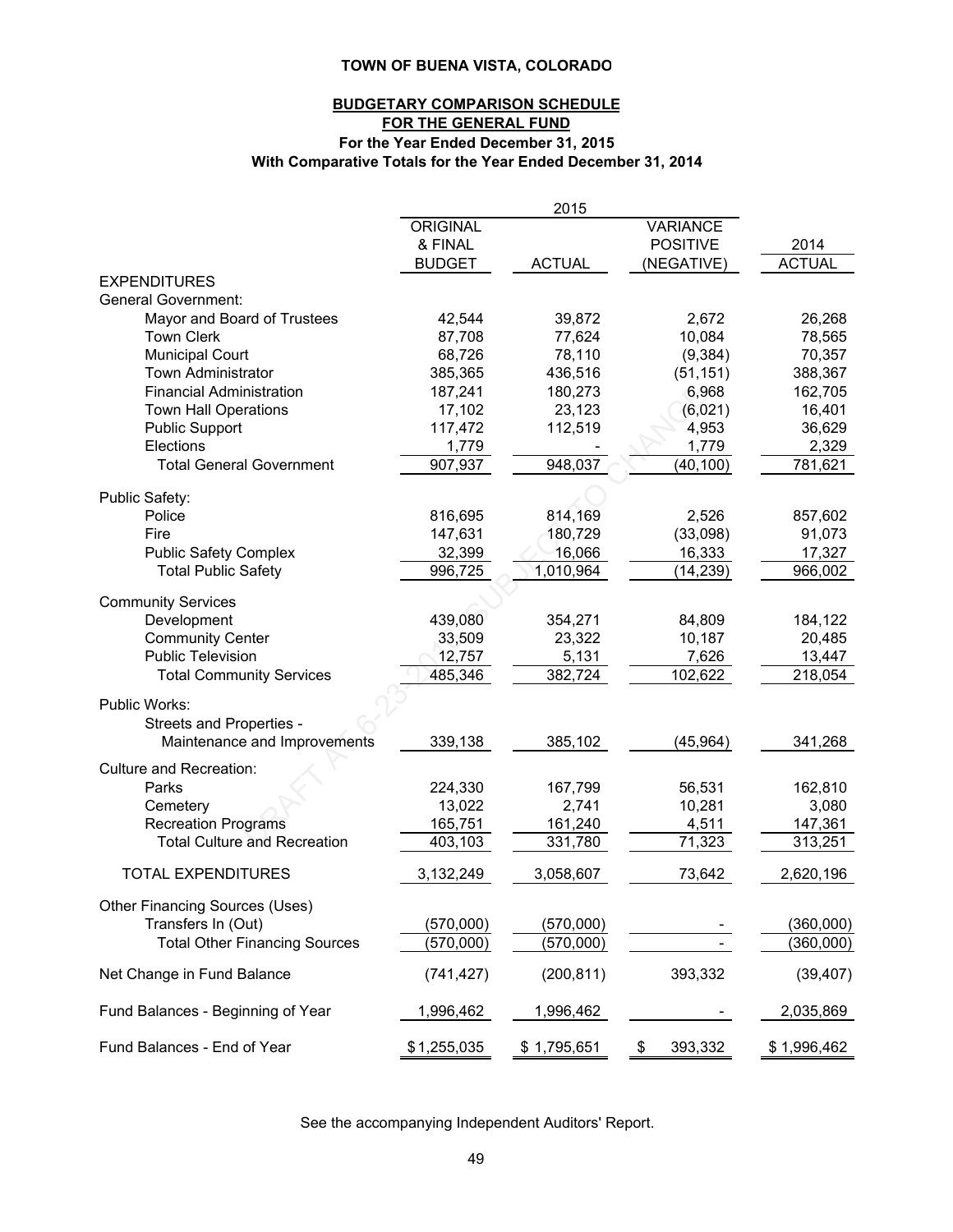#### **For the Year Ended December 31, 2015 With Comparative Totals for the Year Ended December 31, 2014 BUDGETARY COMPARISON SCHEDULE FOR THE CONSERVATION TRUST FUND**

|                                    |      |               |    | 2015          |    |                 |               |
|------------------------------------|------|---------------|----|---------------|----|-----------------|---------------|
|                                    |      | ORIGINAL      |    |               |    | <b>VARIANCE</b> |               |
|                                    |      | & FINAL       |    |               |    | <b>POSITIVE</b> | 2014          |
|                                    |      | <b>BUDGET</b> |    | <b>ACTUAL</b> |    | (NEGATIVE)      | <b>ACTUAL</b> |
| <b>REVENUES</b>                    |      |               |    |               |    |                 |               |
| Lottery proceeds                   | \$   | 32,330        | \$ | 40,902        | \$ | 8,572           | \$<br>25,598  |
| Interest income                    |      | 93            |    | 216           |    | 123             | 111           |
| Other revenue                      |      |               |    | 6,600         |    | 6,600           |               |
| <b>TOTAL REVENUES</b>              |      | 32,423        |    | 47,718        |    | 15,295          | 25,709        |
| <b>EXPENDITURES</b>                |      |               |    |               |    |                 |               |
| Park maintenance                   |      | 14,980        |    | 16,614        |    | (1,634)         | 19,366        |
|                                    |      |               |    |               |    |                 |               |
| Excess (Deficiency) of             |      |               |    |               |    |                 |               |
| Revenues Over (Under) Expenditures |      | 17,443        |    | 31,104        |    | 48,547          | 6,343         |
|                                    |      |               |    |               |    |                 |               |
| Other Financing Sources (Uses)     |      |               |    |               |    |                 |               |
| Transfers in (out)                 |      |               |    |               |    |                 | (15,000)      |
|                                    |      |               |    |               |    |                 |               |
| Net Change in Fund Balance         |      | 17,443        |    | 31,104        |    | 48,547          | (8,657)       |
| FUND BALANCE - Beginning of Year   |      | 42,511        |    | 42,511        |    |                 | 51,168        |
|                                    |      |               |    |               |    |                 |               |
| FUND BALANCE - End of Year         | - \$ | 59,954        | \$ | 73,615        | \$ | 48,547          | \$<br>42,511  |
|                                    |      |               |    |               |    |                 |               |
|                                    |      |               |    |               |    |                 |               |
|                                    |      |               |    |               |    |                 |               |
|                                    |      |               |    |               |    |                 |               |
|                                    |      |               |    |               |    |                 |               |
|                                    |      |               |    |               |    |                 |               |
|                                    |      |               |    |               |    |                 |               |
|                                    |      |               |    |               |    |                 |               |
|                                    |      |               |    |               |    |                 |               |
|                                    |      |               |    |               |    |                 |               |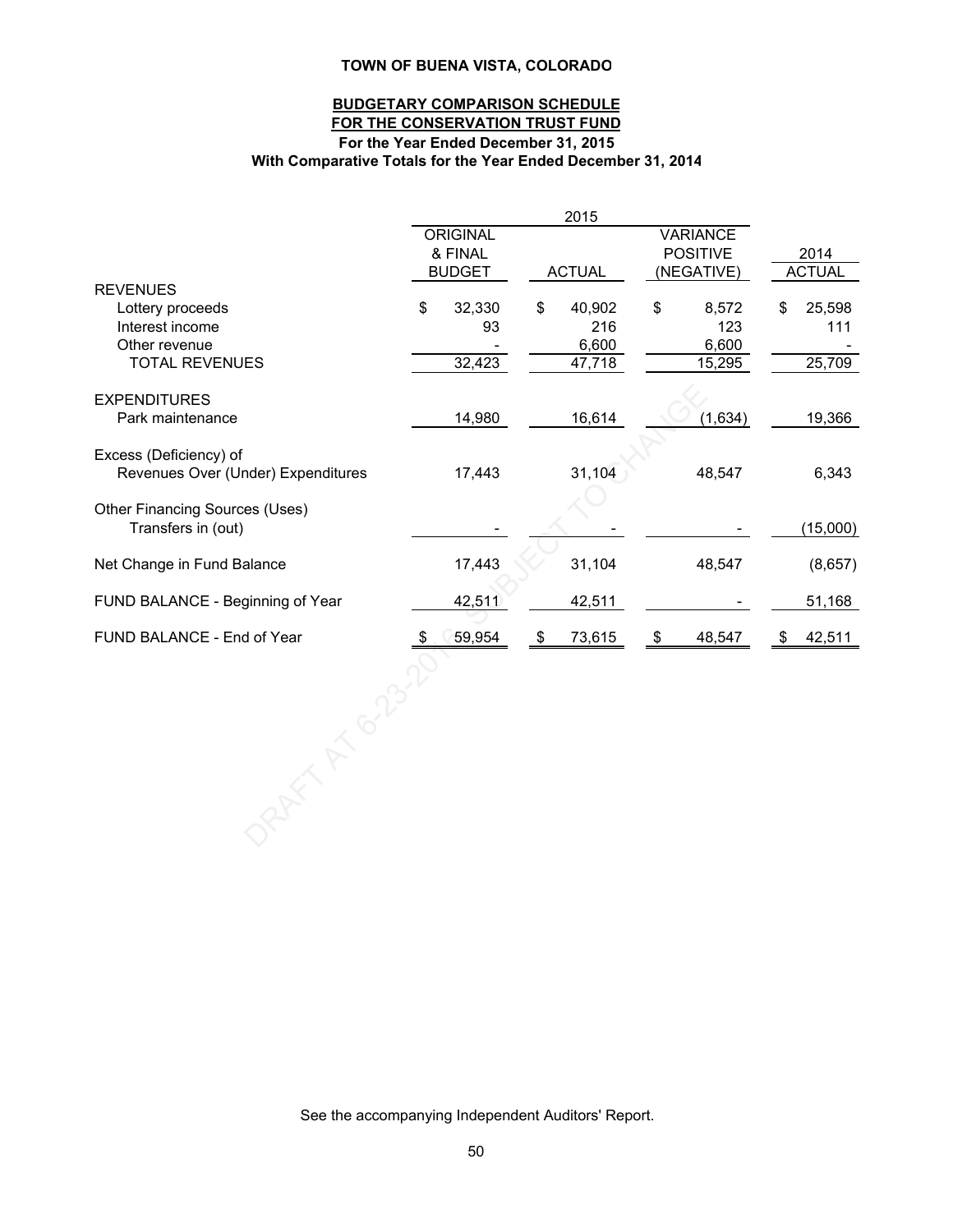#### **LAST TEN FISCAL YEARS\* SCHEDULE OF THE TOWN'S PROPORTIONATE SHARE OF NET PENSION LIABILITY/(ASSET) FIRE AND POLICE PENSION ASSOCIATION OF COLORADO - STATEWIDE DEFINED BENEFIT PLAN**

| Measurement period ending December 31,                                                                                                                                                | 2014      | 2013      |
|---------------------------------------------------------------------------------------------------------------------------------------------------------------------------------------|-----------|-----------|
|                                                                                                                                                                                       |           |           |
| Town's portion of the net pension asset                                                                                                                                               | 0.046123% | 0.042529% |
| Town's proportionate share of the net pension                                                                                                                                         |           |           |
| liability (asset)                                                                                                                                                                     | (52,053)  | (38,029)  |
| Town's covered-employee payroll                                                                                                                                                       | 207,419   | 188,097   |
| Town's proportionate share of the net pension liability                                                                                                                               |           |           |
| (asset) as a percentage of its covered-employee payroll                                                                                                                               | $-25%$    | -20%      |
| Plan fiduciary net position as a percentage of the total                                                                                                                              |           |           |
| pension asset                                                                                                                                                                         | 106.8%    | 105.8%    |
| *The amounts presented for each fiscal year were determined as of the calendar year-end that<br>occurred one year prior. Information is only available beginning in fiscal year 2014. |           |           |
|                                                                                                                                                                                       |           |           |
| Notes to the Schedule of the Town's Proportionate Share of the Net Pension Liability (Asset)<br>for the year ended December 31, 2015:                                                 |           |           |
| Note 1. Changes of assumptions.                                                                                                                                                       |           |           |
| No changes during the years presented above.                                                                                                                                          |           |           |
| Note 2. Changes of benefit terms.                                                                                                                                                     |           |           |
| No changes during the years presented above.                                                                                                                                          |           |           |
|                                                                                                                                                                                       |           |           |
|                                                                                                                                                                                       |           |           |

### **Notes to the Schedule of the Town's Proportionate Share of the Net Pension Liability (Asset) for the year ended December 31, 2015:**

### **Note 1. Changes of assumptions.**

#### **Note 2. Changes of benefit terms.**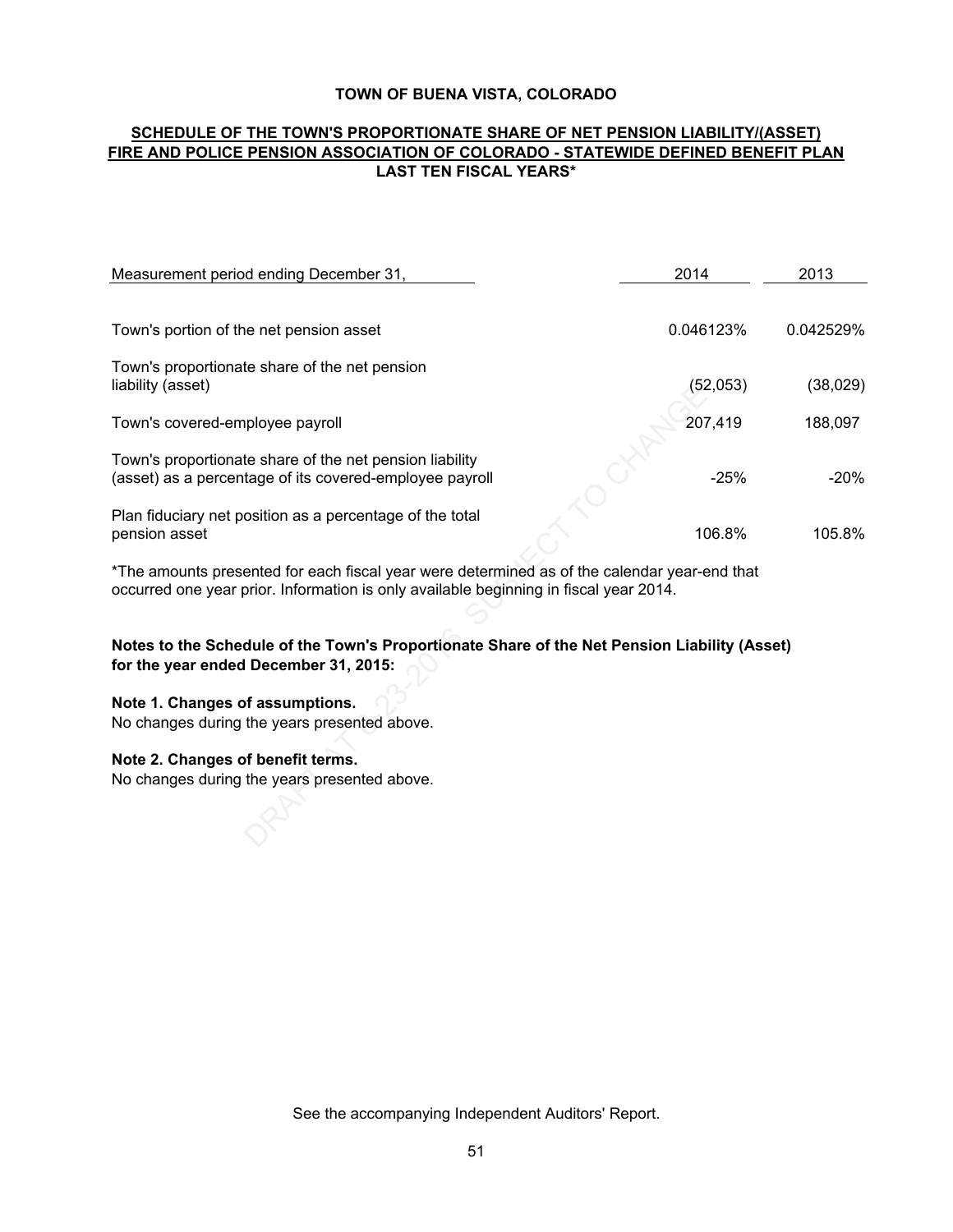#### **SCHEDULE OF TOWN CONTRIBUTIONS FIRE AND POLICE PENSION ASSOCIATION OF COLORADO - STATEWIDE DEFINED BENEFIT PLAN LAST TEN FISCAL YEARS\***

| 2013      |
|-----------|
|           |
| 14,778    |
| (14, 778) |
|           |
|           |
| 188,097   |
| 8.0%      |
|           |
|           |
|           |
|           |
|           |
|           |
|           |
|           |
|           |
|           |
|           |
|           |

#### **Notes to the Schedule of Town Contributions for the Year Ended December 31, 2015**

### **Note 2. Changes of benefit terms.**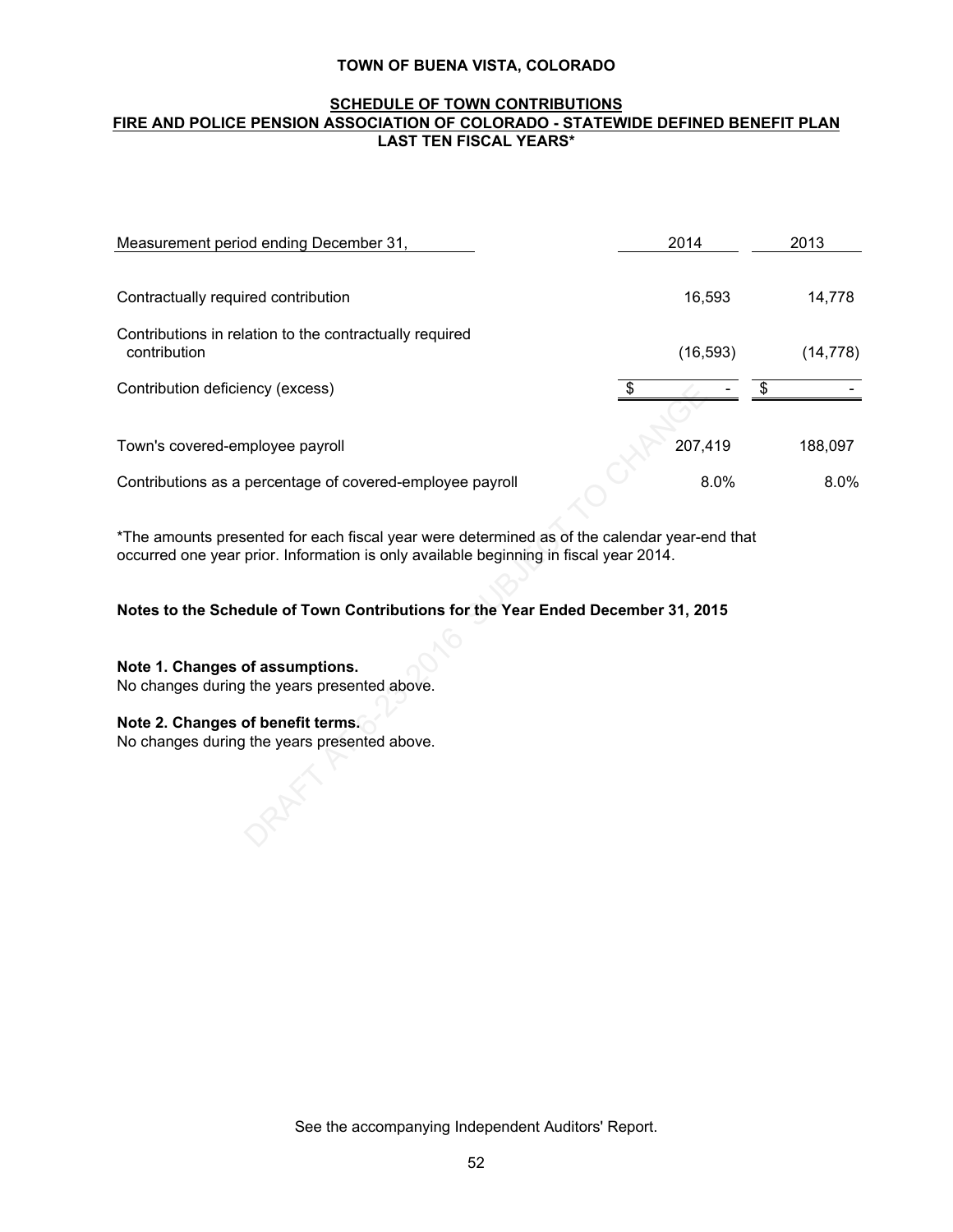#### **SCHEDULE OF THE TOWN'S PROPORTIONATE SHARE OF NET PENSION LIABILITY/(ASSET) FIRE AND POLICE PENSION ASSOCIATION OF COLORADO - STATEWIDE HYBRID PLAN LAST TEN FISCAL YEARS\***

| Measurement period ending December 31,                                                                                                                                                                                   | 2014       | 2013      |  |
|--------------------------------------------------------------------------------------------------------------------------------------------------------------------------------------------------------------------------|------------|-----------|--|
|                                                                                                                                                                                                                          |            |           |  |
| Town's portion of the net pension asset                                                                                                                                                                                  | 0.850630%  | 0.752145% |  |
| Town's proportionate share of the net pension<br>liability (asset)                                                                                                                                                       | (100, 882) | (76, 720) |  |
| Town's covered-employee payroll                                                                                                                                                                                          | 131,618    | 121,632   |  |
| Town's proportionate share of the net pension liability<br>(asset) as a percentage of its covered-employee payroll                                                                                                       | $-77%$     | $-63%$    |  |
| Plan fiduciary net position as a percentage of the total<br>pension asset                                                                                                                                                | 140.6%     | 139.0%    |  |
| *The amounts presented for each fiscal year were determined as of the calendar year-end that<br>occurred one year prior. Information is only available beginning in fiscal year 2014.                                    |            |           |  |
| Notes to the Schedule of the Town's Proportionate Share of the Net Pension Liability (Asset)<br>for the year ended December 31, 2015:<br>Note 1. Changes of assumptions.<br>No changes during the years presented above. |            |           |  |
| Note 2. Changes of benefit terms.<br>No changes during the years presented above.                                                                                                                                        |            |           |  |

#### **Note 2. Changes of benefit terms.**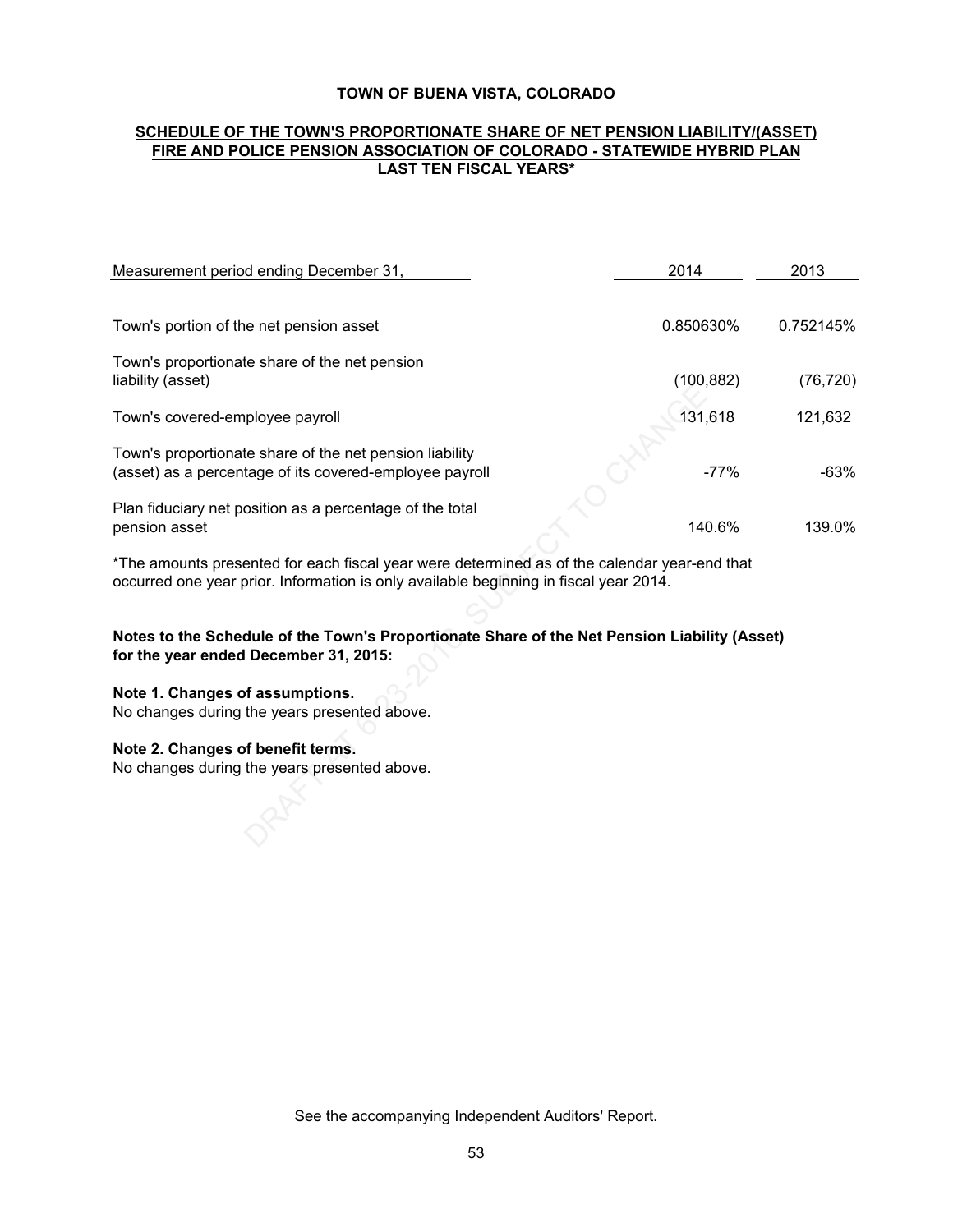#### **SCHEDULE OF TOWN CONTRIBUTIONS FIRE AND POLICE PENSION ASSOCIATION OF COLORADO - STATEWIDE DEFINED BENEFIT PLAN LAST TEN FISCAL YEARS\***

| Measurement period ending December 31,                                                                                                                                                | 2014      | 2013    |
|---------------------------------------------------------------------------------------------------------------------------------------------------------------------------------------|-----------|---------|
|                                                                                                                                                                                       |           |         |
| Contractually required contribution                                                                                                                                                   | 10,529    | 9,730   |
| Contributions in relation to the contractually required<br>contribution                                                                                                               | (10, 529) | (9,730) |
|                                                                                                                                                                                       |           |         |
| Contribution deficiency (excess)                                                                                                                                                      |           | \$      |
|                                                                                                                                                                                       |           |         |
| Town's covered-employee payroll                                                                                                                                                       | 131,618 # | 121,632 |
| Contributions as a percentage of covered-employee payroll                                                                                                                             | 8.0%      | 8.0%    |
|                                                                                                                                                                                       |           |         |
| *The amounts presented for each fiscal year were determined as of the calendar year-end that<br>occurred one year prior. Information is only available beginning in fiscal year 2014. |           |         |
|                                                                                                                                                                                       |           |         |
| Notes to the Schedule of Town Contributions for the Year Ended December 31, 2015                                                                                                      |           |         |
|                                                                                                                                                                                       |           |         |
|                                                                                                                                                                                       |           |         |
| Note 1. Changes of assumptions.                                                                                                                                                       |           |         |
| No changes during the years presented above.                                                                                                                                          |           |         |
| Note 2. Changes of benefit terms.                                                                                                                                                     |           |         |
|                                                                                                                                                                                       |           |         |
|                                                                                                                                                                                       |           |         |
|                                                                                                                                                                                       |           |         |
|                                                                                                                                                                                       |           |         |
| No changes during the years presented above.                                                                                                                                          |           |         |

#### **Note 2. Changes of benefit terms.**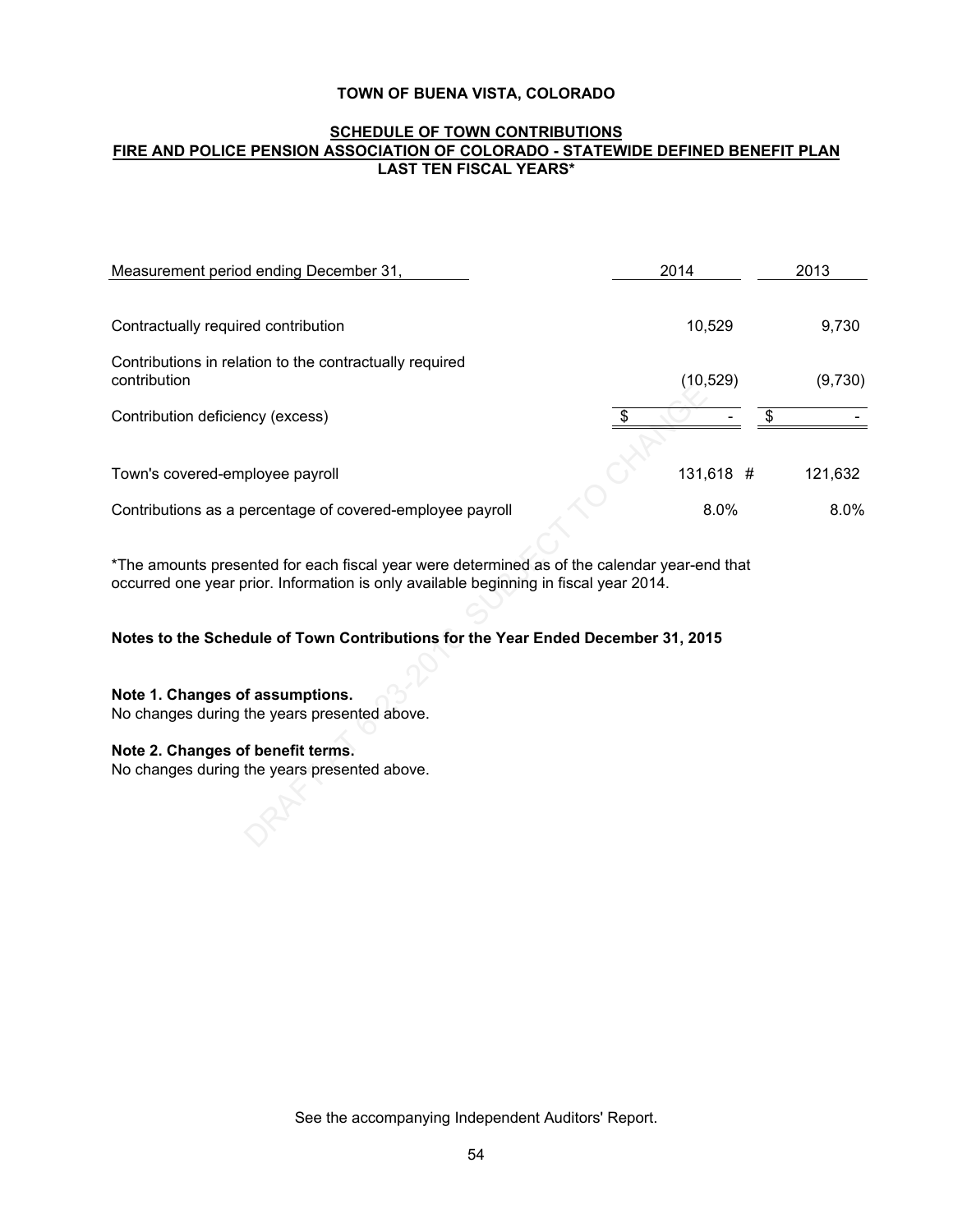#### **SCHEDULE OF CHANGES IN NET PENSION LIABILITY/(ASSET) AND RELATED RATIOS FIRE AND POLICE PENSION ASSOCIATION OF COLORADO - BUENA VISTA VOLUNTEER LAST TEN FISCAL YEARS\* FIRE DEPARTMENT PENSION FUND**

| Measurement period ending December 31,                            | 2014          |
|-------------------------------------------------------------------|---------------|
|                                                                   |               |
| <b>Total Pension Liability</b>                                    |               |
| Service Cost                                                      | \$<br>4,453   |
| Interest on the Total Pension Liability                           | 35,425        |
| <b>Benefit Changes</b>                                            |               |
| Difference between Expected and Actual Experience                 | 12,571        |
| <b>Assumption Changes</b>                                         |               |
| <b>Benefit Payments</b>                                           | (34, 589)     |
| Net Change in Total Pension Liability                             | 17,860        |
| <b>Total Pension Liabilty - Beginning</b>                         | 487,132       |
| <b>Total Pension Liabilty - Ending (a)</b>                        | \$<br>504,992 |
|                                                                   |               |
| <b>Plan Fiduciary Net Position</b>                                |               |
| <b>Employer Contributions</b>                                     | \$<br>24,000  |
| Pension Plan Net Investment Income                                | 27,215        |
| <b>Benefit Payments</b>                                           | (34, 589)     |
| Pension Plan Adminsitrative Expense                               | (1,011)       |
| State of Colorado supplemental discretionary payment              | 21,600        |
| Net Change in Plan Fiduciary Net Position                         | 37,215        |
| <b>Plan Fiduciary Net Position - Beginning</b>                    | 391,346       |
| Plan Fiduciary Net Position - Ending (b)                          | \$<br>428,561 |
|                                                                   |               |
| Net Pension Liability/(Asset) - Ending (a)-(b)                    | \$<br>76,431  |
|                                                                   |               |
| Plan Fiduciary Net Position as a Percentage                       |               |
| of Total Pension Liability                                        | 84.86%        |
| <b>Covered Employee Payroll</b>                                   | N/A           |
|                                                                   |               |
| Net Pension Liability as a Percentage of Covered Employee Payroll | N/A           |
|                                                                   |               |

\*The amounts presented for each fiscal year were determined as of the calendar year-end that occurred one year prior. Information is only available beginning in fiscal year 2014.

#### **Notes to the Schedule of Changes in Net Pension Liability (Asset) and Related Ratios for the year ended December 31, 2015:**

#### **Note 1. Changes of assumptions.**

No changes during the years presented above.

#### **Note 2. Changes of benefit terms.**

No changes during the years presented above.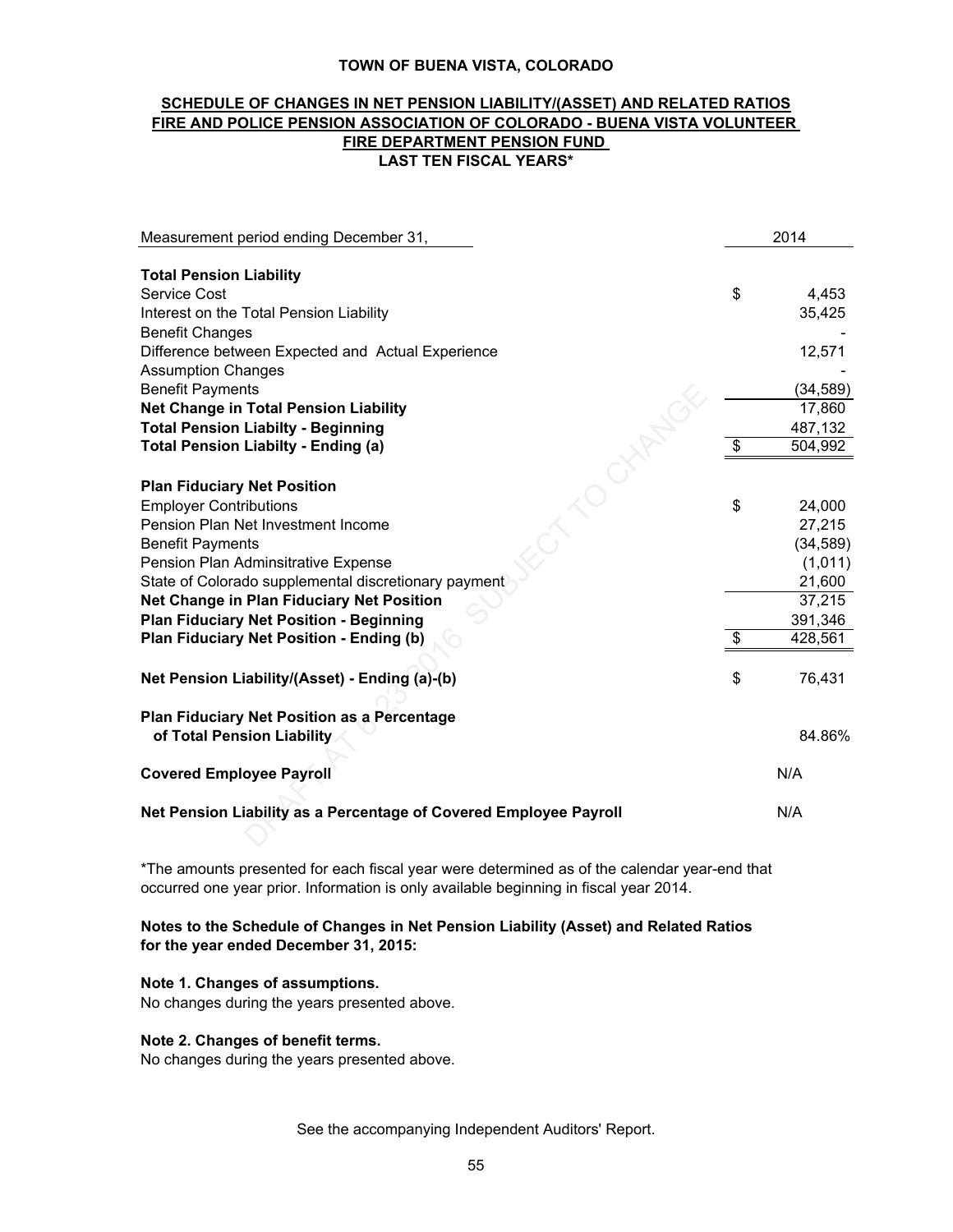#### **SCHEDULE OF CHANGES IN NET PENSION LIABILITY/(ASSET) AND RELATED RATIOS FIRE AND POLICE PENSION ASSOCIATION OF COLORADO - BUENA VISTA VOLUNTEER FIRE DEPARTMENT PENSION FUND LAST TEN FISCAL YEARS\***

| <b>FY Ending</b><br><b>December</b><br>31. |   | <b>Actuarially</b><br><b>Determined</b><br><b>Contribution</b> | Actual<br>Contribution** | <b>Contribution</b><br><b>Deficiency</b><br>(Excess) | Covered<br><b>Payroll</b> | <b>Actual</b><br><b>Contribution</b><br>as a % of<br>Covered<br><b>Payroll</b> |
|--------------------------------------------|---|----------------------------------------------------------------|--------------------------|------------------------------------------------------|---------------------------|--------------------------------------------------------------------------------|
| 2014                                       | S | 13.043                                                         | \$<br>45.600             | \$<br>(32, 557)                                      | N/A                       | N/A                                                                            |



#### **Valuation Date:**

#### **Methods and Assumptions Used to Determine Contribution Rates:**

| Notes to the Schedule of Contributions<br>for the year ended December 31, 2015: |                                                                                                                                                                                                                                                          |
|---------------------------------------------------------------------------------|----------------------------------------------------------------------------------------------------------------------------------------------------------------------------------------------------------------------------------------------------------|
|                                                                                 |                                                                                                                                                                                                                                                          |
| <b>Valuation Date:</b><br><b>Notes</b>                                          | Actuarially determined contnbution rates are calculated as of January 1 of odd<br>numbered years. The contribution rates have a one-year lag, so the actuarial<br>valuation as of January 1, 2013 determines the contribution amounts for 2014 and 2015. |
|                                                                                 | <b>Methods and Assumptions Used to Determine Contribution Rates:</b>                                                                                                                                                                                     |
| <b>Actuarial Cost Method</b>                                                    | Entry Age Normal                                                                                                                                                                                                                                         |
| <b>Amortization Method</b>                                                      | Level Dollar, Open***                                                                                                                                                                                                                                    |
| Remaining Amortization Period                                                   | 20 years***                                                                                                                                                                                                                                              |
| <b>Asset Valuation Method</b>                                                   | 5-Year smoothed market                                                                                                                                                                                                                                   |
| Inflation                                                                       | $3.00\%$                                                                                                                                                                                                                                                 |
| Salary Increases                                                                | N/A                                                                                                                                                                                                                                                      |
| Investment Rate of Return                                                       | 7.50%                                                                                                                                                                                                                                                    |
| <b>Retirement Age</b>                                                           | 50% per year of eligibility until 100% at age 65.                                                                                                                                                                                                        |
| Mortality                                                                       | Pre-retirement: RP-2000 Combined Mortality Table with Blue Collar<br>Adjustment, 40% multiplier for off-duty mortality.<br>Post-retirement: RP-2000 Combined Mortality Table, with Blue Collar Adjustment                                                |
|                                                                                 | Disabled: RP-2000 Disabled Mortality Table<br>All tables projected with Scale AA.                                                                                                                                                                        |

\*The amounts presented for each fiscal year were determined as of the calendar year-end that occurred one year prior. Information is only available beginning in fiscal year 2014.

\*\* Includes both employer and State of Colorado Supplemental Discretionary Payment.

\*\*\*Plans that are heavily weighted with retiree liabilities use an amortization period based on the expected remaining lifetime of the participants.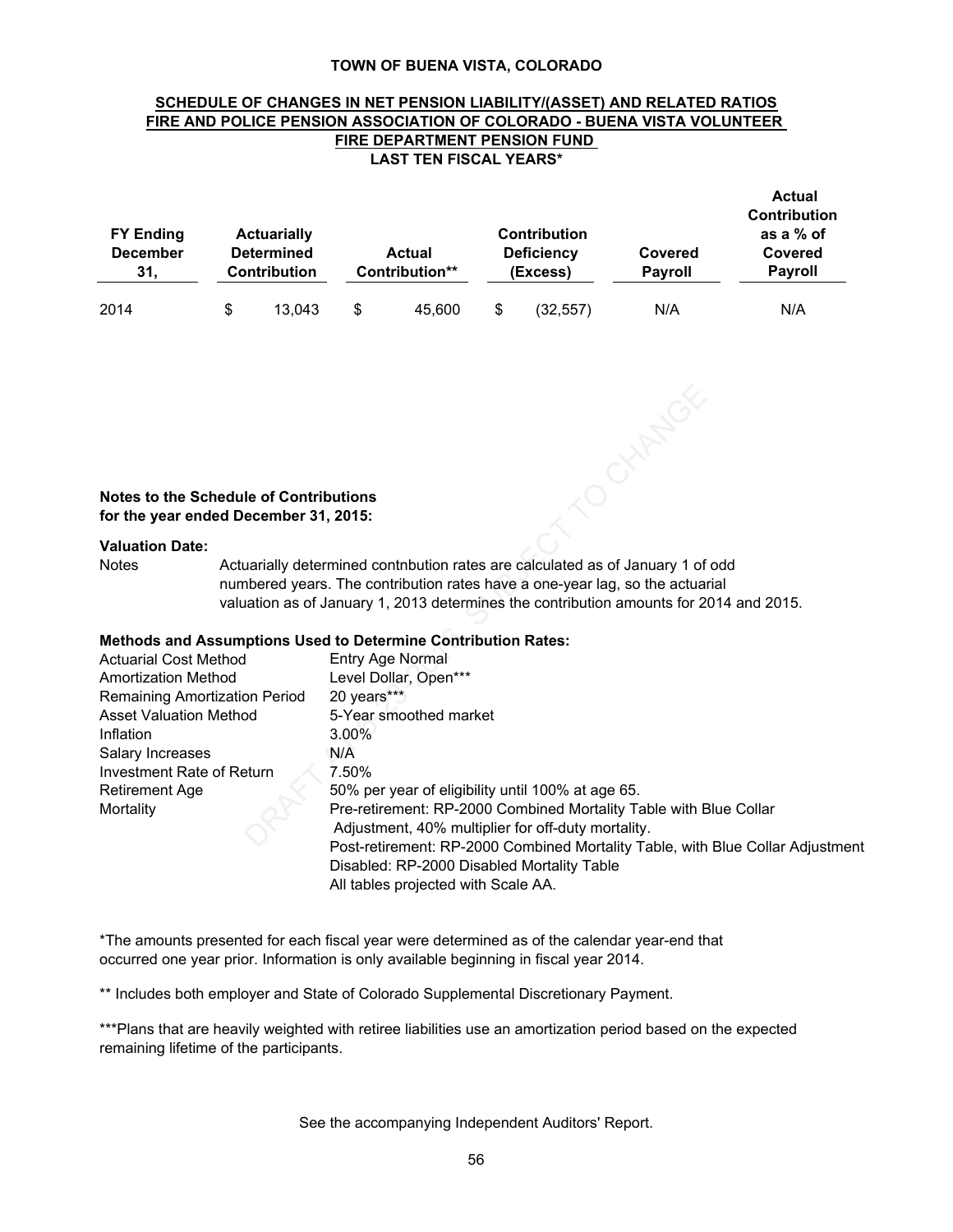**OTHER SUPPLEMENTARY INFORMATION**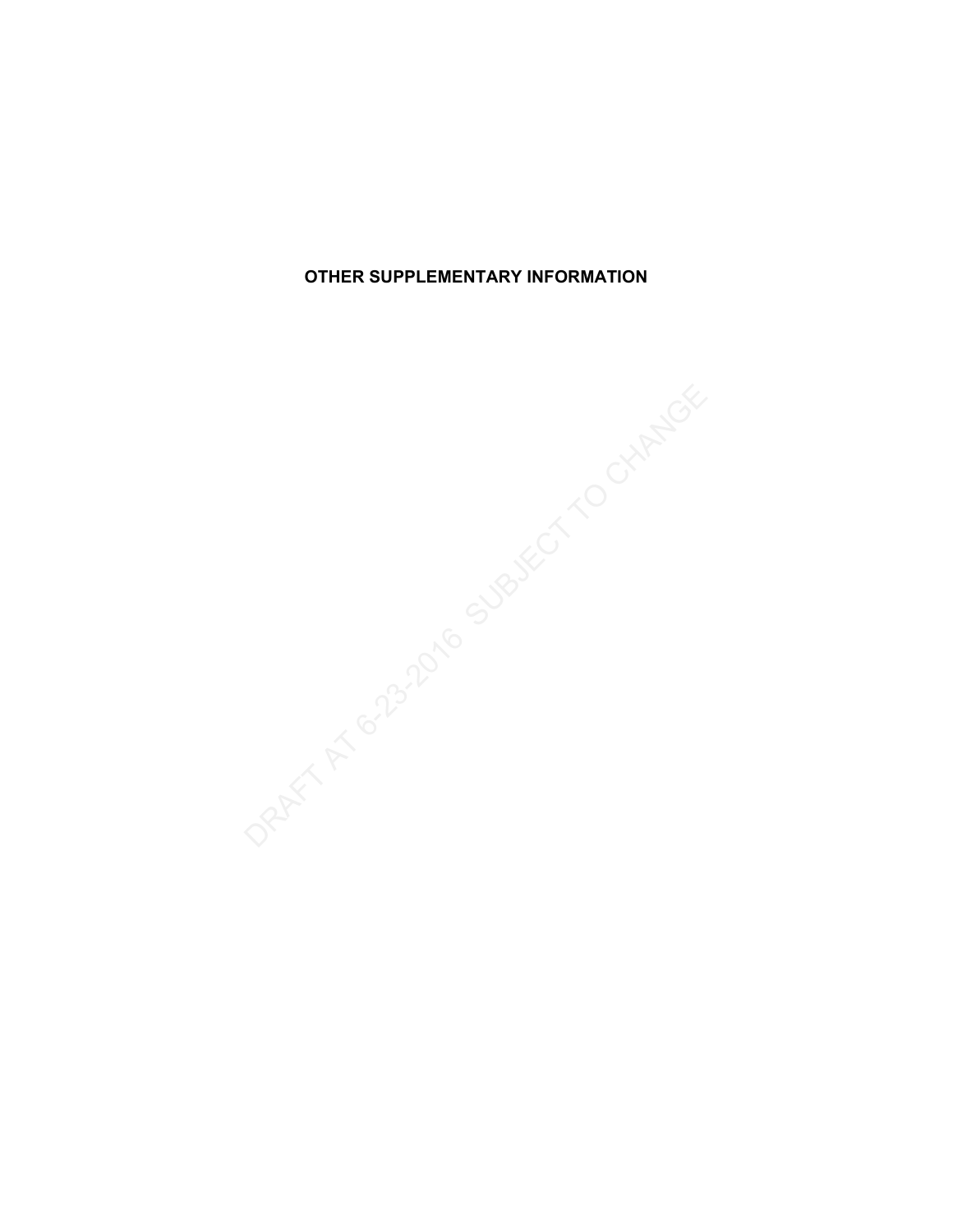#### **BUDGETARY COMPARISON SCHEDULE FOR THE CAPITAL IMPROVEMENTS FUND For the Year Ended December 31, 2015 With Comparative Totals for the Year Ended December 31, 2014**

|               | 2015                                                                                                                                                                                                                                            |                                                                                                                                                                                                                       |                                                                                                                                                                                                                                                         |
|---------------|-------------------------------------------------------------------------------------------------------------------------------------------------------------------------------------------------------------------------------------------------|-----------------------------------------------------------------------------------------------------------------------------------------------------------------------------------------------------------------------|---------------------------------------------------------------------------------------------------------------------------------------------------------------------------------------------------------------------------------------------------------|
|               |                                                                                                                                                                                                                                                 |                                                                                                                                                                                                                       |                                                                                                                                                                                                                                                         |
|               |                                                                                                                                                                                                                                                 |                                                                                                                                                                                                                       | 2014                                                                                                                                                                                                                                                    |
|               |                                                                                                                                                                                                                                                 |                                                                                                                                                                                                                       | <b>ACTUAL</b>                                                                                                                                                                                                                                           |
|               |                                                                                                                                                                                                                                                 |                                                                                                                                                                                                                       |                                                                                                                                                                                                                                                         |
|               |                                                                                                                                                                                                                                                 |                                                                                                                                                                                                                       | 327,122<br>S                                                                                                                                                                                                                                            |
|               |                                                                                                                                                                                                                                                 |                                                                                                                                                                                                                       | 15,000                                                                                                                                                                                                                                                  |
|               |                                                                                                                                                                                                                                                 |                                                                                                                                                                                                                       |                                                                                                                                                                                                                                                         |
|               |                                                                                                                                                                                                                                                 |                                                                                                                                                                                                                       | 17,000                                                                                                                                                                                                                                                  |
|               |                                                                                                                                                                                                                                                 |                                                                                                                                                                                                                       | 5,543                                                                                                                                                                                                                                                   |
|               |                                                                                                                                                                                                                                                 |                                                                                                                                                                                                                       | 364,665                                                                                                                                                                                                                                                 |
|               |                                                                                                                                                                                                                                                 |                                                                                                                                                                                                                       |                                                                                                                                                                                                                                                         |
|               |                                                                                                                                                                                                                                                 |                                                                                                                                                                                                                       |                                                                                                                                                                                                                                                         |
|               |                                                                                                                                                                                                                                                 |                                                                                                                                                                                                                       |                                                                                                                                                                                                                                                         |
|               |                                                                                                                                                                                                                                                 |                                                                                                                                                                                                                       | 10,530                                                                                                                                                                                                                                                  |
|               |                                                                                                                                                                                                                                                 |                                                                                                                                                                                                                       |                                                                                                                                                                                                                                                         |
|               |                                                                                                                                                                                                                                                 |                                                                                                                                                                                                                       |                                                                                                                                                                                                                                                         |
|               |                                                                                                                                                                                                                                                 |                                                                                                                                                                                                                       | 35,757                                                                                                                                                                                                                                                  |
|               |                                                                                                                                                                                                                                                 |                                                                                                                                                                                                                       | 36,022                                                                                                                                                                                                                                                  |
|               |                                                                                                                                                                                                                                                 |                                                                                                                                                                                                                       | 12,936                                                                                                                                                                                                                                                  |
| 74,100        | 70,714                                                                                                                                                                                                                                          | 3,386                                                                                                                                                                                                                 | 84,715                                                                                                                                                                                                                                                  |
|               |                                                                                                                                                                                                                                                 |                                                                                                                                                                                                                       |                                                                                                                                                                                                                                                         |
|               |                                                                                                                                                                                                                                                 |                                                                                                                                                                                                                       |                                                                                                                                                                                                                                                         |
| 156,000       | 78,385                                                                                                                                                                                                                                          | 77,615                                                                                                                                                                                                                | 127                                                                                                                                                                                                                                                     |
|               |                                                                                                                                                                                                                                                 |                                                                                                                                                                                                                       |                                                                                                                                                                                                                                                         |
|               |                                                                                                                                                                                                                                                 |                                                                                                                                                                                                                       |                                                                                                                                                                                                                                                         |
|               |                                                                                                                                                                                                                                                 |                                                                                                                                                                                                                       | 4,941                                                                                                                                                                                                                                                   |
|               |                                                                                                                                                                                                                                                 |                                                                                                                                                                                                                       | 8,790                                                                                                                                                                                                                                                   |
|               |                                                                                                                                                                                                                                                 |                                                                                                                                                                                                                       | 2,152,784                                                                                                                                                                                                                                               |
|               |                                                                                                                                                                                                                                                 |                                                                                                                                                                                                                       | 2,166,515                                                                                                                                                                                                                                               |
|               |                                                                                                                                                                                                                                                 |                                                                                                                                                                                                                       |                                                                                                                                                                                                                                                         |
|               |                                                                                                                                                                                                                                                 |                                                                                                                                                                                                                       |                                                                                                                                                                                                                                                         |
|               |                                                                                                                                                                                                                                                 |                                                                                                                                                                                                                       | 62,722                                                                                                                                                                                                                                                  |
|               |                                                                                                                                                                                                                                                 |                                                                                                                                                                                                                       |                                                                                                                                                                                                                                                         |
|               |                                                                                                                                                                                                                                                 |                                                                                                                                                                                                                       | 2,324,609                                                                                                                                                                                                                                               |
|               |                                                                                                                                                                                                                                                 |                                                                                                                                                                                                                       |                                                                                                                                                                                                                                                         |
|               |                                                                                                                                                                                                                                                 |                                                                                                                                                                                                                       |                                                                                                                                                                                                                                                         |
|               |                                                                                                                                                                                                                                                 |                                                                                                                                                                                                                       | (1,959,944)                                                                                                                                                                                                                                             |
|               |                                                                                                                                                                                                                                                 |                                                                                                                                                                                                                       |                                                                                                                                                                                                                                                         |
|               |                                                                                                                                                                                                                                                 |                                                                                                                                                                                                                       |                                                                                                                                                                                                                                                         |
|               |                                                                                                                                                                                                                                                 |                                                                                                                                                                                                                       | 265,000                                                                                                                                                                                                                                                 |
|               |                                                                                                                                                                                                                                                 |                                                                                                                                                                                                                       | (1,694,944)                                                                                                                                                                                                                                             |
|               |                                                                                                                                                                                                                                                 |                                                                                                                                                                                                                       |                                                                                                                                                                                                                                                         |
|               |                                                                                                                                                                                                                                                 |                                                                                                                                                                                                                       | 2,820,897                                                                                                                                                                                                                                               |
|               |                                                                                                                                                                                                                                                 |                                                                                                                                                                                                                       |                                                                                                                                                                                                                                                         |
| 594,353<br>\$ | 973,053<br>\$                                                                                                                                                                                                                                   | (1,468,466)<br>\$                                                                                                                                                                                                     | \$1,125,953                                                                                                                                                                                                                                             |
|               | <b>ORIGINAL</b><br>& FINAL<br><b>BUDGET</b><br>323,400<br>\$<br>20,500<br>611,720<br>1,570<br>957,190<br>45,100<br>29,000<br>155,000<br>40,000<br>526,390<br>721,390<br>772,300<br>1,723,790<br>(766, 600)<br>235,000<br>(531,600)<br>1,125,953 | <b>ACTUAL</b><br>\$<br>378,340<br>9,551<br>23,105<br>1,311<br>412,307<br>16,960<br>44,892<br>25,822<br>12,173<br>12,659<br>373,700<br>398,532<br>220,616<br>785,207<br>(372,900)<br>220,000<br>(152,900)<br>1,125,953 | <b>VARIANCE</b><br><b>POSITIVE</b><br>(NEGATIVE)<br>\$<br>54,940<br>(10, 949)<br>(588, 615)<br>(259)<br>(544, 883)<br>(16,960)<br>208<br>3,178<br>142,827<br>27,341<br>152,690<br>322,858<br>551,684<br>938,583<br>(1,483,466)<br>15,000<br>(1,468,466) |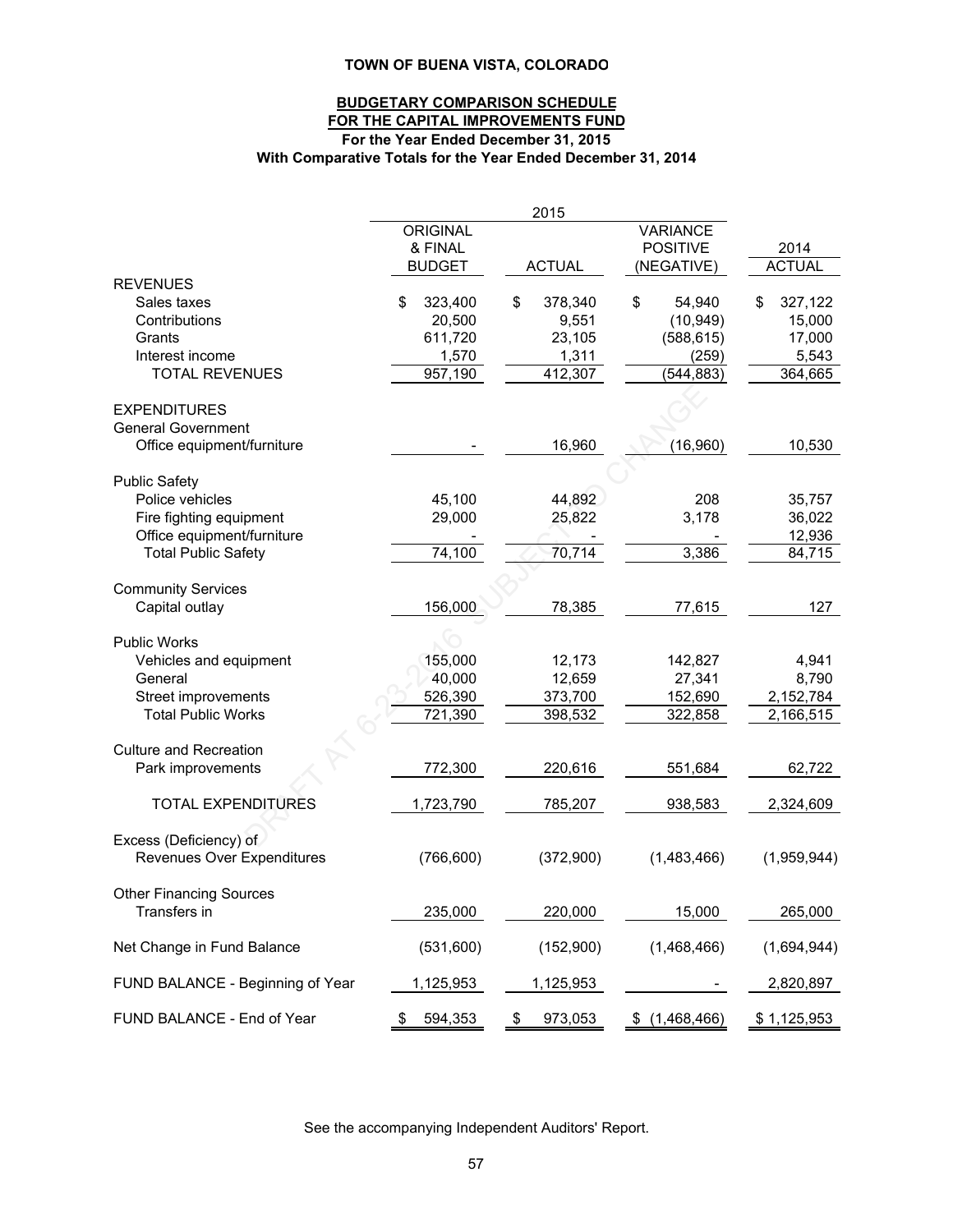### **WATER FUND STATEMENT OF REVENUES, EXPENDITURES AND CHANGES IN FUND NET POSITION - BUDGET AND ACTUAL For the Year Ended December 31, 2015 With Comparative Totals for the Year Ended December 31, 2014**

|                                      |                 | 2015          |                 |               |  |
|--------------------------------------|-----------------|---------------|-----------------|---------------|--|
|                                      | <b>ORIGINAL</b> |               | <b>VARIANCE</b> |               |  |
|                                      | & FINAL         |               | <b>POSITIVE</b> | 2014          |  |
|                                      | <b>BUDGET</b>   | <b>ACTUAL</b> | (NEGATIVE)      | <b>ACTUAL</b> |  |
|                                      |                 |               |                 |               |  |
| <b>REVENUES</b>                      |                 |               |                 |               |  |
| Water sales                          | 797,560<br>\$   | \$<br>803,469 | \$<br>5,909     | \$<br>766,255 |  |
| Water meter sales                    | 10,000          | 5,041         | (4,959)         | 10,646        |  |
| Finance charges                      | 11,540          | 8,820         | (2,720)         | 10,715        |  |
| Investment income                    | 2,100           | 1,451         | (649)           | 1,903         |  |
| System development fees              | 884,400         | 149,013       | (735, 387)      | 132,881       |  |
| Other fees                           | 800             | 700           | (100)           | 600           |  |
| Other revenues                       | 680             | 95,914        | 95,234          | 5,100         |  |
| <b>TOTAL REVENUES</b>                | 1,707,080       | 1,064,408     | (642, 672)      | 928,100       |  |
| <b>EXPENDITURES</b>                  |                 |               |                 |               |  |
| Salaries and benefits                | 300,871         | 259,919       | 40,952          | 276,287       |  |
| Professional services                | 38,708          | 85,379        | (46, 671)       | 91,430        |  |
| Meters, materials and freight        | 3,000           | 9,682         | (6,682)         | 4,945         |  |
| Insurance                            | 10,600          | 9,133         | 1,467           | 8,446         |  |
| Other general and administrative     | 32,840          | 32,686        | 154             | 33,001        |  |
| <b>Utilities</b>                     | 17,300          | 14,547        | 2,753           | 17,072        |  |
| Repairs and maintenance              | 46,613          | 11,170        | 35,443          | 21,479        |  |
| Plant and building operations        | 84,039          | 30,533        | 53,506          | 42,836        |  |
| Capital outlay                       | 1,160,000       | (587)         | 1,160,587       |               |  |
| Debt principal payments              | 71,723          | 76,088        | (4, 365)        | 71,723        |  |
| Debt interest and fiscal charges     | 16,835          | 14,638        | 2,197           | 12,517        |  |
| <b>TOTAL EXPENDITURES</b>            | 1,782,529       | 543,188       | 1,239,341       | 579,736       |  |
| CHANGE IN NET POSITION- BUDGET BASIS |                 | 521,220       | 596,669         | 348,364       |  |
|                                      | (75, 449)       |               |                 |               |  |
| <b>RECONCILIATION TO GAAP BASIS:</b> |                 |               |                 |               |  |
| Depreciation                         |                 | (169, 436)    |                 | (163, 267)    |  |
| Debt principal payments              |                 | 76,088        |                 | 71,723        |  |
| Total GAAP basis adjustments         |                 | (93, 348)     |                 | (91, 544)     |  |
|                                      |                 |               |                 |               |  |
| CHANGE IN NET POSITION- GAAP BASIS   |                 | 427,872<br>\$ |                 | 256,820<br>\$ |  |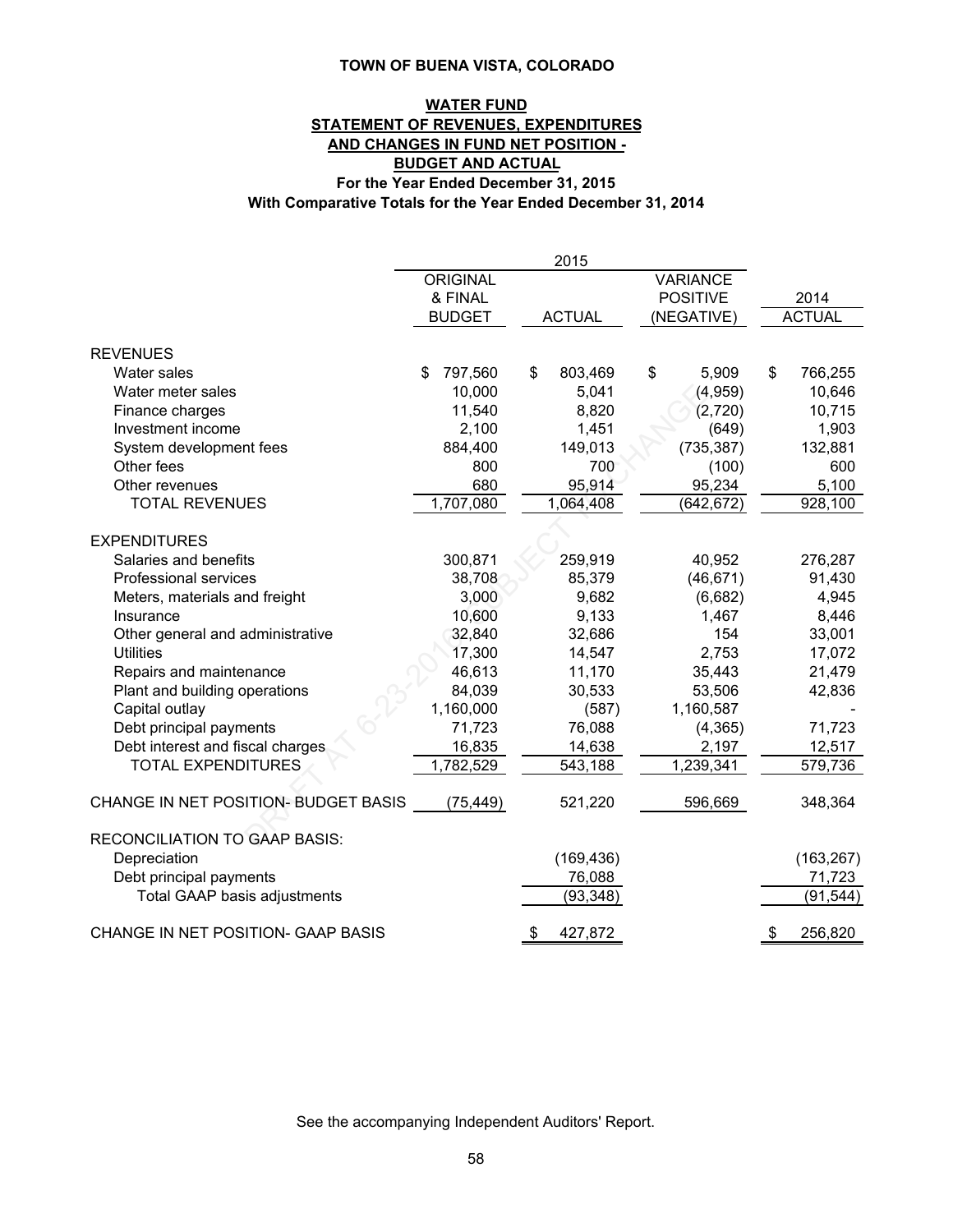#### **AIRPORT ENTERPRISE FUND STATEMENT OF REVENUES, EXPENDITURES AND CHANGES IN FUND NET POSITION - BUDGET AND ACTUAL For the Year Ended December 31, 2015 With Comparative Totals for the Year Ended December 31, 2014**

|                                        |                 | 2015           |                 |                 |
|----------------------------------------|-----------------|----------------|-----------------|-----------------|
|                                        | <b>ORIGINAL</b> |                | <b>VARIANCE</b> |                 |
|                                        | & FINAL         |                | <b>POSITIVE</b> | 2014            |
|                                        | <b>BUDGET</b>   | <b>ACTUAL</b>  | (NEGATIVE)      | <b>ACTUAL</b>   |
| <b>REVENUES</b>                        |                 |                |                 |                 |
| Charges for services:                  |                 |                |                 |                 |
| Fuel sales                             | \$341,600       | 358,100<br>\$  | \$<br>16,500    | \$<br>261,810   |
| Rental revenue                         | 4,700           | 12,859         | 8,159           | 14,346          |
| Other fees and sales                   | 58,140          | 30,315         | (27, 825)       | 39,795          |
| Grant revenue                          | 1,269,886       | 1,323,117      | 53,231          | 145,326         |
| <b>Transfers</b>                       | 350,000         | 350,000        |                 | 110,000         |
| Other taxes                            | 3,000           | 1,868          | (1, 132)        | 2,111           |
| Interest income                        | 420             | 843            | 423             | 611             |
| <b>TOTAL REVENUES</b>                  | 2,027,746       | 2,077,102      | 49,356          | 573,999         |
| <b>EXPENDITURES</b>                    |                 |                |                 |                 |
| Fuel cost                              | 271,647         | 235,271        | 36,376          | 219,969         |
| Salaries and benefits                  | 124,596         | 146,812        | (22, 216)       | 141,686         |
| Professional services                  | 9,700           | 14,707         | (5,007)         | 4,150           |
| Insurance                              | 15,500          | 15,870         | (370)           | 14,548          |
| Other general and administrative       | 23,865          | 15,660         | 8,205           | 32,186          |
| <b>Utilities</b>                       | 18,630          | 25,193         | (6, 563)        | 22,011          |
| Repairs and maintenance                | 13,100          | 13,294         | (194)           | 8,601           |
| Airport and weather station operations | 13,868          | 868            | 13,000          | 7,041           |
| Capital outlay                         | 1,607,361       | 1,637,475      | (30, 114)       | 153,589         |
| <b>TOTAL EXPENDITURES</b>              | 2,098,267       | 2,105,150      | (6,883)         | 603,781         |
| CHANGE IN NET POSITION- BUDGET BASIS   | (70, 521)<br>\$ | (28, 048)      | 56,239<br>\$    | (29, 782)       |
| <b>RECONCILIATION TO GAAP BASIS:</b>   |                 |                |                 |                 |
| Depreciation                           |                 | (231, 149)     |                 | (143, 051)      |
| Capitalized assets                     |                 | 1,614,835      |                 | 143,048         |
| Total GAAP basis adjustments           |                 | 1,383,686      |                 | (3)             |
| CHANGE IN NET POSITION - GAAP BASIS    |                 | 1,355,638<br>S |                 | \$<br>(29, 785) |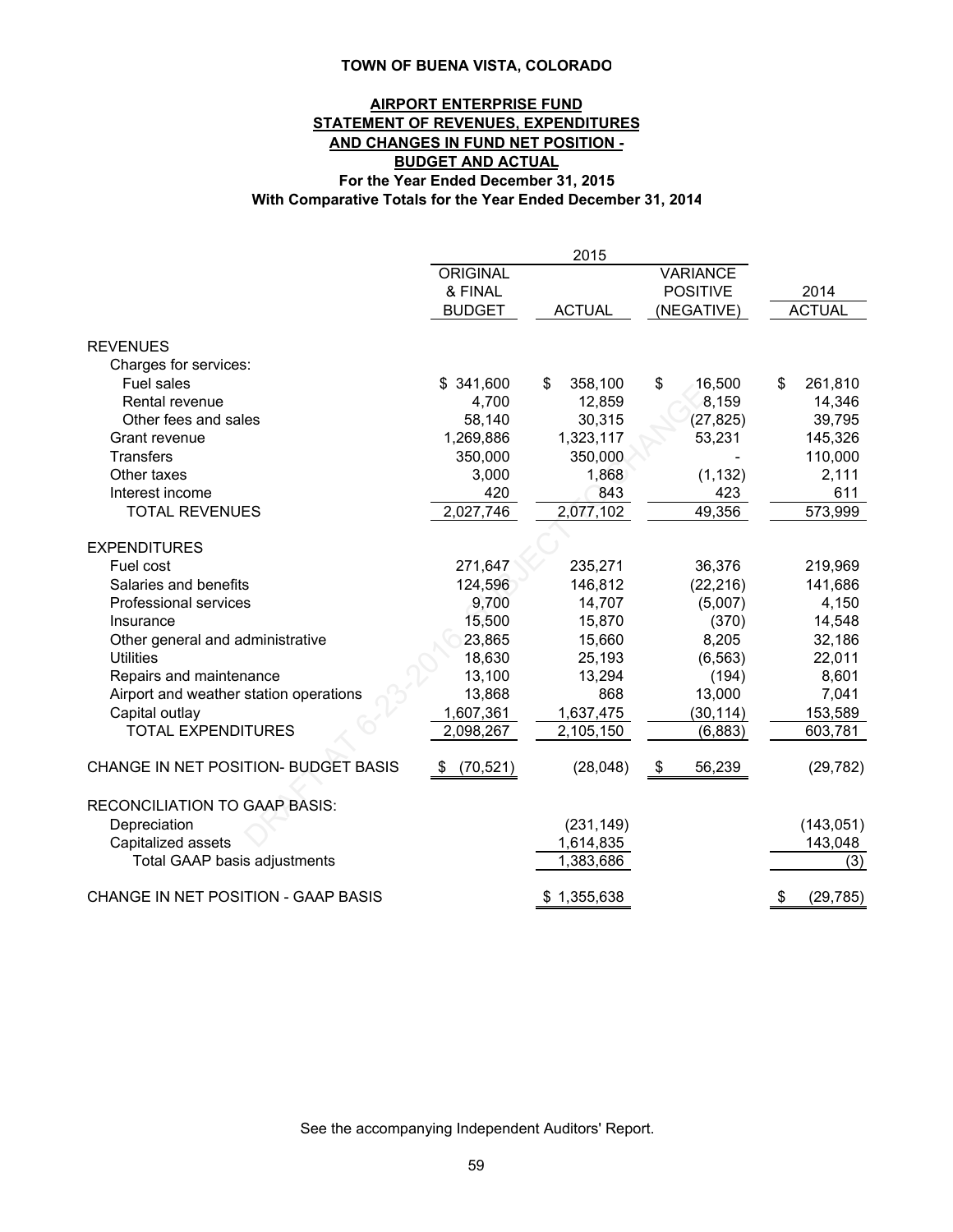**STATE REQUIRED REPORT SECTION**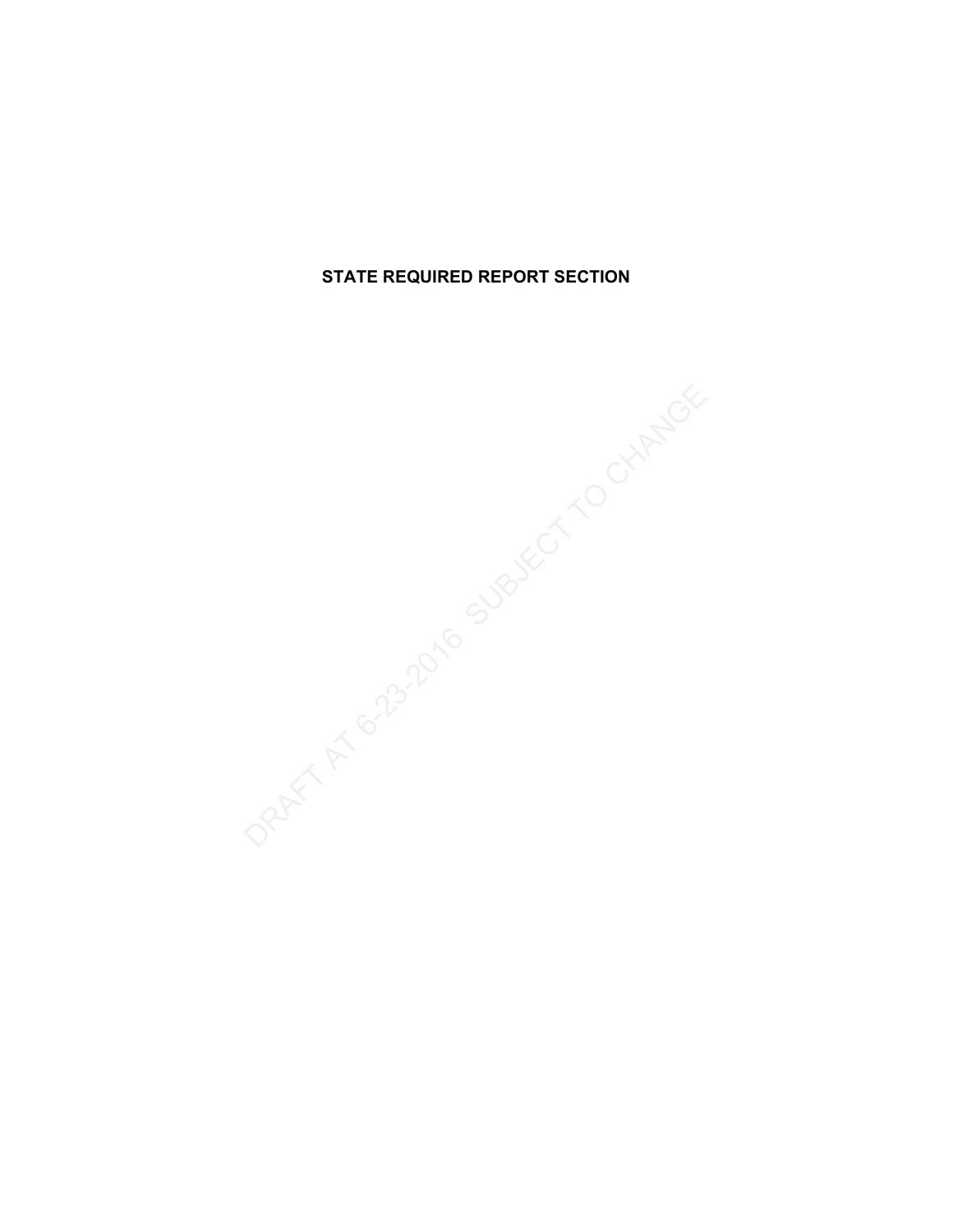| The public report burden for this information collection is estimated to average 380 hours annually. |                                                            |                                              |                                                           | Form #350-050-36        |
|------------------------------------------------------------------------------------------------------|------------------------------------------------------------|----------------------------------------------|-----------------------------------------------------------|-------------------------|
|                                                                                                      |                                                            |                                              | City or County:                                           |                         |
|                                                                                                      |                                                            |                                              | Town of Buena Vista                                       |                         |
| <b>LOCAL HIGHWAY FINANCE REPORT</b>                                                                  |                                                            |                                              | YEAR ENDING:                                              |                         |
|                                                                                                      |                                                            |                                              | December 2015                                             |                         |
| This Information From The Records Of The Town of Buena Vist                                          |                                                            | Prepared By:                                 | Michelle A Stoke                                          |                         |
|                                                                                                      |                                                            | Phone:                                       | 719-395-8643 Ext 17                                       |                         |
| I. DISPOSITION OF HIGHWAY-USER REVENUES AVAILABLE FOR LOCAL GOVERNMENT EXPENDITURE                   |                                                            |                                              |                                                           |                         |
|                                                                                                      | Local<br>A.                                                | В.<br>Local                                  | C. Receipts from                                          | <b>D.</b> Receipts from |
| <b>ITEM</b>                                                                                          | Motor-Fuel                                                 | <b>Motor-Vehicle</b>                         | <b>State Highway-</b>                                     | <b>Federal Highway</b>  |
|                                                                                                      | <b>Taxes</b>                                               | <b>Taxes</b>                                 | <b>User Taxes</b>                                         | <b>Administration</b>   |
| Total receipts available                                                                             |                                                            |                                              |                                                           |                         |
| Minus amount used for collection expenses                                                            |                                                            |                                              |                                                           |                         |
| Minus amount used for nonhighway purposes                                                            |                                                            |                                              |                                                           |                         |
| $\overline{4}$ .<br>Minus amount used for mass transit                                               |                                                            |                                              |                                                           |                         |
| Remainder used for highway purposes                                                                  |                                                            |                                              |                                                           |                         |
|                                                                                                      |                                                            |                                              |                                                           |                         |
| II. RECEIPTS FOR ROAD AND STREET PURPOSES                                                            |                                                            |                                              | <b>III. DISBURSEMENTS FOR ROAD</b><br>AND STREET PURPOSES |                         |
| <b>ITEM</b>                                                                                          | <b>AMOUNT</b>                                              |                                              | <b>ITEM</b>                                               | <b>AMOUNT</b>           |
| A. Receipts from local sources:                                                                      |                                                            | A. Local highway disbursements:              |                                                           |                         |
| 1. Local highway-user taxes                                                                          |                                                            | 1. Capital outlay (from page 2)              |                                                           | 387,039                 |
| a. Motor Fuel (from Item I.A.5.)                                                                     |                                                            | 2. Maintenance:                              |                                                           | 10,077                  |
| b. Motor Vehicle (from Item I.B.5.)                                                                  |                                                            | 3. Road and street services:                 |                                                           |                         |
| c. Total $(a.+b.)$                                                                                   |                                                            | a. Traffic control operations                |                                                           | 6,493                   |
| 2. General fund appropriations                                                                       | 220,000                                                    | b. Snow and ice removal                      |                                                           | 1,754                   |
| 3. Other local imposts (from page 2)                                                                 | 417,077                                                    | c. Other                                     |                                                           | 56,688                  |
| 4. Miscellaneous local receipts (from page 2)                                                        | 35,462                                                     | d. Total (a. through c.)                     |                                                           | 64,935                  |
| 5. Transfers from toll facilities                                                                    |                                                            |                                              | 4. General administration & miscellaneous                 | 41,749                  |
|                                                                                                      |                                                            |                                              |                                                           |                         |
| 6. Proceeds of sale of bonds and notes:                                                              |                                                            |                                              | 5. Highway law enforcement and safety                     | 64,186                  |
| a. Bonds - Original Issues                                                                           |                                                            | 6. Total $(1$ through 5)                     |                                                           | 567,986                 |
| b. Bonds - Refunding Issues                                                                          |                                                            | <b>B.</b> Debt service on local obligations: |                                                           |                         |
| c. Notes                                                                                             |                                                            | 1. Bonds:                                    |                                                           |                         |
| d. Total $(a. + b. + c.)$                                                                            | $\overline{0}$                                             | $\overline{a}$ . Interest                    |                                                           | 84,574                  |
| 7. Total $(1$ through $6)$                                                                           | 672,539                                                    | b. Redemption                                |                                                           | 90,000                  |
| <b>B.</b> Private Contributions                                                                      |                                                            | c. Total $(a. + b.)$                         |                                                           | 174,574                 |
| C. Receipts from State government                                                                    |                                                            | 2. Notes:                                    |                                                           |                         |
| (from page 2)                                                                                        | 136,024                                                    | a. Interest                                  |                                                           |                         |
| <b>D. Receipts from Federal Government</b>                                                           |                                                            | b. Redemption                                |                                                           |                         |
| (from page 2)                                                                                        | $\overline{0}$                                             | c. Total $(a. + b.)$                         |                                                           | $\Omega$                |
| E. Total receipts $(A.7 + B + C + D)$                                                                | 808,563                                                    | 3. Total $(1.c + 2.c)$                       |                                                           | 174,574                 |
|                                                                                                      |                                                            | C. Payments to State for highways            |                                                           |                         |
|                                                                                                      |                                                            | D. Payments to toll facilities               |                                                           |                         |
|                                                                                                      |                                                            | E. Total disbursements $(A.6 + B.3 + C + D)$ |                                                           | 742,560                 |
|                                                                                                      | IV. LOCAL HIGHWAY DEBT STATUS<br>(Show all entries at par) |                                              |                                                           |                         |
|                                                                                                      | <b>Opening Debt</b>                                        | Amount Issued                                | Redemptions                                               | <b>Closing Debt</b>     |
| A. Bonds (Total)                                                                                     | 2,916,397                                                  |                                              | 90,000                                                    | 2,826,397               |
| 1. Bonds (Refunding Portion)                                                                         |                                                            |                                              |                                                           |                         |
| <b>B.</b> Notes (Total)                                                                              |                                                            |                                              |                                                           | $\overline{0}$          |
|                                                                                                      |                                                            |                                              |                                                           |                         |
|                                                                                                      |                                                            | V. LOCAL ROAD AND STREET FUND BALANCE        |                                                           |                         |
| A. Beginning Balance                                                                                 | <b>B.</b> Total Receipts                                   | C. Total Disbursements                       | D. Ending Balance                                         | E. Reconciliation       |
| 2,413,896                                                                                            | 808,563                                                    | 742,560                                      | 2,479,899                                                 | $\theta$                |
| <b>Notes and Comments:</b>                                                                           |                                                            |                                              |                                                           |                         |
|                                                                                                      |                                                            |                                              |                                                           |                         |
|                                                                                                      |                                                            |                                              |                                                           |                         |
|                                                                                                      |                                                            |                                              |                                                           |                         |
|                                                                                                      |                                                            |                                              |                                                           |                         |
|                                                                                                      |                                                            |                                              |                                                           |                         |
|                                                                                                      |                                                            |                                              |                                                           |                         |